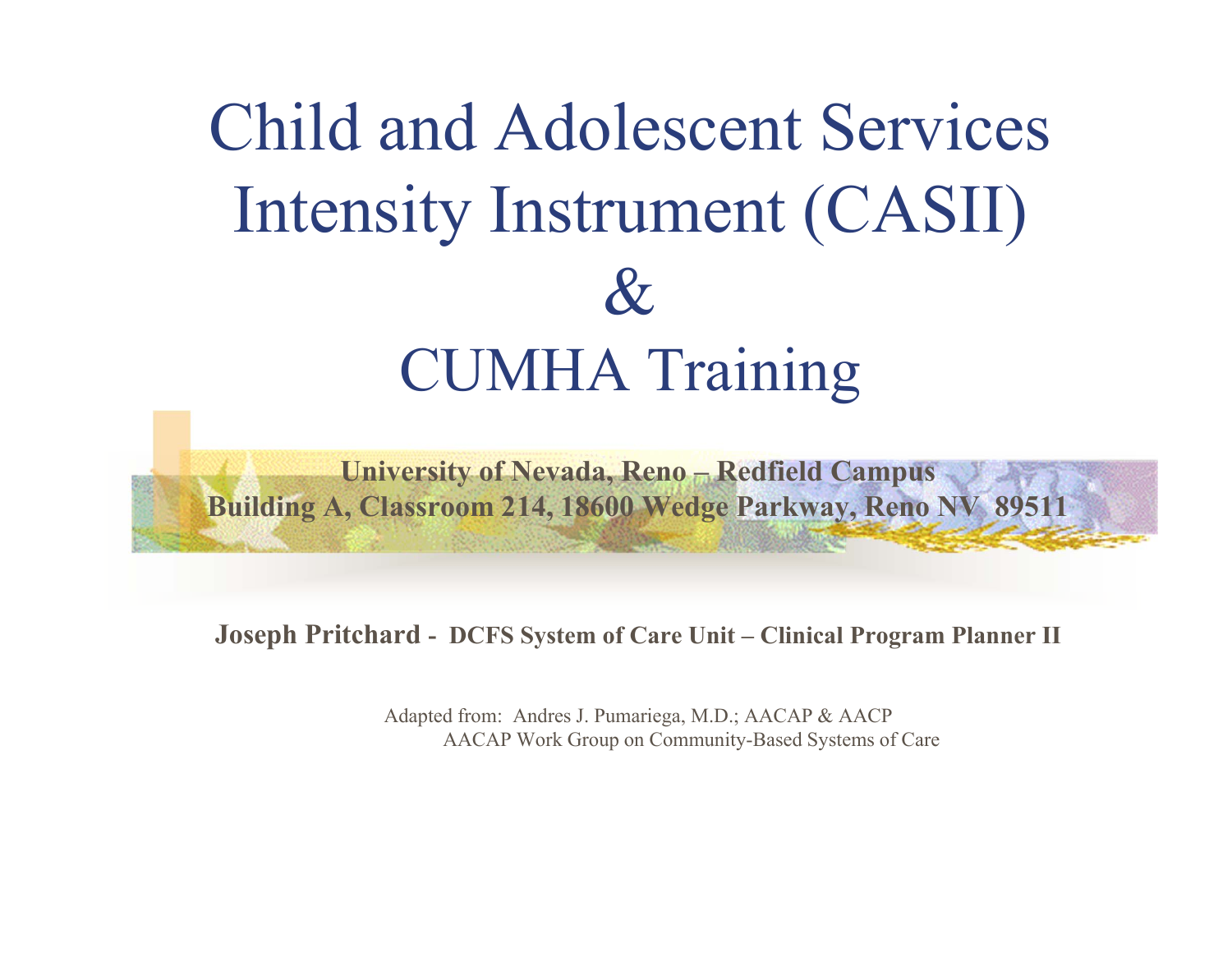# CASII Training

- **Introduction & Overview**
- CASII Background & Rationale
- **The 6 CASII Evaluation Dimensions**
- Scoring the CASII
- The CASII Levels of Care
- Case Studies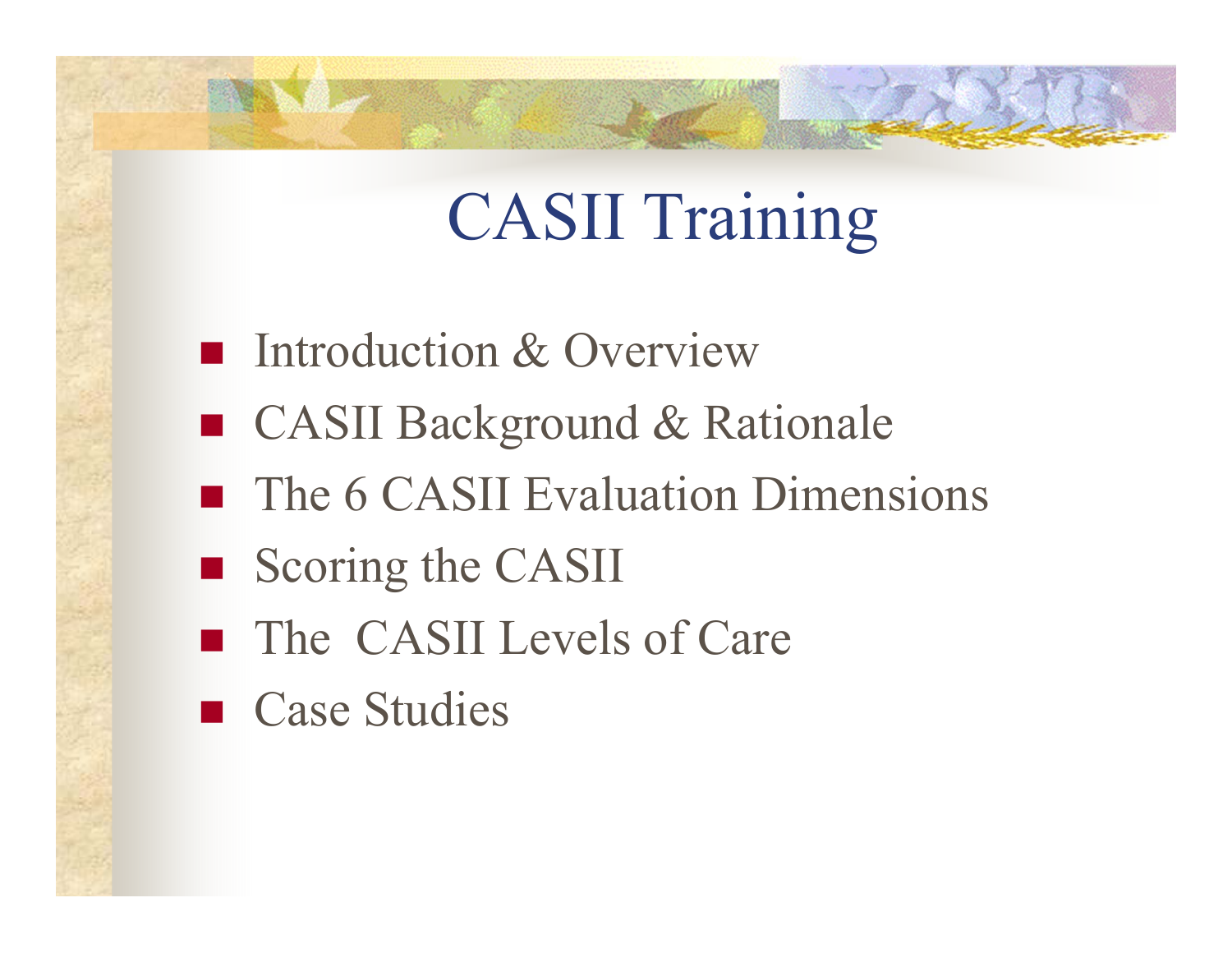### *CASII:* **Rationale**

- $\overline{\phantom{a}}$  Objective, quantifiable criteria for level of care placement, continued stay, and outcomes for children and adolescents with SED
- $\overline{\phantom{a}}$  **Designed for clinicians with training and experience with children and adolescents.**
- **Designed as a clinical tool, not a checklist. Clinical judgment (including justification) determines final CASII level of care determination, not CASII score**
- $\overline{\phantom{a}}$  Applies to children ages **6 through18 years;** developmental status determines LOCUS/ CASII cut-off
- $\overline{\phantom{a}}$ **ECSII** for 0-5 years.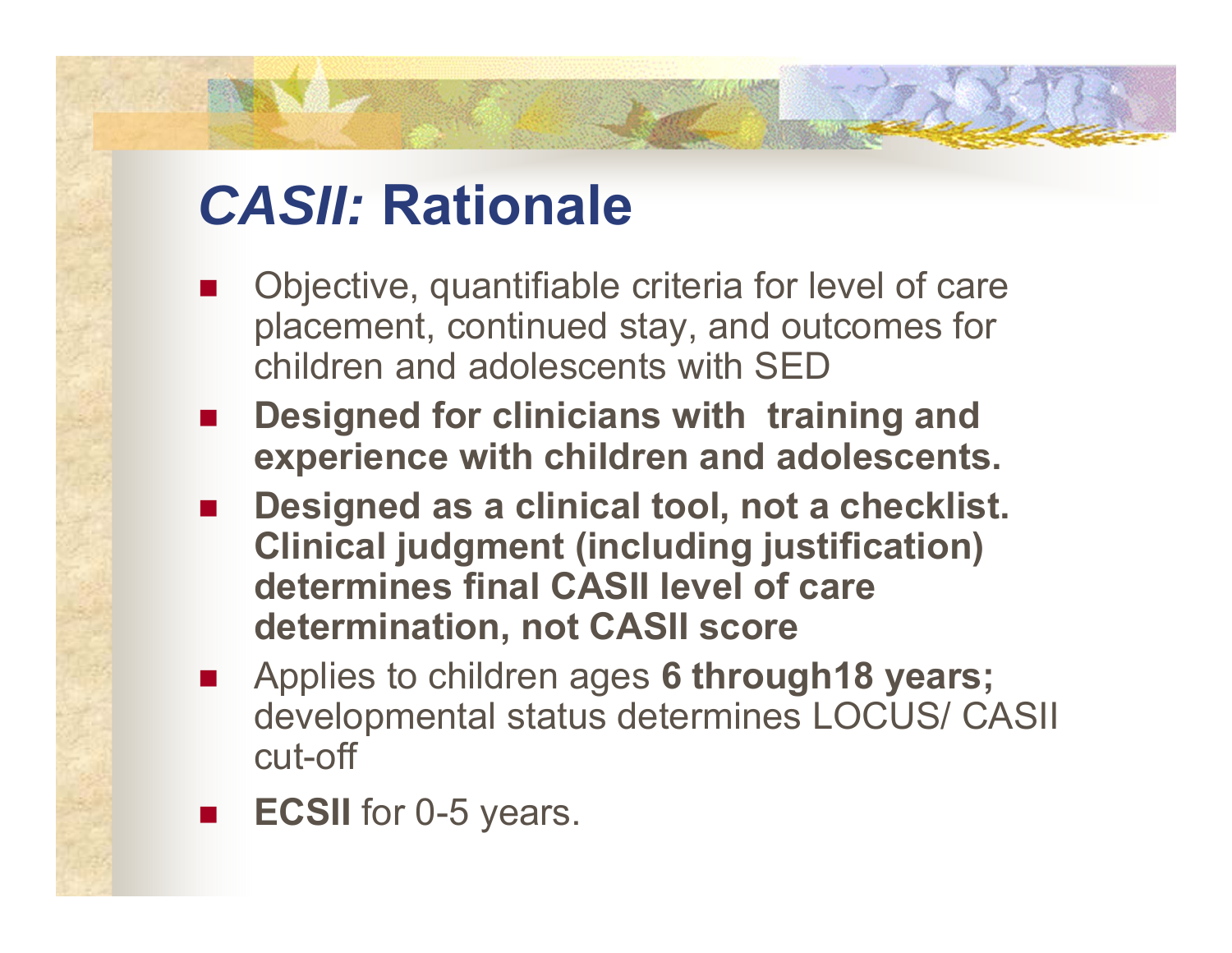### Introduction and Historical Perspective

- The *CASII* is based on the Level of Care Utilization System (*LOCUS*), and was originally called the *CALOCUS*
- Companion to the adult *LOCUS*, but with developmental, family, and community systems of care perspectives.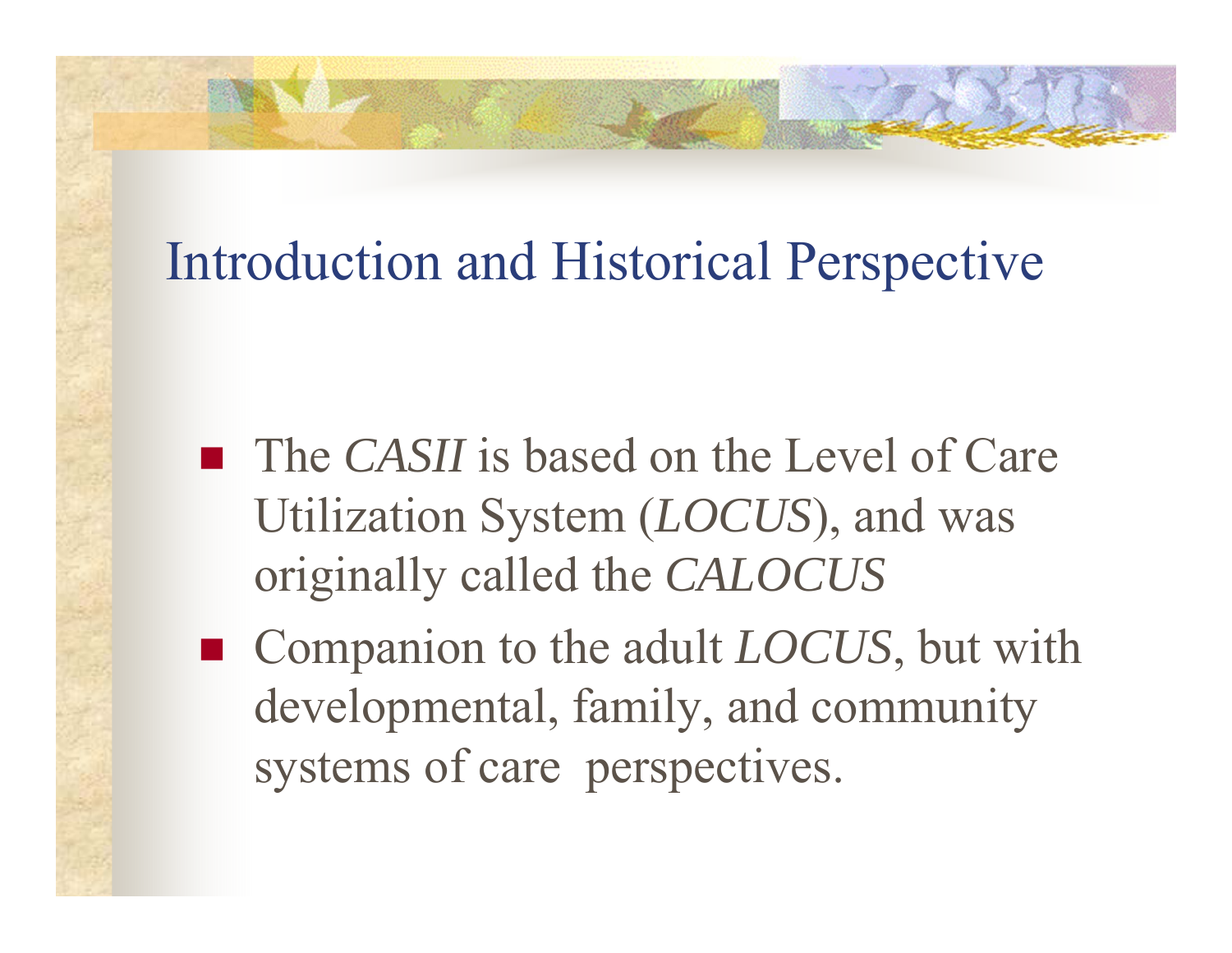# Historical Perspective

In the past, there was often disagreement between providers, consumers, and payers as to the most appropriate level of treatment and services for children and adolescents. The *CASII* helps provide a consensus on level of support determination that is needed to help our children succeed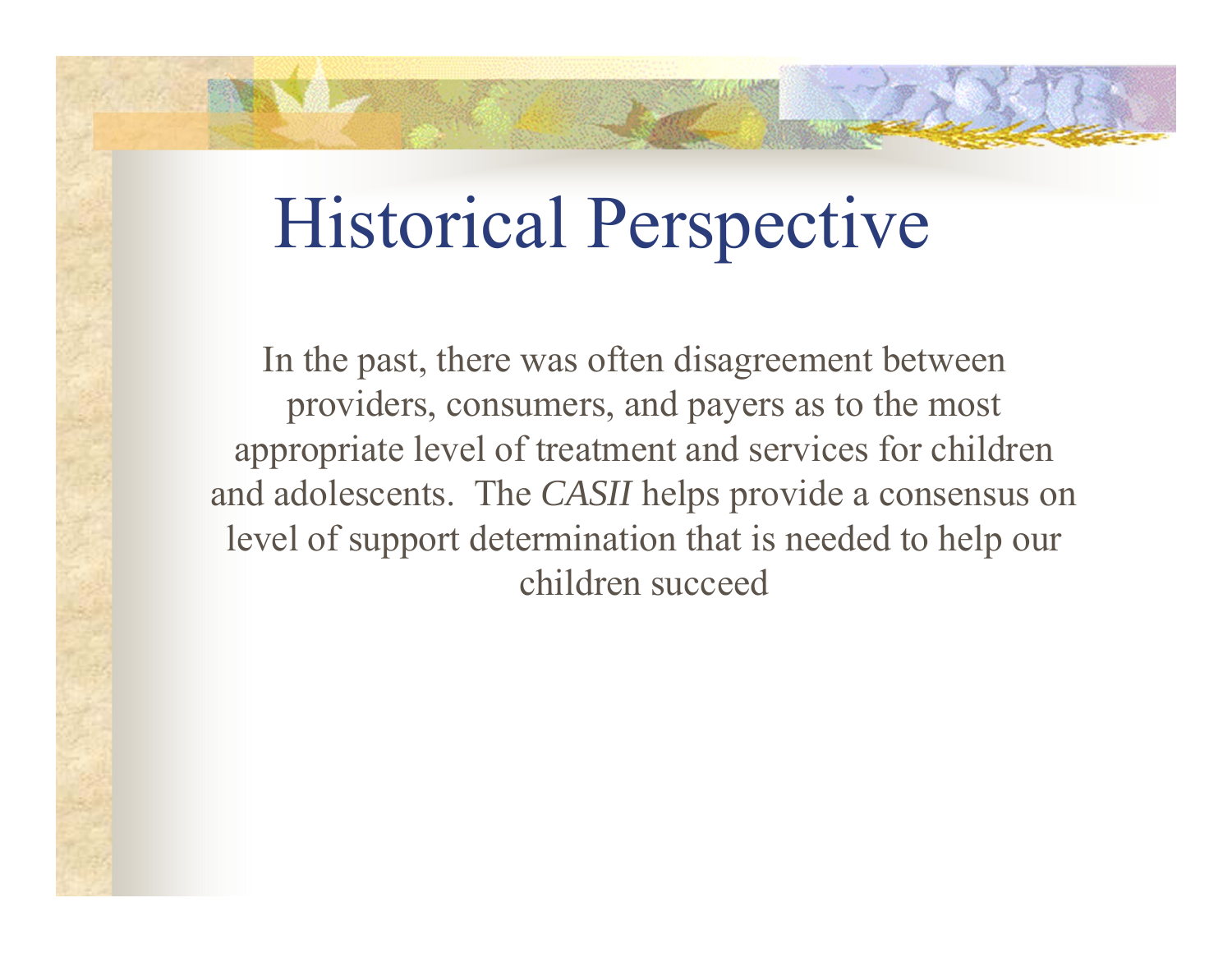## Who Qualifies?

- $\overline{\phantom{a}}$  The *CASII* instrument applies equally well to children and adolescents with a full range of presenting problems, including mental illness, substance use disorders, and developmental disorders
- $\mathcal{L}_{\rm{max}}$  Other instruments are typically used for individuals under 6 and over 18 years old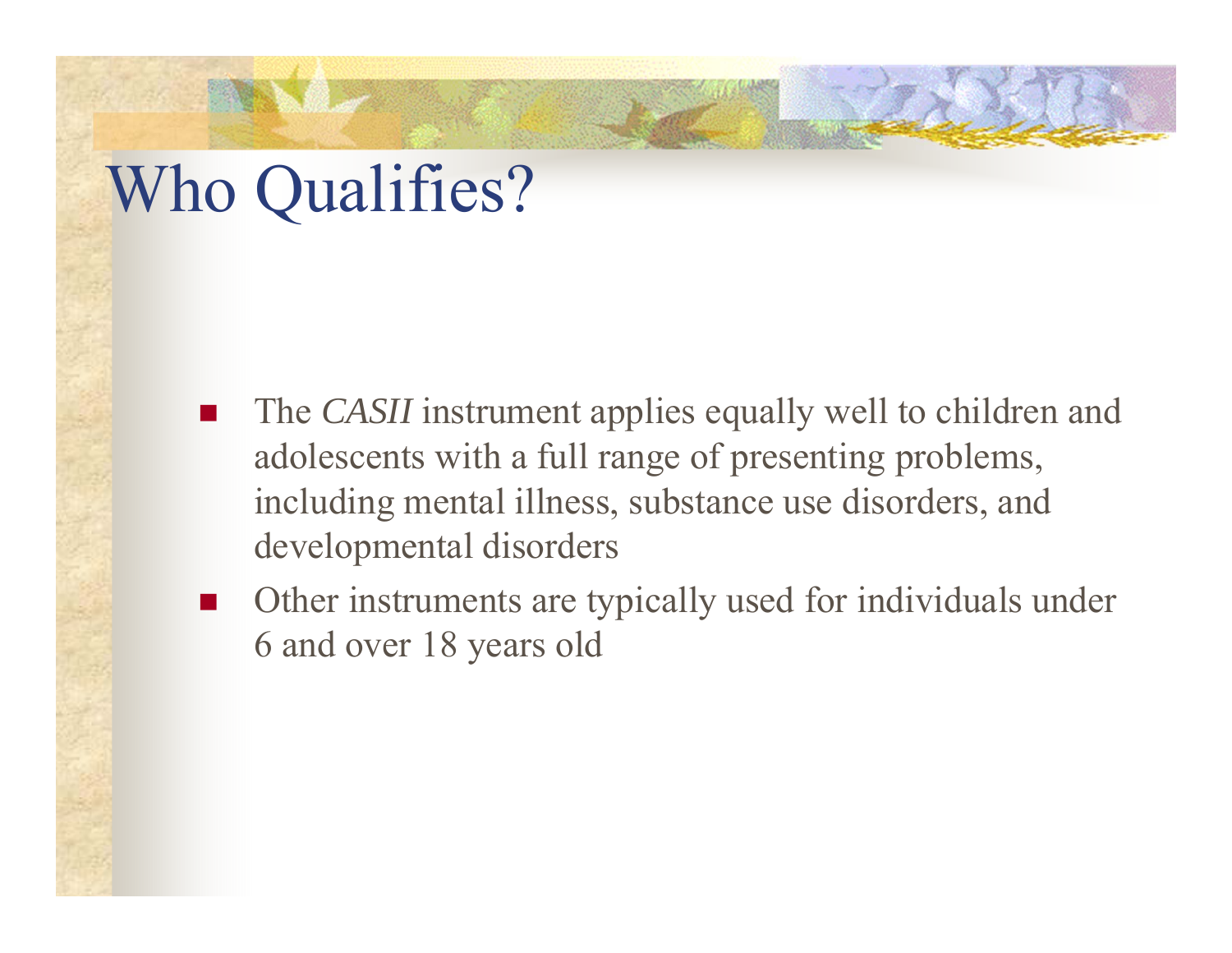### *CASII:* **Values and Resources**

- **CASSP Guiding Principles for the System of Care** (Strohl & Friedman, 1986): Community-based, child-centered, familydriven treatment in the least restrictive, clinically appropriate environment.
- **Developmental theory:** Trajectory of normative physical, emotional, cognitive, and social changes of childhood and adolescence
- **Family empowerment:** Family is lead agent in assessment, treatment, and case management; and primary agent for fostering development and growth.
- **Cultural competence:** Respect for all ethnic/racial/ SES origins; culturally appropriate assessment and treatment, language interpretation; services by culturally competent professionals and diverse staff.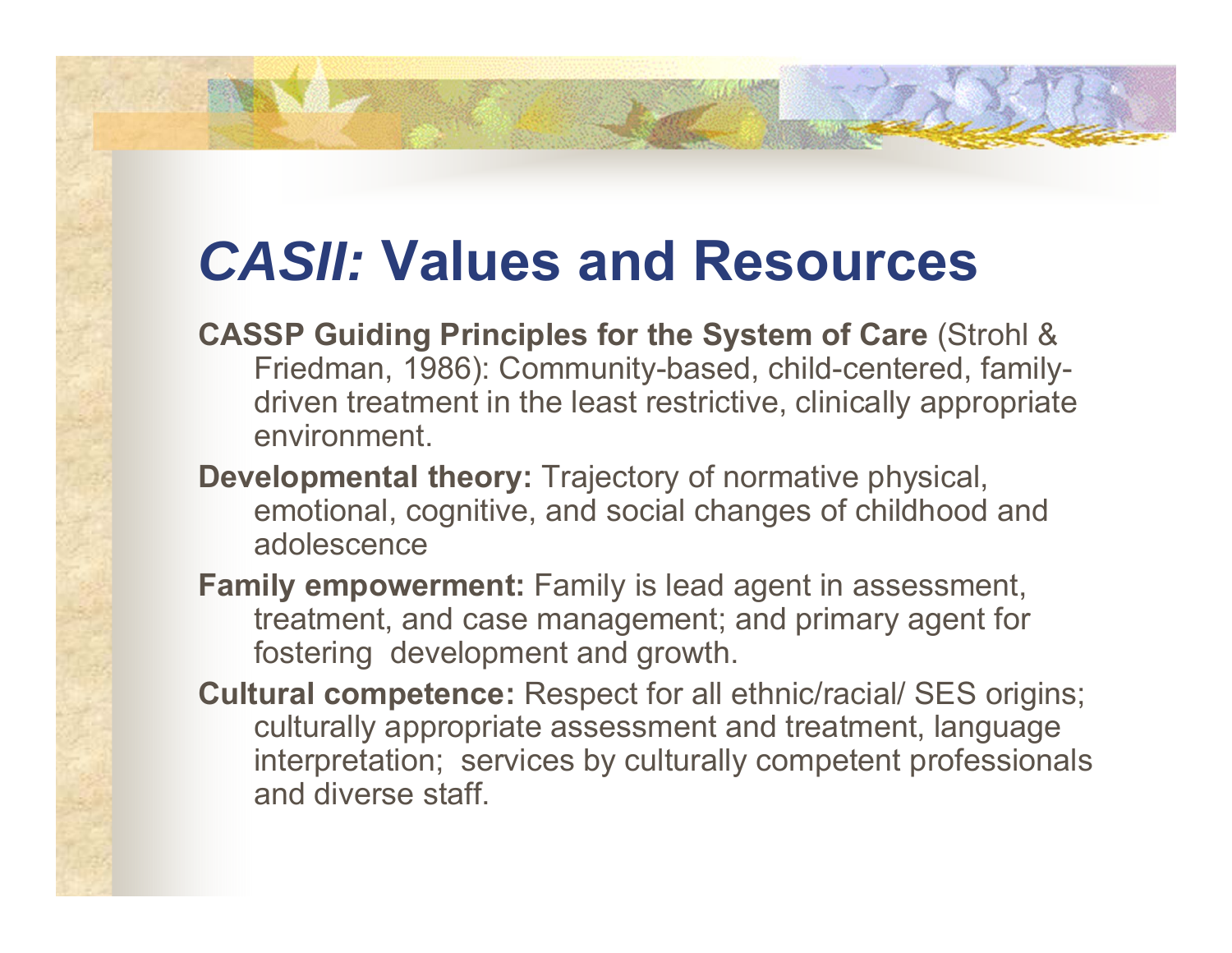## *CASII:* **Values and Resources**  (Cont.)

**Wraparound services model:** Integration of a comprehensive network of professional and support services using natural community supports, interagency structures, and blended funding streams to provide services (VanDenBerg and Grealish, 1996). This model supports the use of a **strengths-based, individualized treatment plan (ITP)** for each child or adolescents served.

Combined clinical and research expertise of AACAP and AACP: Organizations comprised of psychiatrists serving children, adolescents, and adults.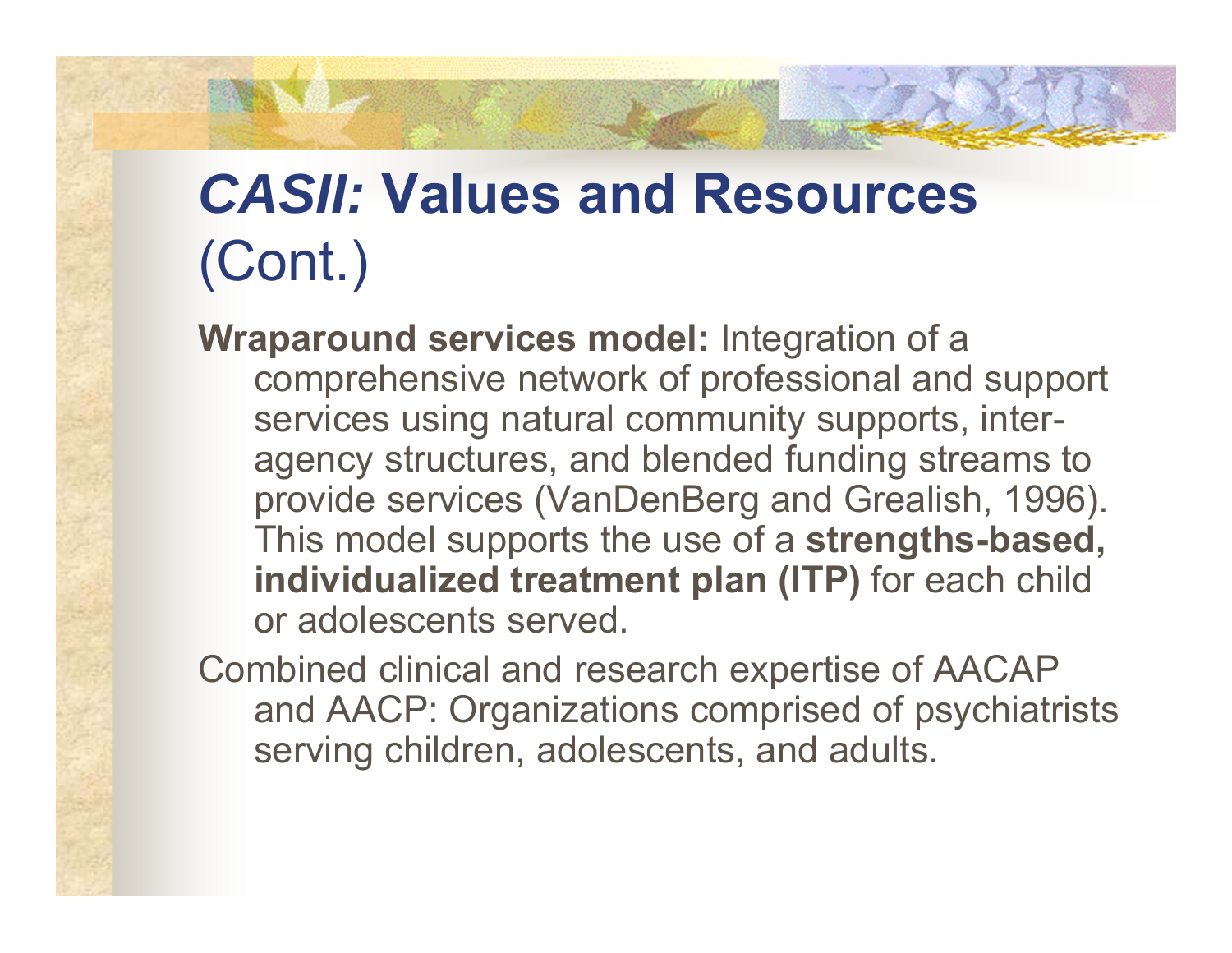# *CASII* Dimensional Rating System

- $\overline{\phantom{a}}$ The *CASII* has six dimensions
- $\mathcal{L}_{\rm{max}}$  Each dimension has a five point rating scale, from least to most severe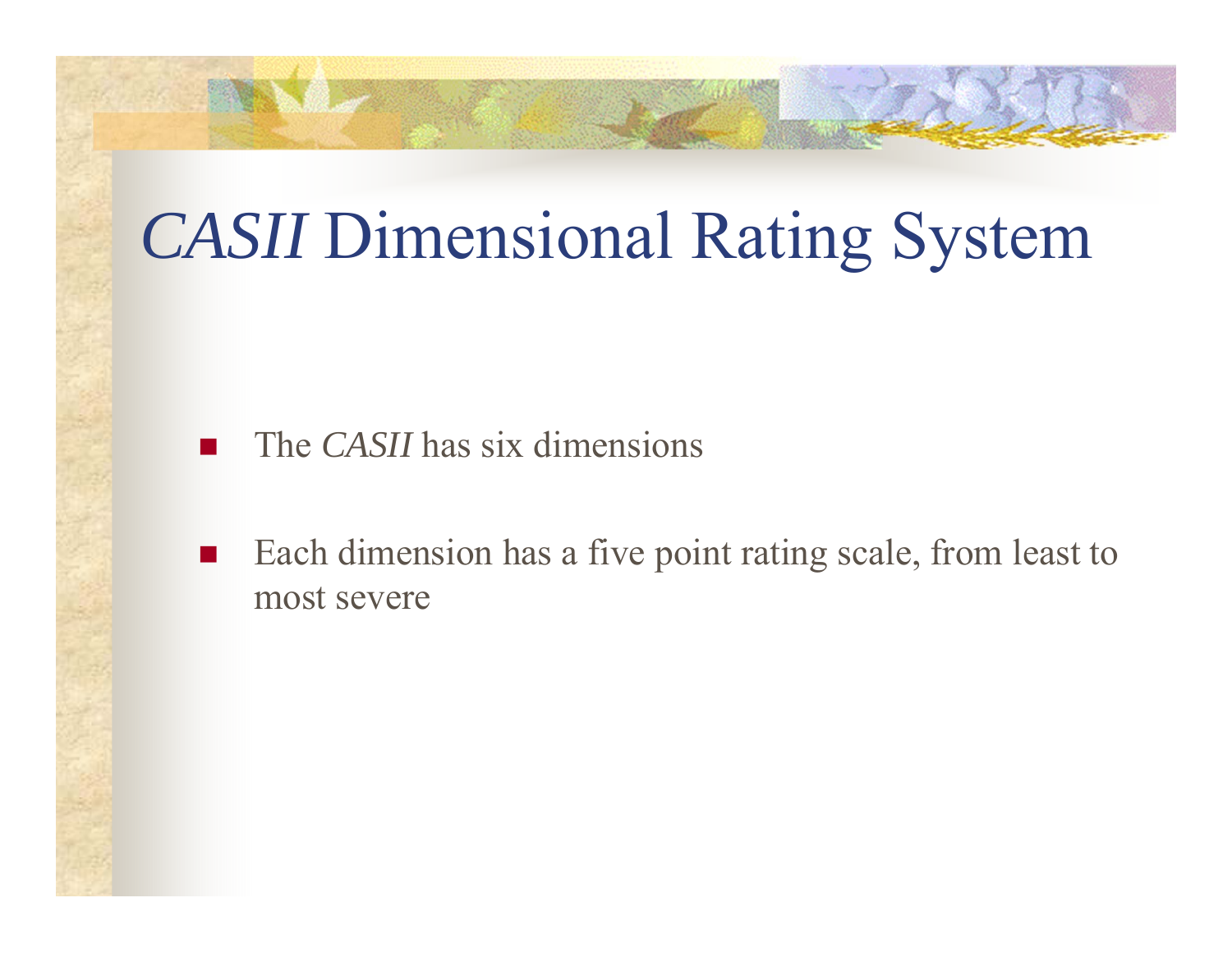## Tips to Remember

 $\overline{\phantom{a}}$  When there is confusion about which rating should be assigned, and more than one is a close fit, choose the higher rating (scoring on the side of caution)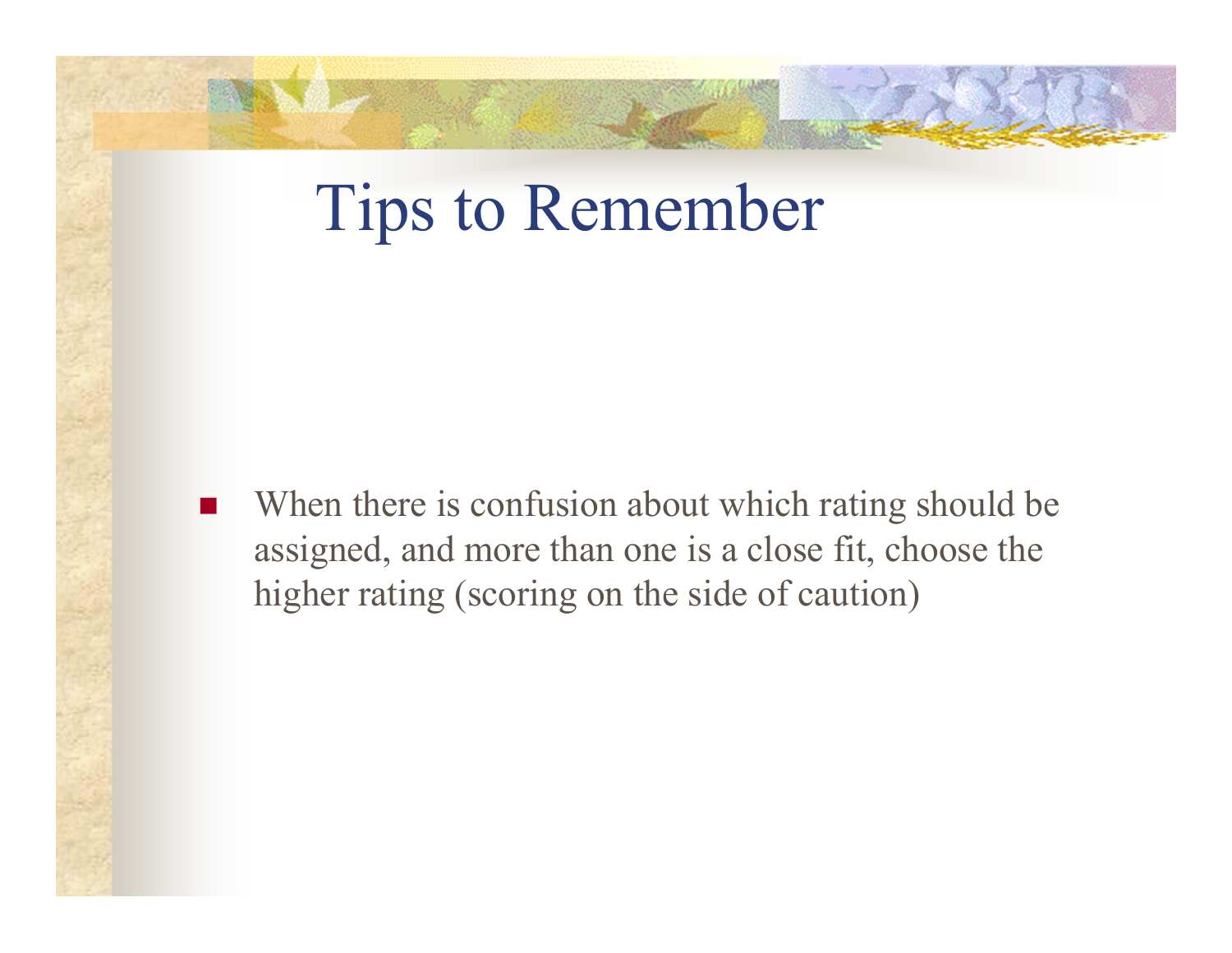## *CASII: Evaluation* **Dimensions**

**I. Risk of Harm**

**II. Functional Status**

- **III. Co-Occurrence: Developmental, Medical, Substance Use and Psychiatric**
- **IV. Recovery Environment**
	- **Scale A: Environmental Stressors**
	- **Scale B: Environmental Supports**
- **V. Resiliency and/or Response to Services**

**VI. Involvement in Services**

- **Scale A: Child/Adolescent: Involvement in Services**
- $\mathcal{L}^{\mathcal{L}}$  **Scale B: Parental/Primary Caretaker: Involvement in Services**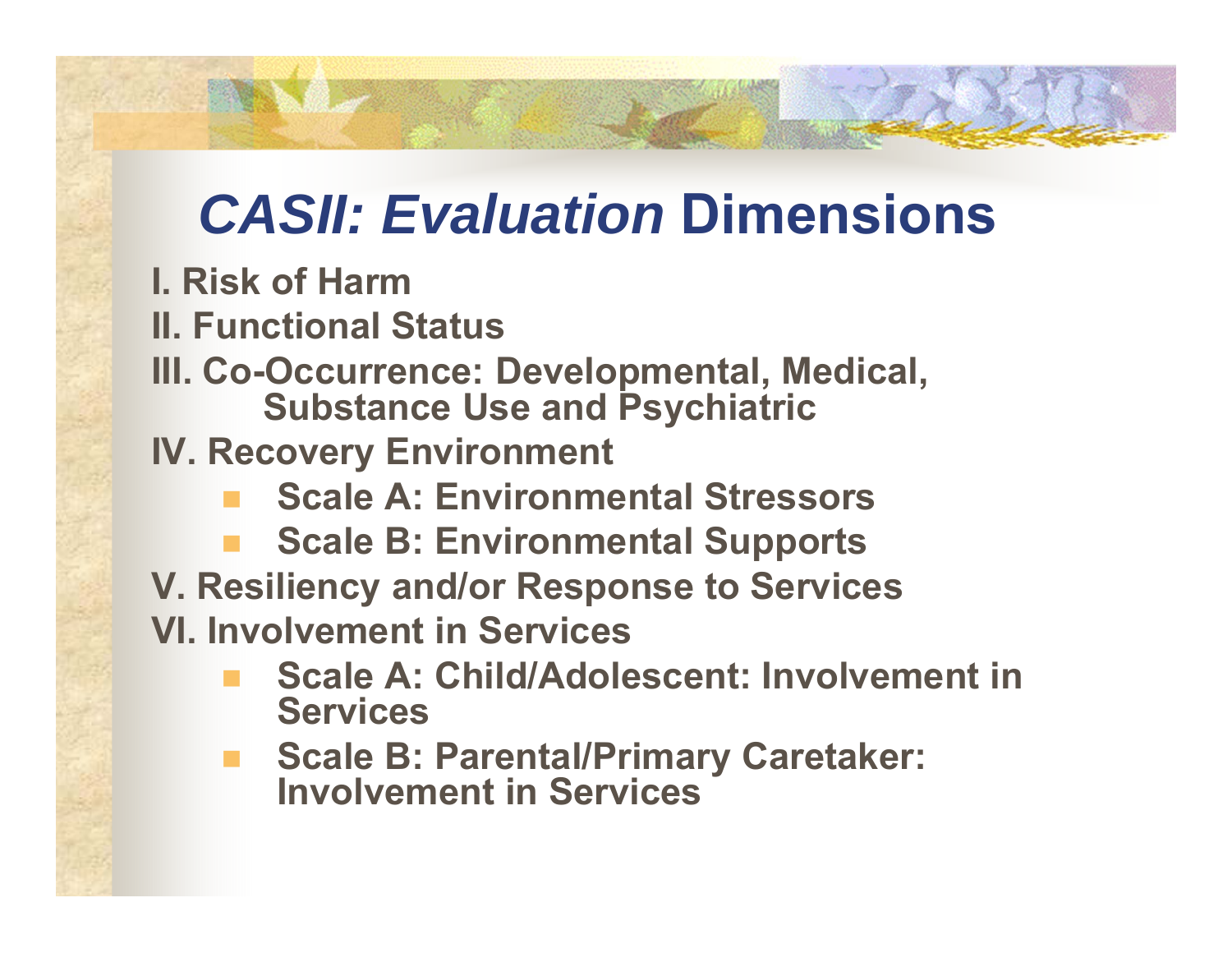# **CASII scoring**

- Anchor points provide objective criteria.
- Clinical criteria can also be used with the following general criteria to judge a client issue:
	- **Level 1: Not on your mind at this time.**
	- **Level 2: On your mind but no action needed at this time.**
	- **Level 3: On your mind and planning needed as soon as possible.**
	- **Level 4: Planning needed immediately.**
	- **Level 5: Imminent harm without immediate treatment**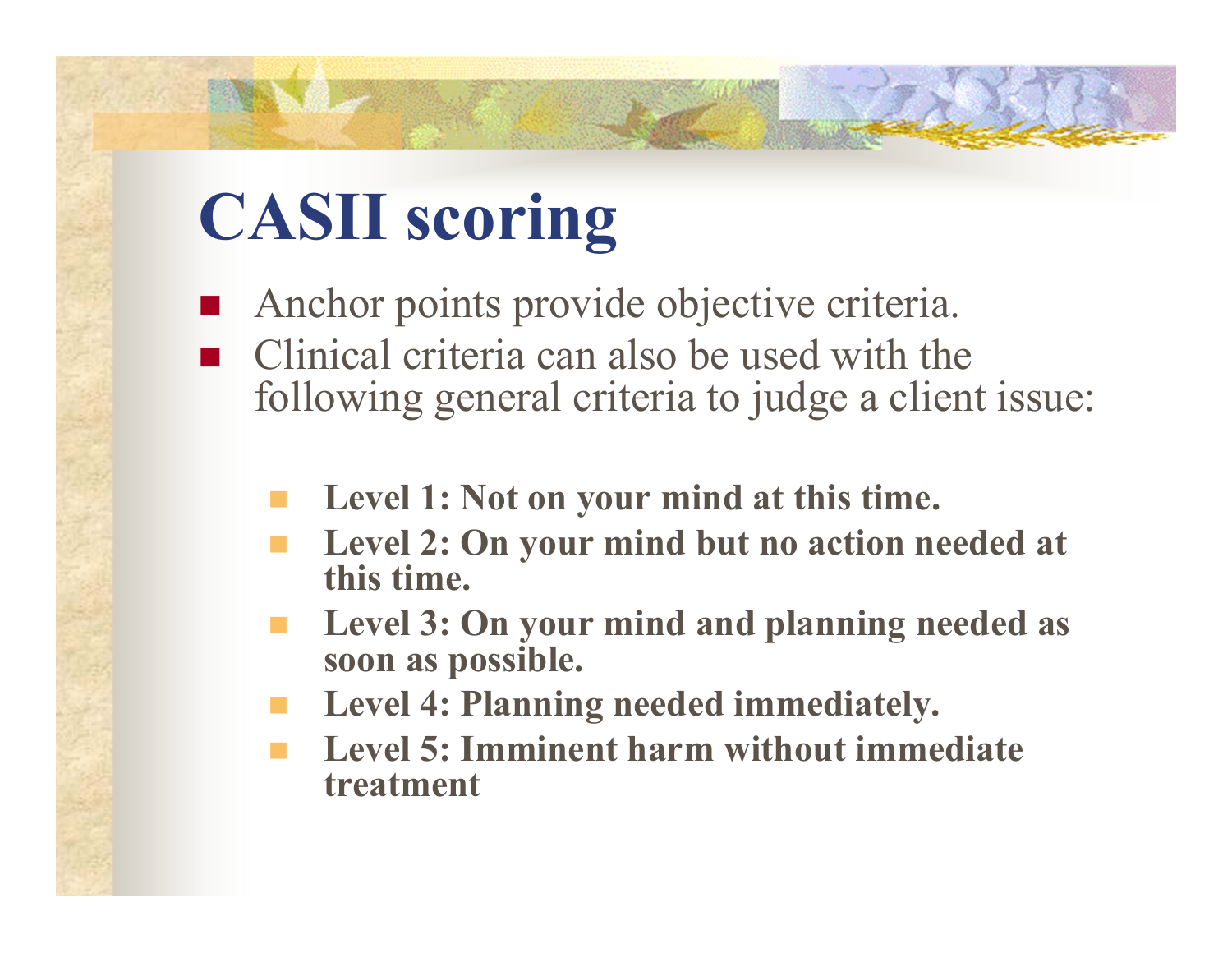#### **Dimension I RISK OF HARM**

This dimension is the measurement of a child or adolescent's risk of **self-harm** and **harm to others** by various means and an assessment of his/her potential for being <sup>a</sup> **victim of physical or sexual abuse, neglect or violence.**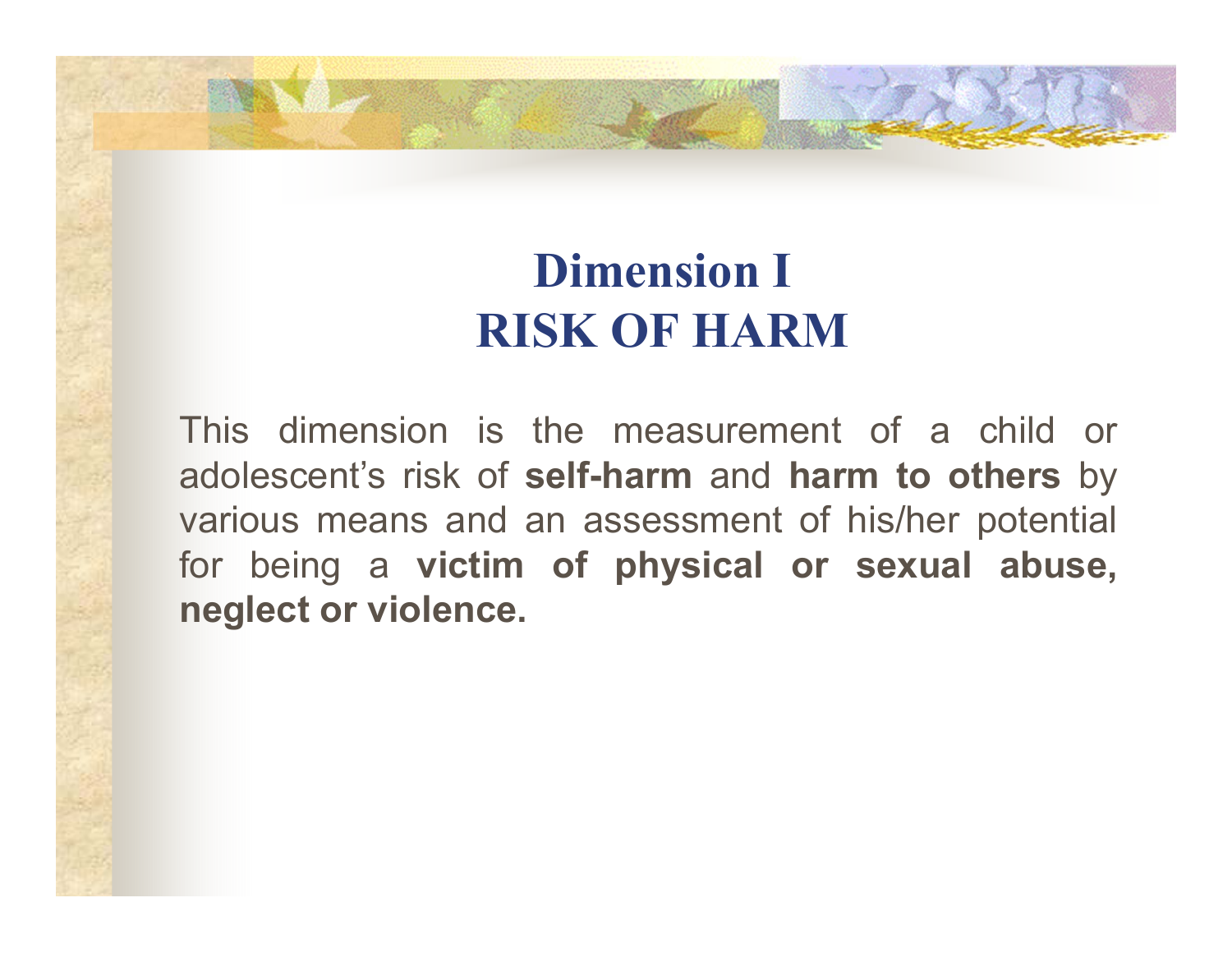# Risk of Harm

- **Potential to be harmed by others or cause** significant **harm to self or others**
- $\mathcal{L}(\mathcal{A})$  **May embody unintentional harm** from distorted reality, inability to care for self, impaired judgment, or intoxication.
- Differentiates between chronic or acute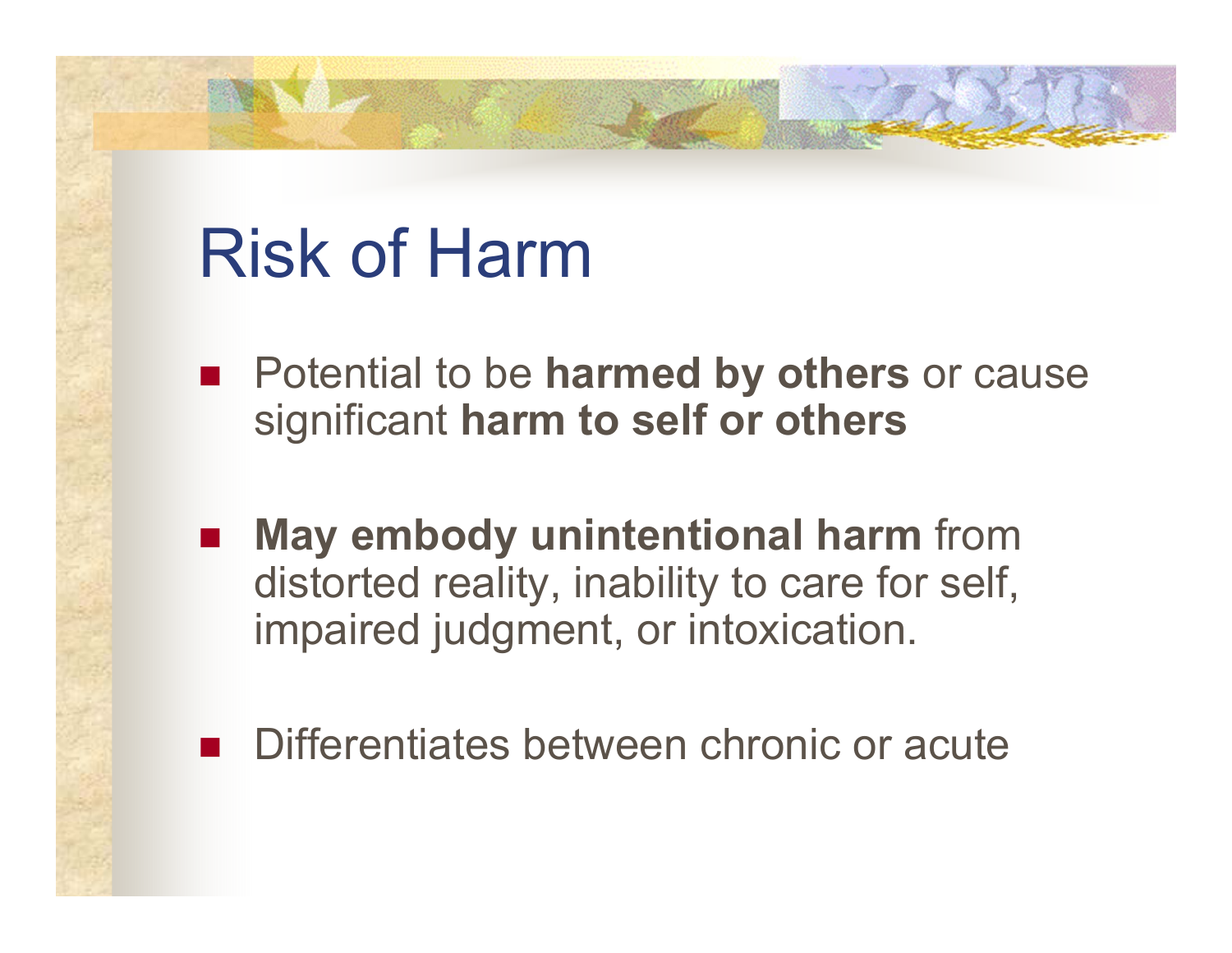### *CASII Dimension I: Risk of Harm*

#### **1. LOW RISK OF HARM**

- No indication of current **suicidal or homicidal thoughts** or impulses, with no significant distress and no history or suicidal ideation.
- No indication or report of **physically or sexually aggressive impulses.**
- Developmentally appropriate ability to **maintain physical safety** and/or use environment for safety.
- Low risk for **victimization, abuse, or neglect**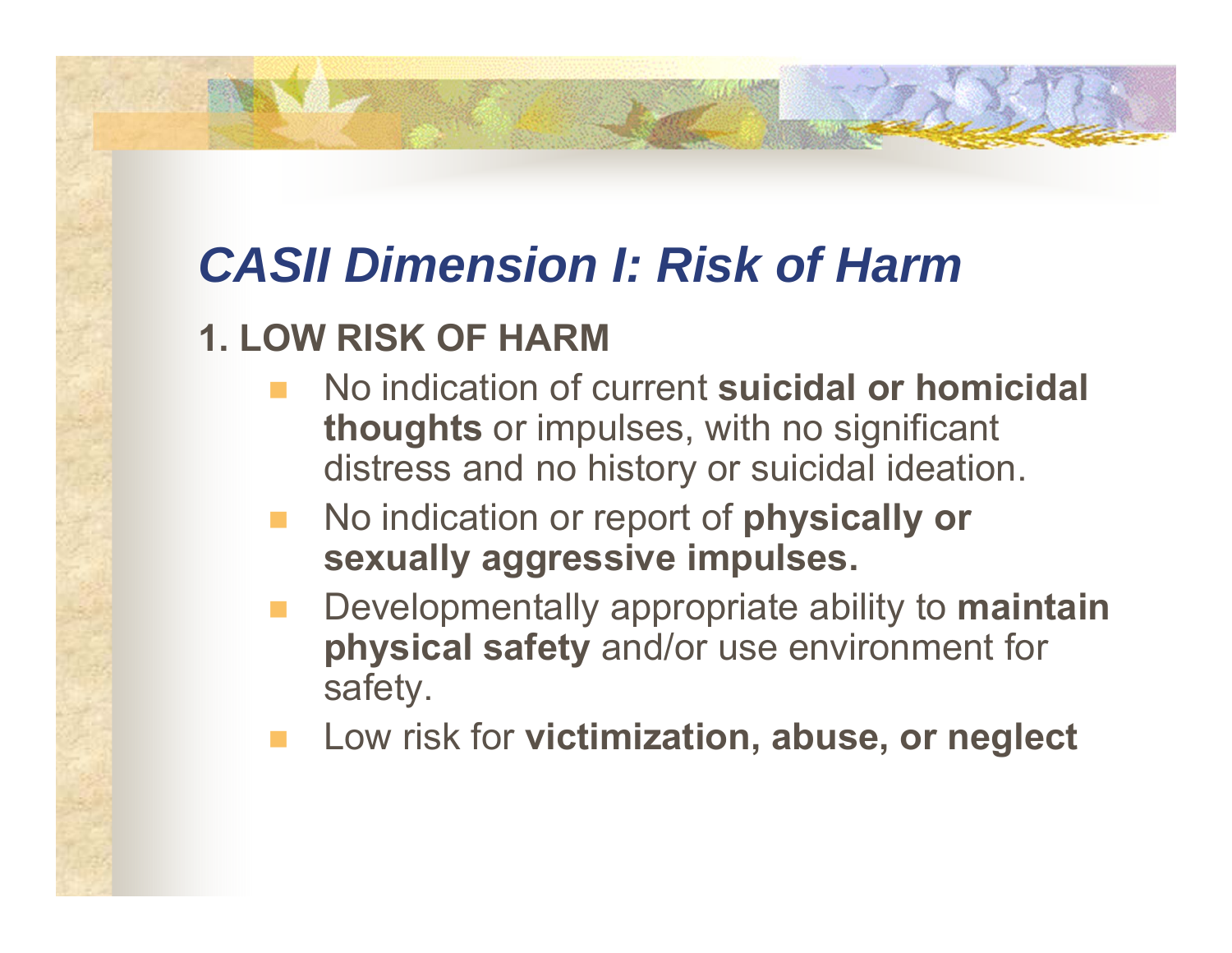#### *CASII Dimension I: Risk of Harm*

#### **2. SOME RISK OF HARM**

- Past history of **fleeting suicidal or homicidal thoughts** with no current ideation, plan, or intention and no signi6cant distress.
- **Mild suicidal ideation** with no intent or conscious plan and with no past history.
- **The State**  Indication or report of occasional impulsivity, and/or some physically or sexually **aggressive impulses** with **minimal consequences for self or others.**
- **Substance use without significant endangerment** of self or others.
- **Infrequent, brief lapses** in the **ability to care for self** and/or use environment for safety
- **Some risk for victimization,** abuse, or neglect.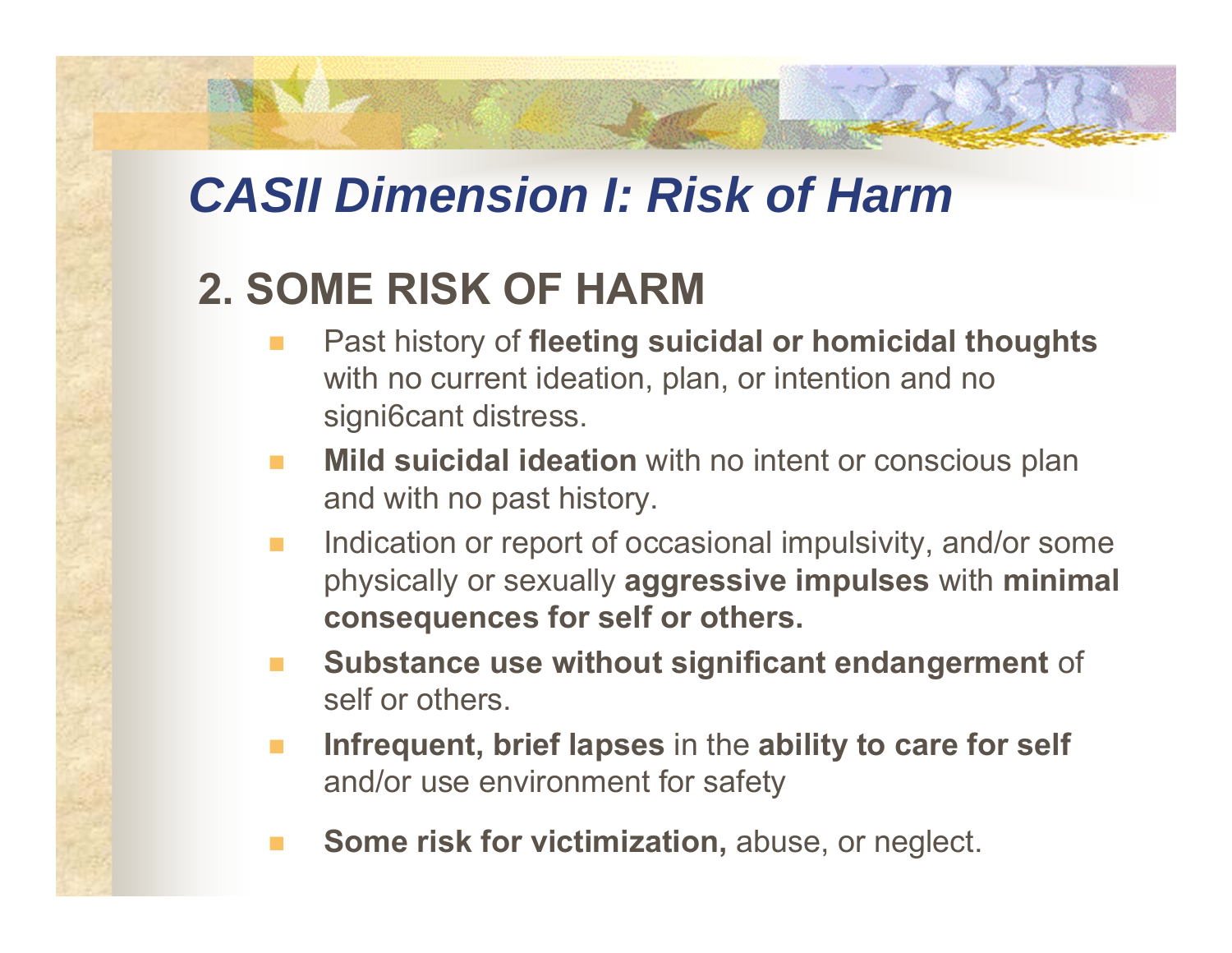### *CASII Dimension I: Risk of Harm*

#### **3. SIGNIFICANT RISK OF HARM**

- $\mathbf{r}$  **Significant current or homicidal ideation** with **some intent and plan,** with the ability of the child or adolescent and his/her family to contract for safety and carry out a safety plan. Child or adolescent expresses some aversion to carrying out such behavior.
- $\mathcal{L}_{\mathcal{A}}$  No active suicidal/homicidal ideation, but extreme distress and/or history of suicidal/homicidal behavior.
- $\mathcal{L}^{\mathcal{A}}$  Indication or report of episodic impulsivity or **physically or sexually aggressive impulses** that are **moderately endangering to self or others** (e.g. status offenses, impulsive acts while intoxicated, self mutilation, running away from home or placement with voluntary return, fire setting, violence toward animals, affiliation with dangerous peer group).
- $\mathcal{L}$  Binge or excessive use of **alcohol or other drugs** resulting in **potentially harmful behaviors.**
- $\mathcal{L}_{\mathcal{A}}$  **Episodic inability to care for self** and/or maintain physical safety in developmentally appropriate ways.
- **COL Serious or extreme risk for victimization,** abuse or neglect.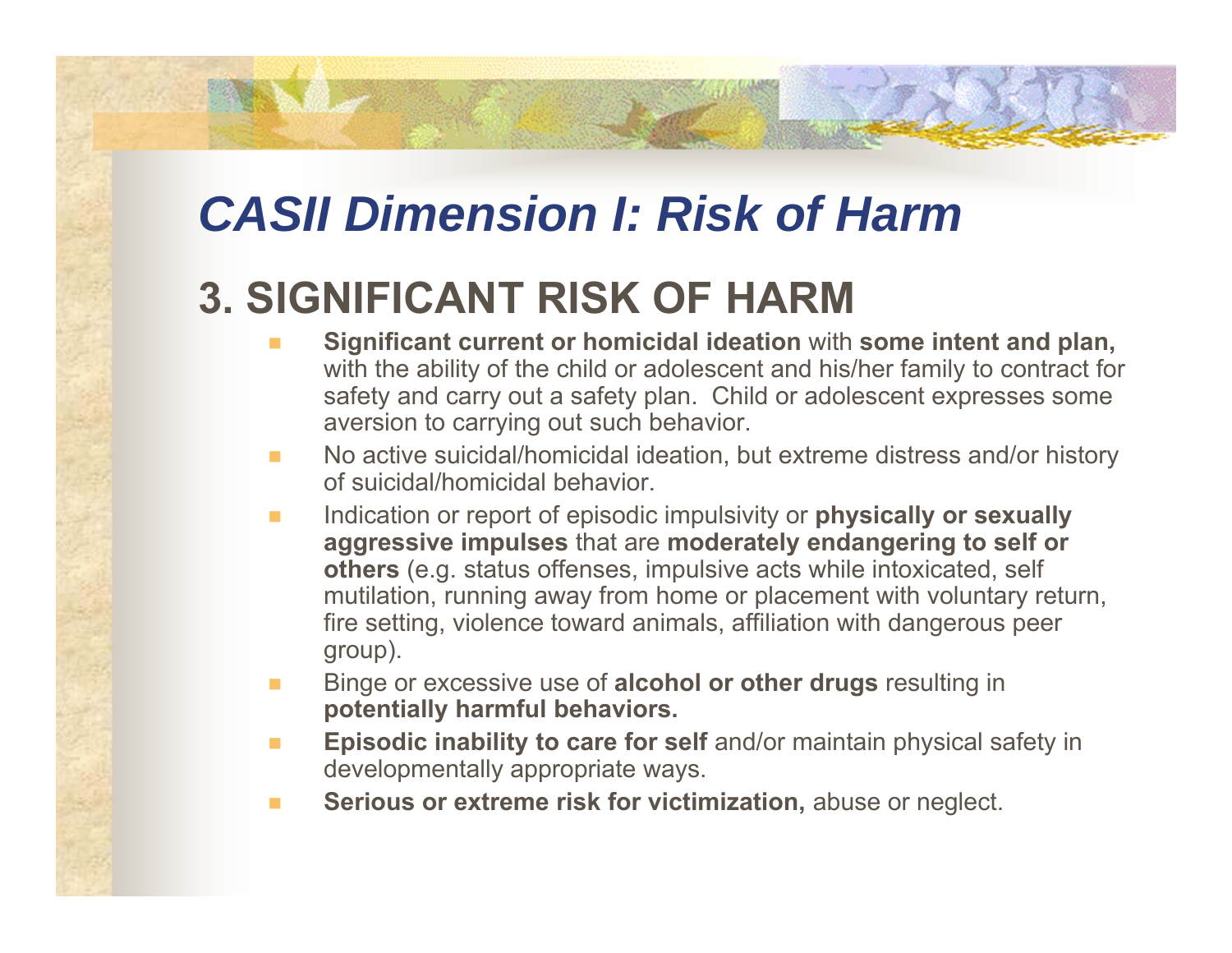#### *CASII Dimension I: Risk of Harm***4. SERIOUS RISK OF HARM**

- **Current suicidal or homicidal ideation with either clear, expressed intentions and/or past history** or carrying out such behavior. Child or adolescent has expressed ambivalence about carrying out the safety plan and/or his/her family's ability to carry out the safety plan is compromised.
- $\mathcal{L}_{\mathcal{A}}$  Indication or report of significant **impulsivity and/or physical or sexual aggression** with poor judgment and insight that is/are **significantly endangering to self or others** (i.e. property destruction; repetitive fire setting or violence toward animals).
- **The Second**  Indication or **significant deficits in ability to care for self** and/or use environment for safety.
- $\blacksquare$  Recent pattern of **excessive substance use resulting in clearly harmful behaviors** with no demonstrated ability of child/adolescent or family to restrict use.
- $\overline{\phantom{a}}$  **Clear and persistent inability,** given developmental abilities, **to maintain physical safety** and/or use environment for safety.
- $\blacksquare$  **Note: A rating of serious risk of harm allows care at Level 5 (nonsecure, 24-hour services with psychiatric monitoring), independent of other dimensions.**.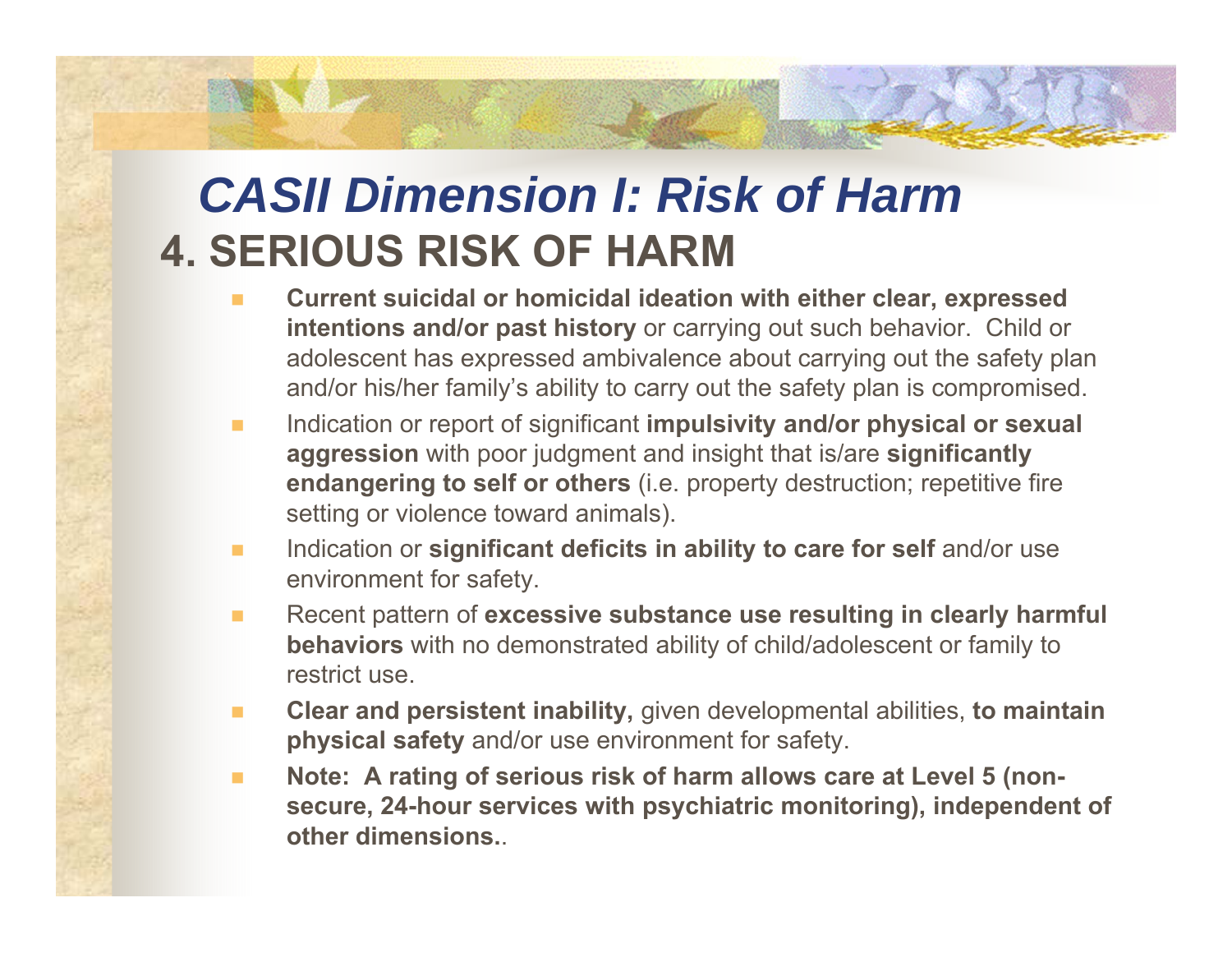### *CASII: Dimension I: Risk of Harm*

#### **5. EXTREME RISK OF HARM**

- $\mathbf{r}$  **Current suicidal or homicidal behavior or such intentions with a plan and available means to carry out this behavior,** without expressed ambivalence or significant barriers to doings so, **or with a history of serious past attempts** that are not of a chronic, impulsive or consistent nature, **or in presence of command hallucinations or delusions** that threaten to override usual impulse control.
- $\mathcal{L}_{\mathcal{A}}$  Indication or report of repeated behavior, including **physical or sexual aggression,** that is **clearly injurious to self or others** (e.g. fire setting with intent of serious property destruction or harm to others or self. planned violence and/or group violence with other perpetrators) with history, plan or intent, and no insight and judgment (forcible and violent, repetitive sexual acts against others).
- $\mathcal{L}_{\mathcal{A}}$ Relentlessly engaging in **acutely self endangering behaviors.**
- $\mathcal{L}_{\mathcal{A}}$  A pattern or nearly **constant and uncontrolled use of alcohol or other drugs, resulting in behavior that is clearly endangering.**
- $\mathcal{L}_{\mathcal{A}}$  **Note: A rating of extreme risk of harm allows care at Level 6 (secure, 24-hour services with psychiatric monitoring), independent of other dimensions.**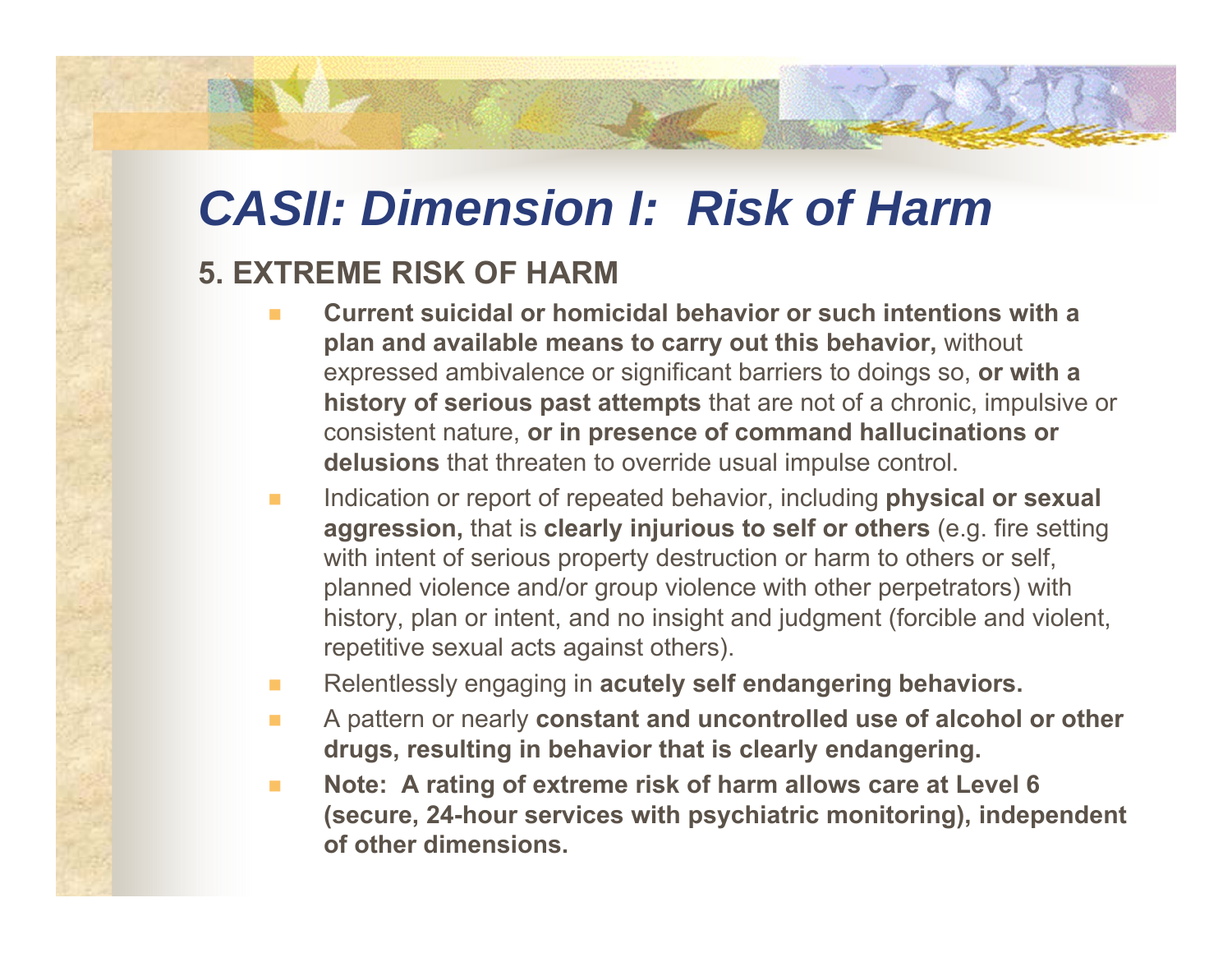#### **Dimension II FUNCTIONAL STATUS**

This dimension measures the impact of <sup>a</sup> child or adolescent's primary condition on his/her daily life. It is an assessment of the child's ability to function in all age appropriate roles: **family member, friend and student.** It is also <sup>a</sup> measure of the effect of the primary problem on such basic daily activities as eating, sleeping and personal hygiene.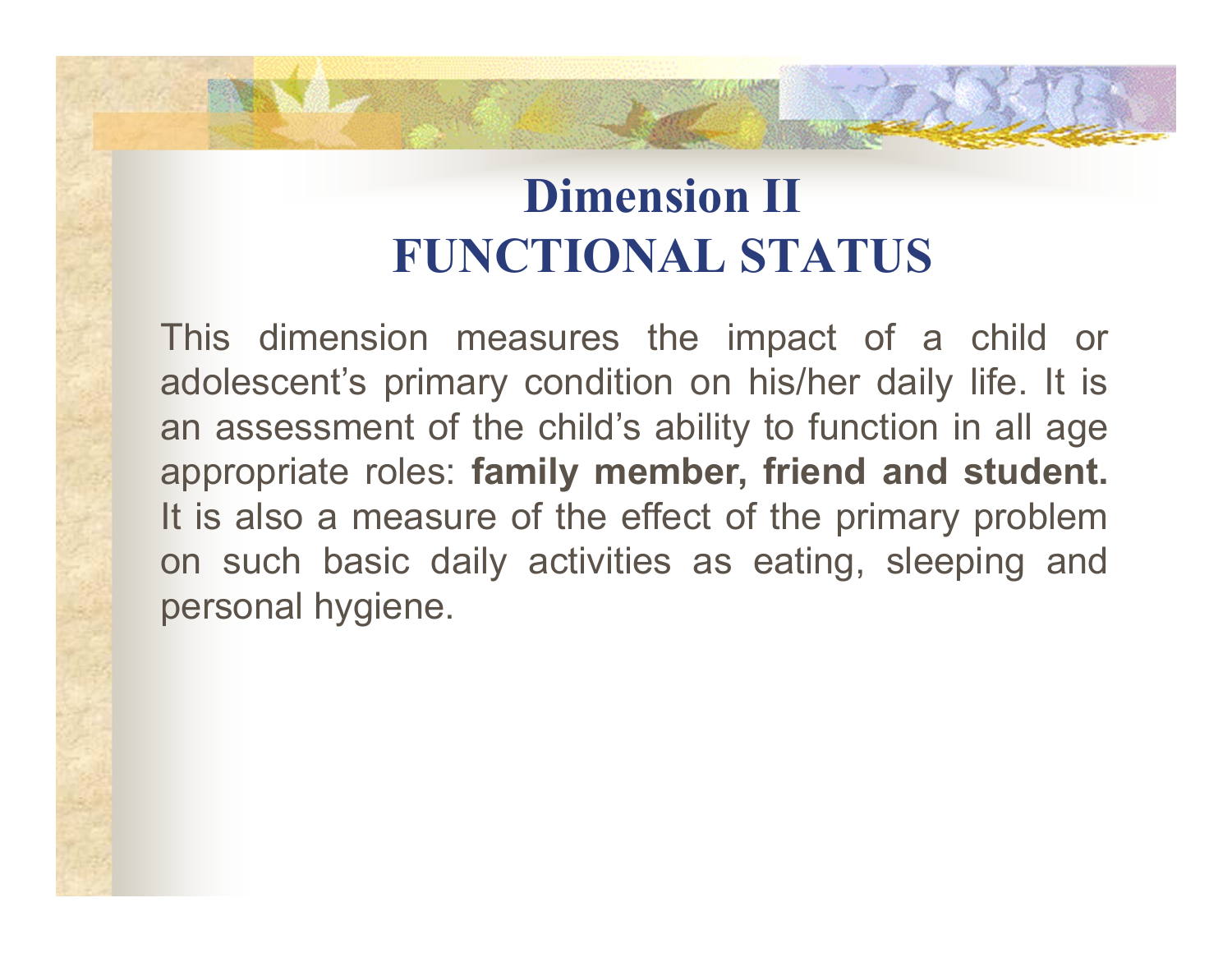# Functional Status

- 4 factors considered:
	- Ability to **fulfill responsibilities**
	- Ability to **interact with others**
	- **Vegetative status**
	- Ability to **care for themselves**

Compare to baseline of "expected" level based on developmental/cultural norms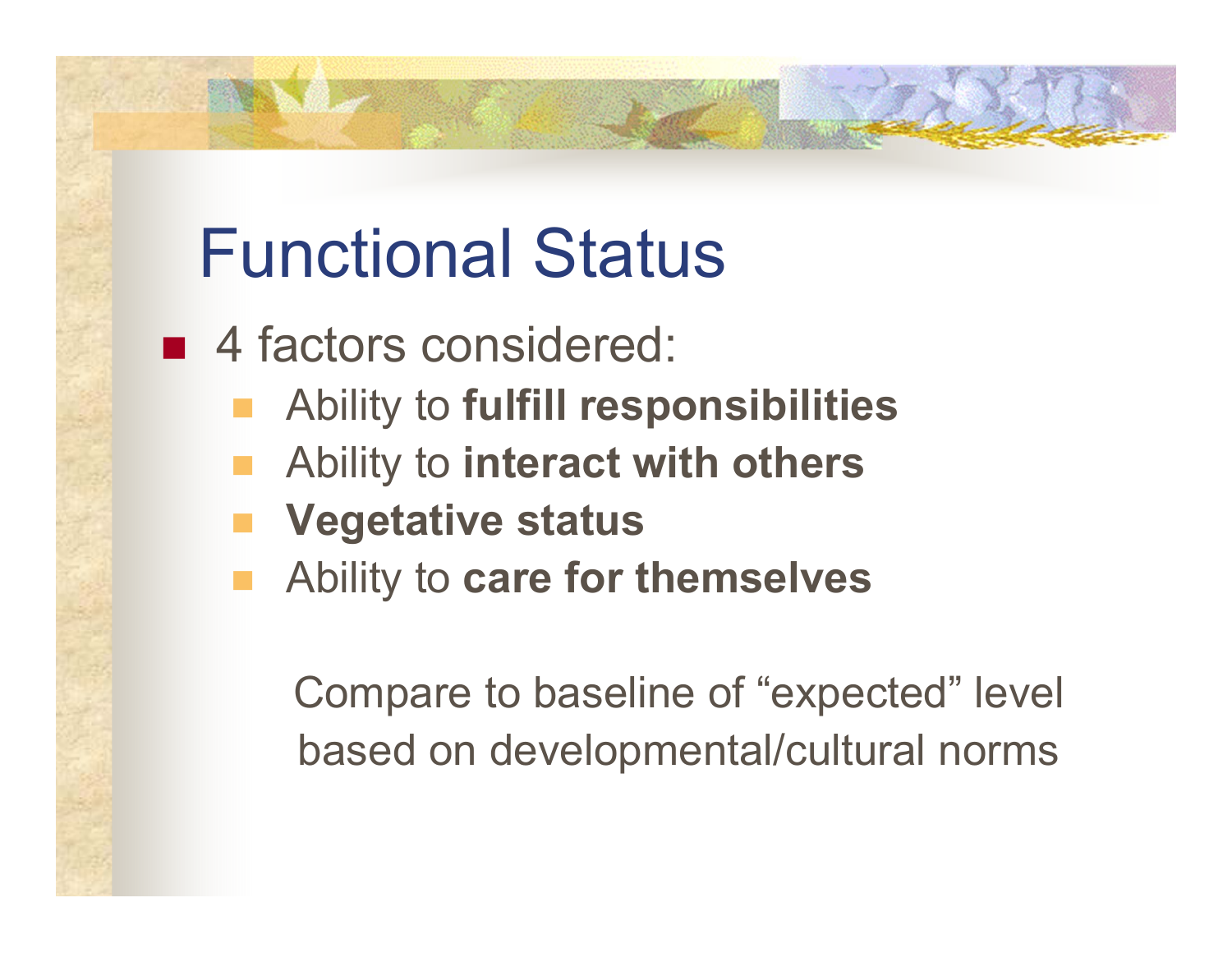#### **1. MINIMAL FUNCTIONAL IMPAIRMENT**

- **Consistent functioning appropriate to age and developmental level** in school behavior and/or academic achievement, relationships with peers, adults and family, and self care/hygiene/control of bodily functions.
- **No more than transient impairment in functioning following exposure to an identifiable stressor** with consistent and normative sleep, eating, energy and selfcare.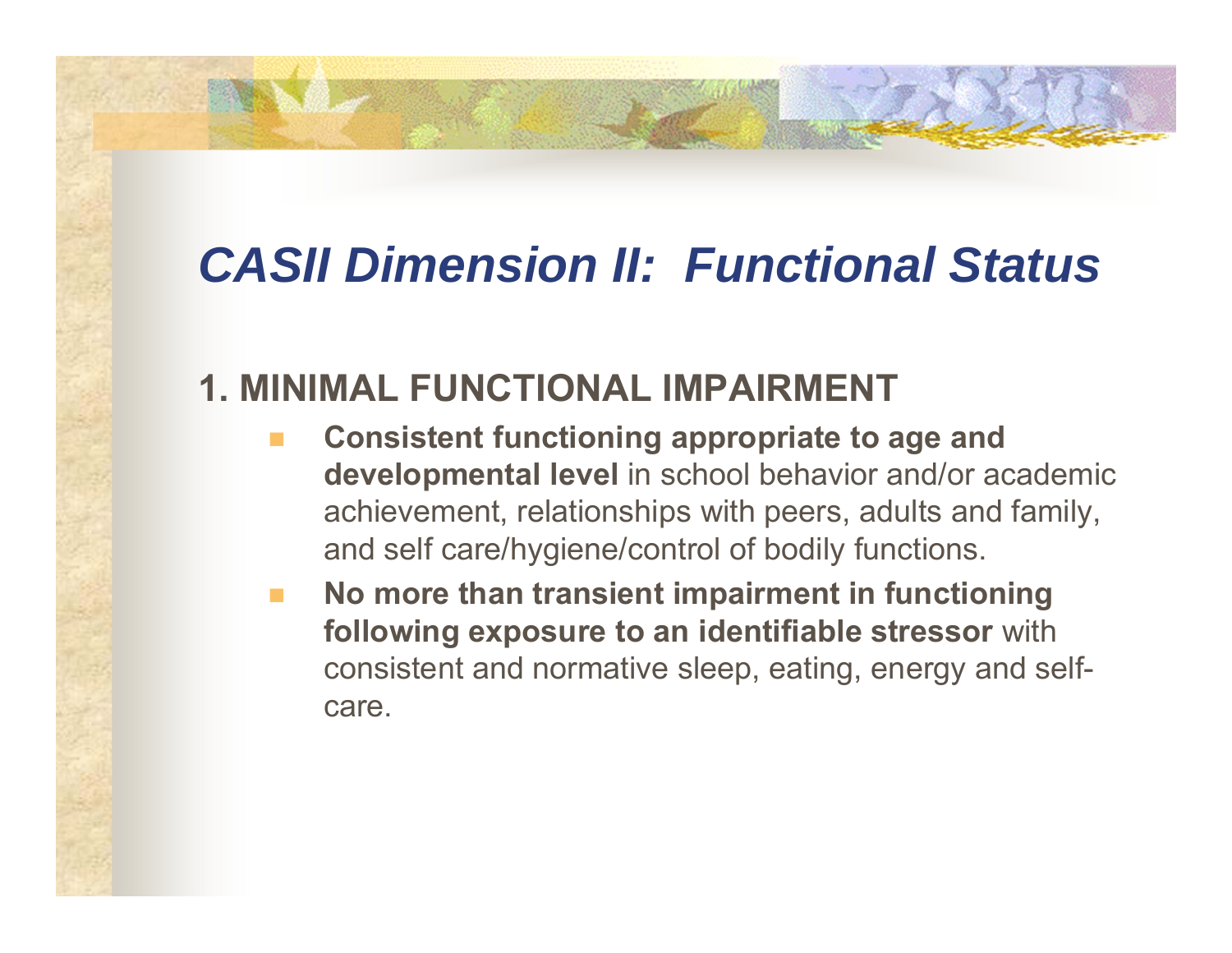### **2. MILD FUNCTIONAL IMPAIRMENT**

- Evidence of **minor deterioration, or episodic failure to achieve expected levels of functioning,** in relationships with peers, adults, and/or family (e.g., defiance, provocative behavior, lying/cheating/not sharing, or avoidance/lack of follow through); school behavior and/or academic achievement (difficulty turning homework, occasional attendance problems), or biologic functions (feeding or elimination problems) but with **adequate functioning in at least some areas** and/or ability to respond to redirection/intervention.
- **COL Sporadic episodes** during which **some aspects of self-care/ hygiene/control of bodily** functions are **compromised.**
- $\mathbf{r}$  **Demonstrative significant improvement in function following a period of deterioration.**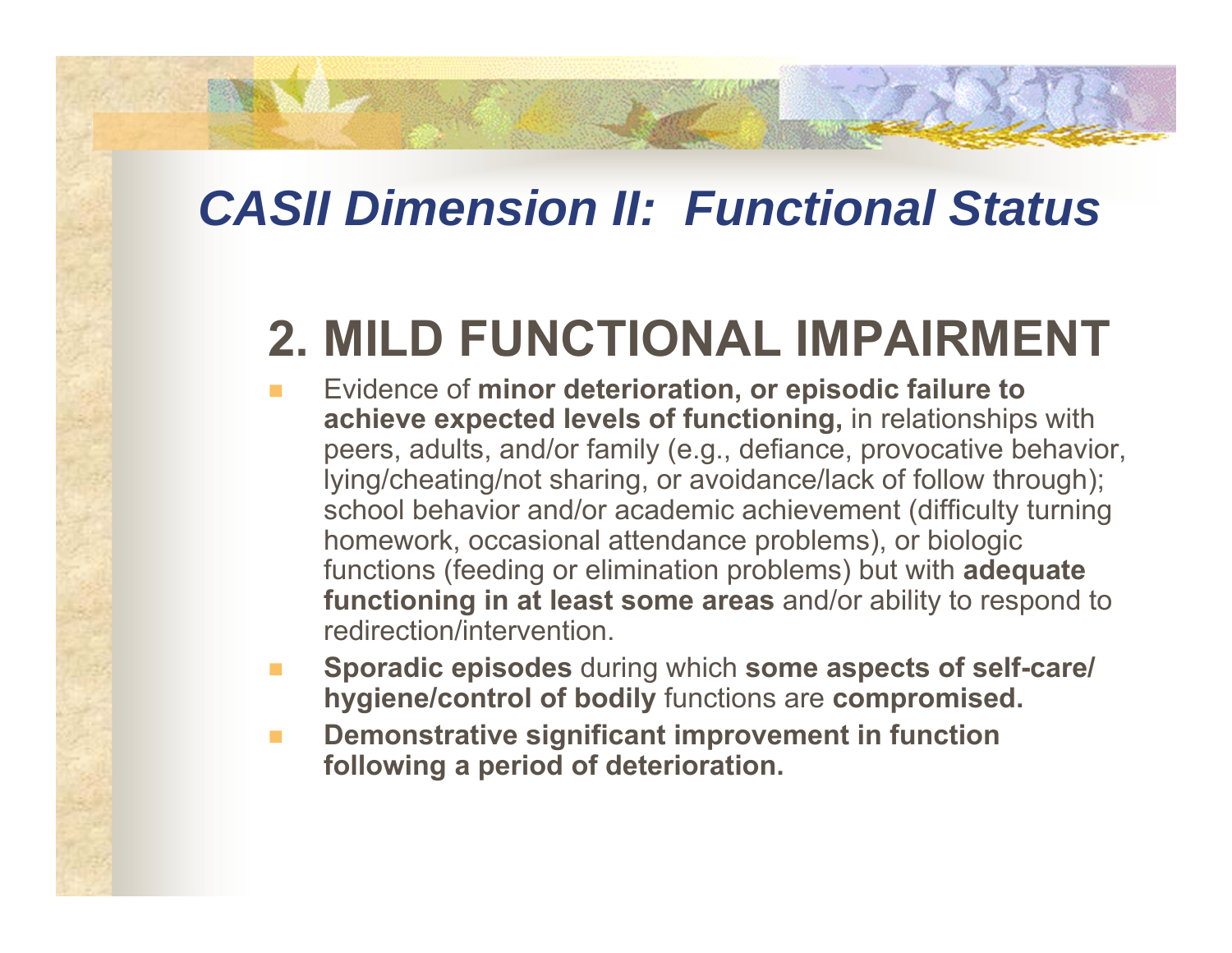#### **3. MODERATE FUNCTIONAL IMPAIRMENT**

- **Conflicted, withdrawn, or troubled in relationships** with peers, adults, family, **without episodes of aggression.**
- **Self-care/hygiene deteriorates** below usual or expected standards **on a frequent basis.**
- $\mathcal{L}^{\mathcal{A}}$  **Significant disturbances in vegetative activities** such as sleeping, eating habits, activity level, or sexual interest that **do not pose a serious threat to health.**
- School behavior/ **academic achievement fall below expected standards,** may be avoided/ unattended.
- $\mathcal{L}_{\mathcal{A}}$  **Chronic and/or variably severe deficits in interpersonal relationships,** ability to engage in socially constructive activities, and ability to maintain responsibilities.
- **COL Recent gains/stabilization in functioning achieved while participating in treatment in structured/enriched setting.**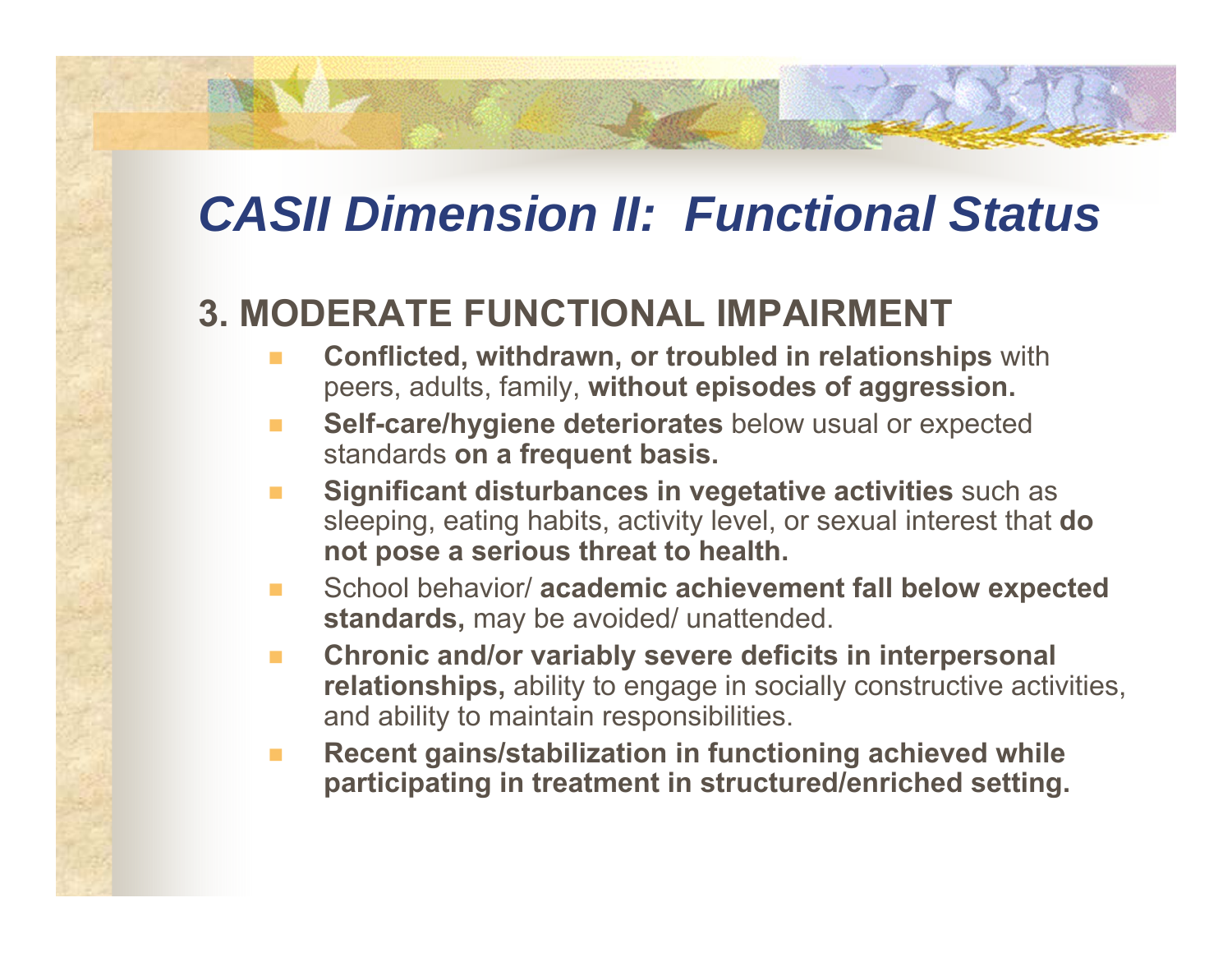#### **4. SERIOUS FUNCTIONAL IMPAIRMENT**

- $\mathbf{r}$  Serious deterioration of interpersonal interactions **with consistently conflictual or otherwise disrupted relations with others** which may include **impulsive or abusive behaviors.**
- **The Second** Significant **withdrawal and avoidance of almost all social interaction.**
- $\mathcal{L}^{\mathcal{L}}$  Consistent **failure to achieve self-care/hygiene** at levels appropriate to age and/or developmental level.
- **The Second Serious disturbances in vegetative status,** such as weight change, disrupted sleep or fatigue and feeding or elimination, which threaten physical functioning.
- $\mathcal{L}_{\mathcal{A}}$  **Inability to perform adequately even in a specialized school setting** due to disruptive or aggressive behavior. School attendance may be sporadic. The child or adolescent has multiple academic failures.
- $\mathcal{L}_{\mathcal{A}}$  **Note: A rating of serious functional impairment allows care at Level 5 (non-secure, 24-hour services with psychiatric monitoring), independent of other dimensions. The only exception to this is if the sum of IVA and IVB = 2, indicating both a minimally stressful and a highly supportive recovering environment.**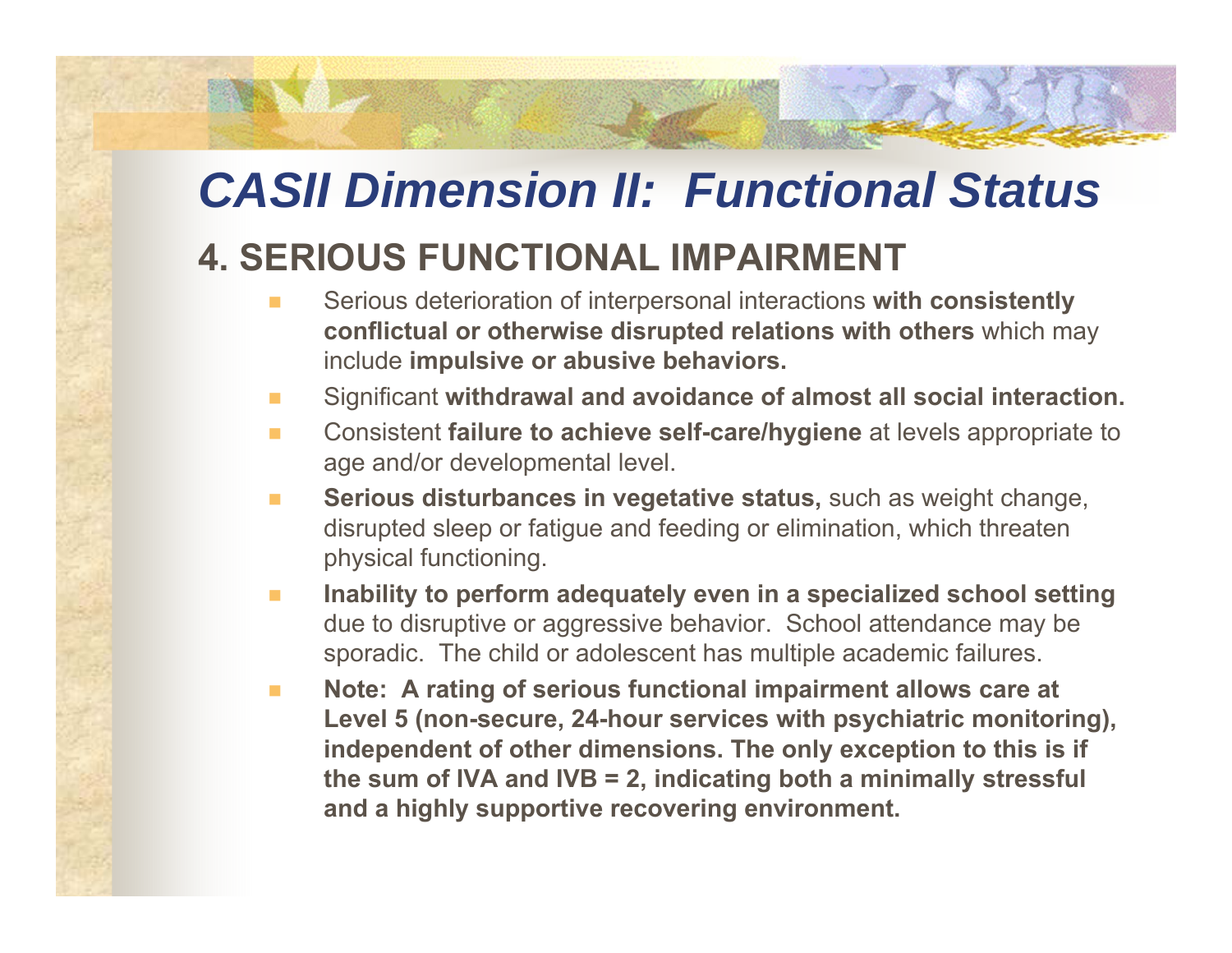#### **5. SEVERE FUNCTIONAL IMPAIRMENT**

- $\overline{\phantom{a}}$  **Extreme deterioration in interactions** with peers, adults and/or family that may include **chaotic communication** or **assaultive behaviors** with little or no provocation**, minimal control over impulses** that may result in abusive behaviors.
- $\mathbf{r}$ **Complete withdrawal from all social interactions.**
- $\Box$  **Complete neglect of and inability to attend to self-care**, hygiene, and/or control of biological functions with associated impairment in physical status.
- $\mathcal{L}_{\mathcal{A}}$  **Extreme disruption in vegetative function** causing serious compromise of health and well-being.
- $\mathcal{L}^{\mathcal{L}}$  **Nearly complete inability to maintain any appropriate school behavior** and/or academic achievement given age and developmental level.
- $\mathcal{L}_{\mathcal{A}}$  **Note: A rating of extreme functional impairment allows care at Level 6 (secure, 24-hour services with psychiatric monitoring), independent of other dimensions. The only exception to this is if the sum of IVA and IVB = 2, indicating both a minimally stressful and a highly supportive recovering environment.**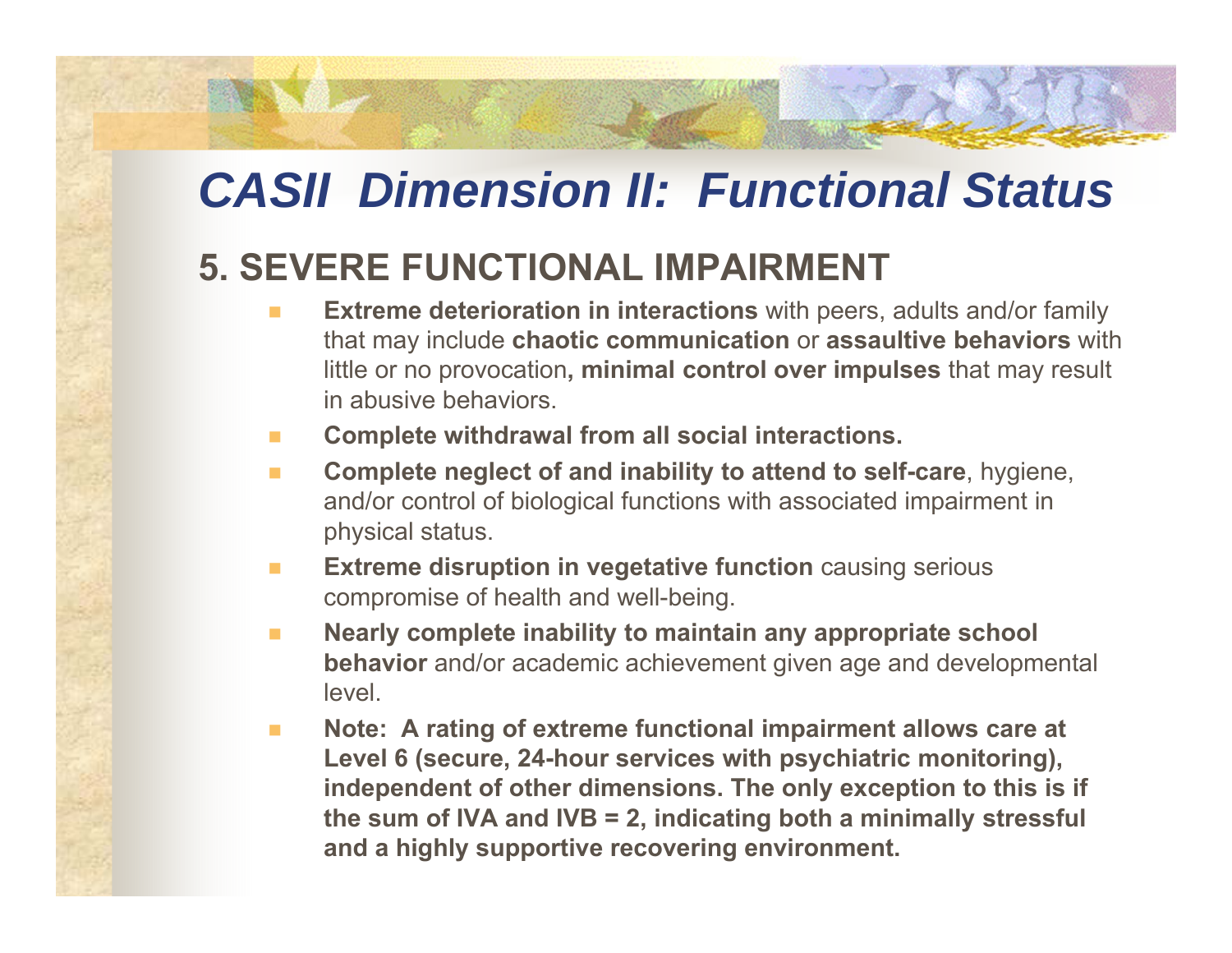#### **Dimension III CO-OCCURRENCE**

This dimension measures the co-existence of disorders across four domains: **Developmental Disability, Medical, Substance Abuse, and Psychiatric.** Remember, if the primary condition is <sup>a</sup> psychiatric condition, then any substance abuse problem, medical condition or developmental disability also present would be considered a co-morbid condition.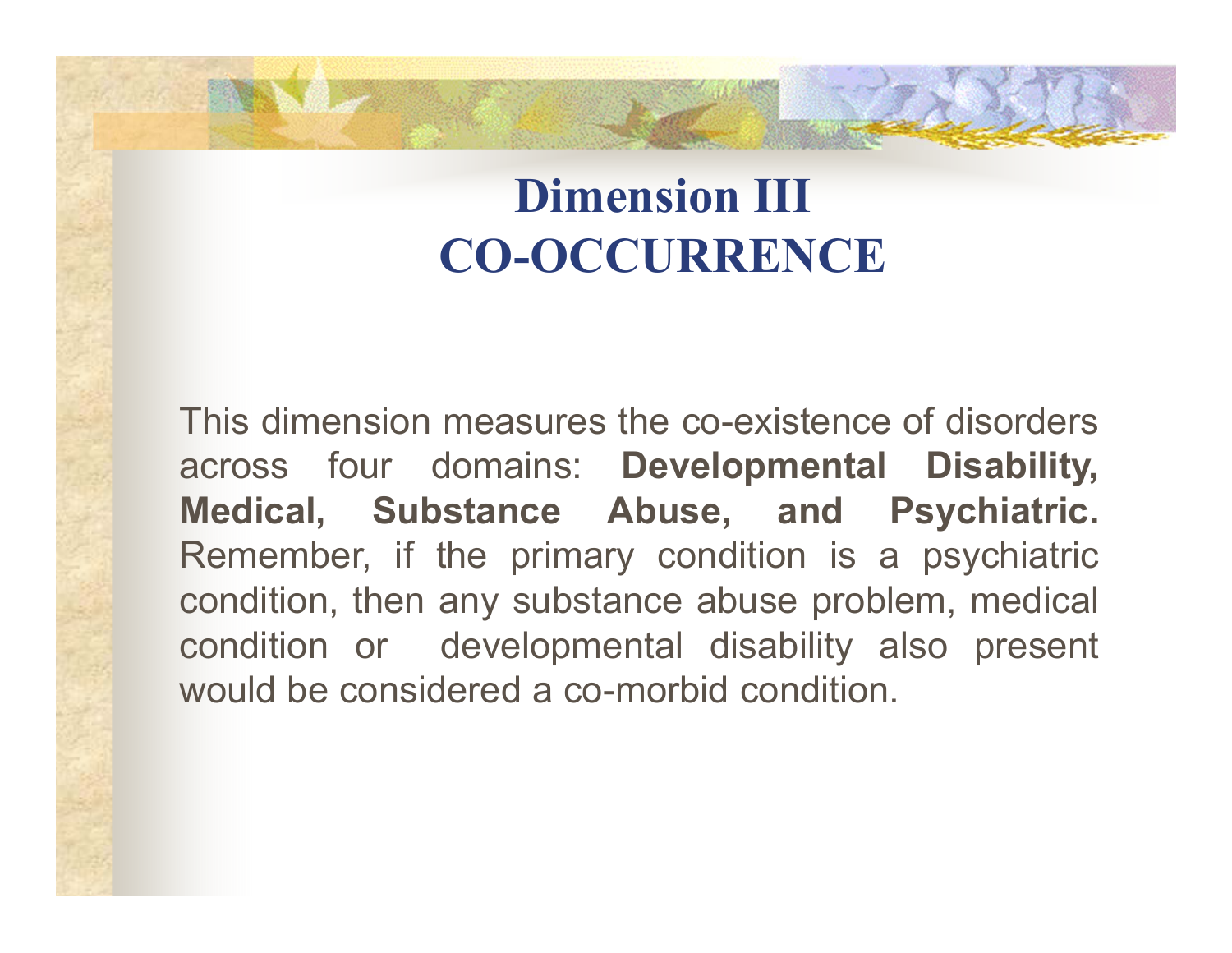# Co-Morbidity

■ Co-morbid issues may prolong illness and necessitate more intensive/additional services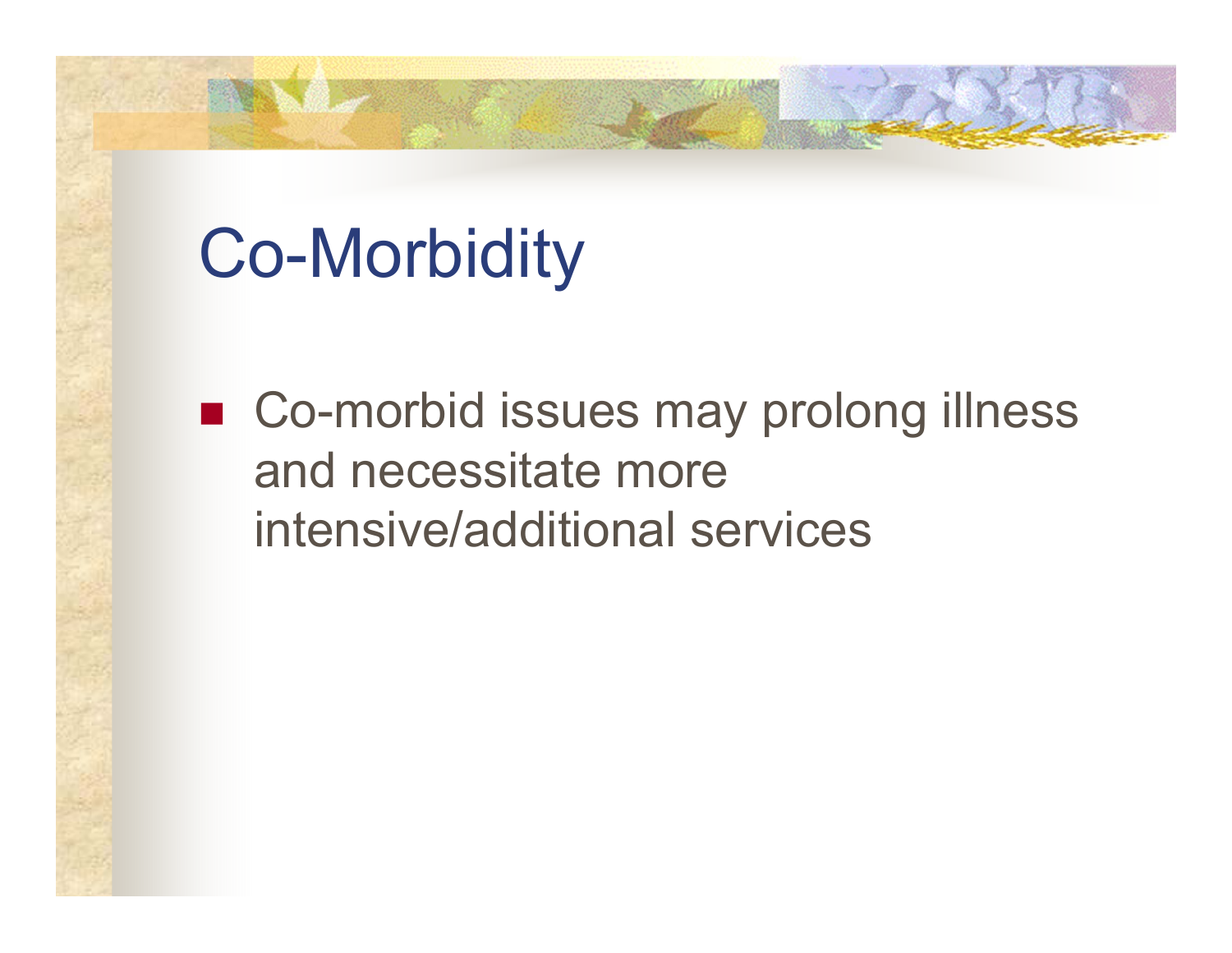#### *CASII Dimension III: Co-Occurrence: Medical, Substance Use, Developmental, and Psychiatric*

#### **1. NO OCCURRENCE**

- No evidence of medical illness, substance abuse, developmental disability, or psychiatric disturbances apart from the presenting problem.
- Past medical, substance use, developmental, or psychiatric conditions are stable and pose no threat to the child's or adolescent's current functioning or presenting problem.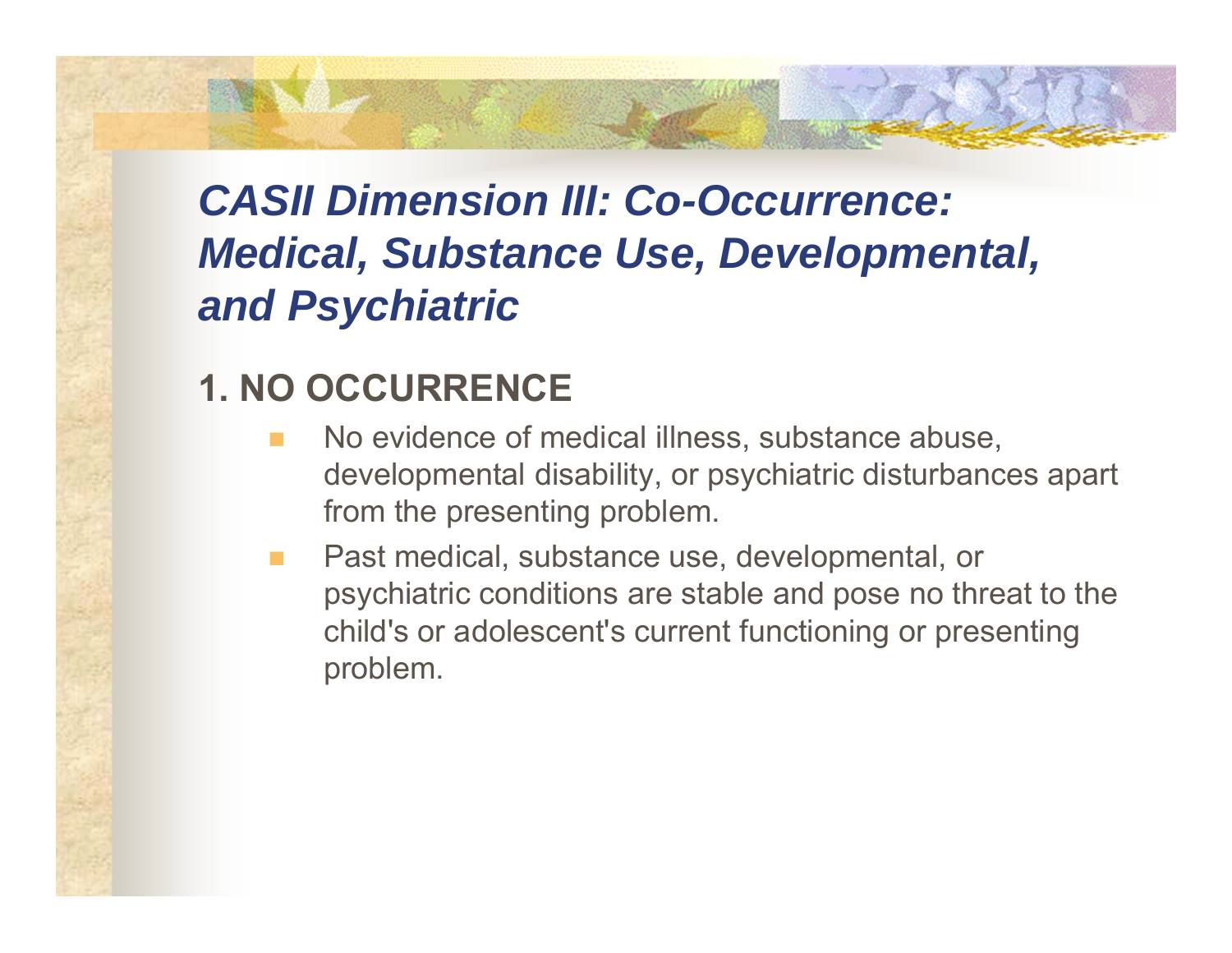#### *CASII Dimension III: Co-Occurrence: Medical, Substance Use, Developmental, and Psychiatric*

#### **2. MINOR OCCURRENCE**

- **COL Minimal developmental delay or disorder** is present that has no impact on the presenting problem and for which the child or adolescent has achieve satisfactory adaptation and/or compensation.
- **Self-limited medical problems** are present that are not immediately threatening or debilitating and that have no impact on the presenting problem and are not affected by it.
- $\blacksquare$  **Occasional,** self-limited episodes of **substance use** are present that show no pattern of escalation, with **no indication of adverse effect** on functioning or the presenting problem.
- $\blacksquare$  Transient, **occasional stress-related psychiatric symptoms** are present that have no discernible impact on the presenting problem.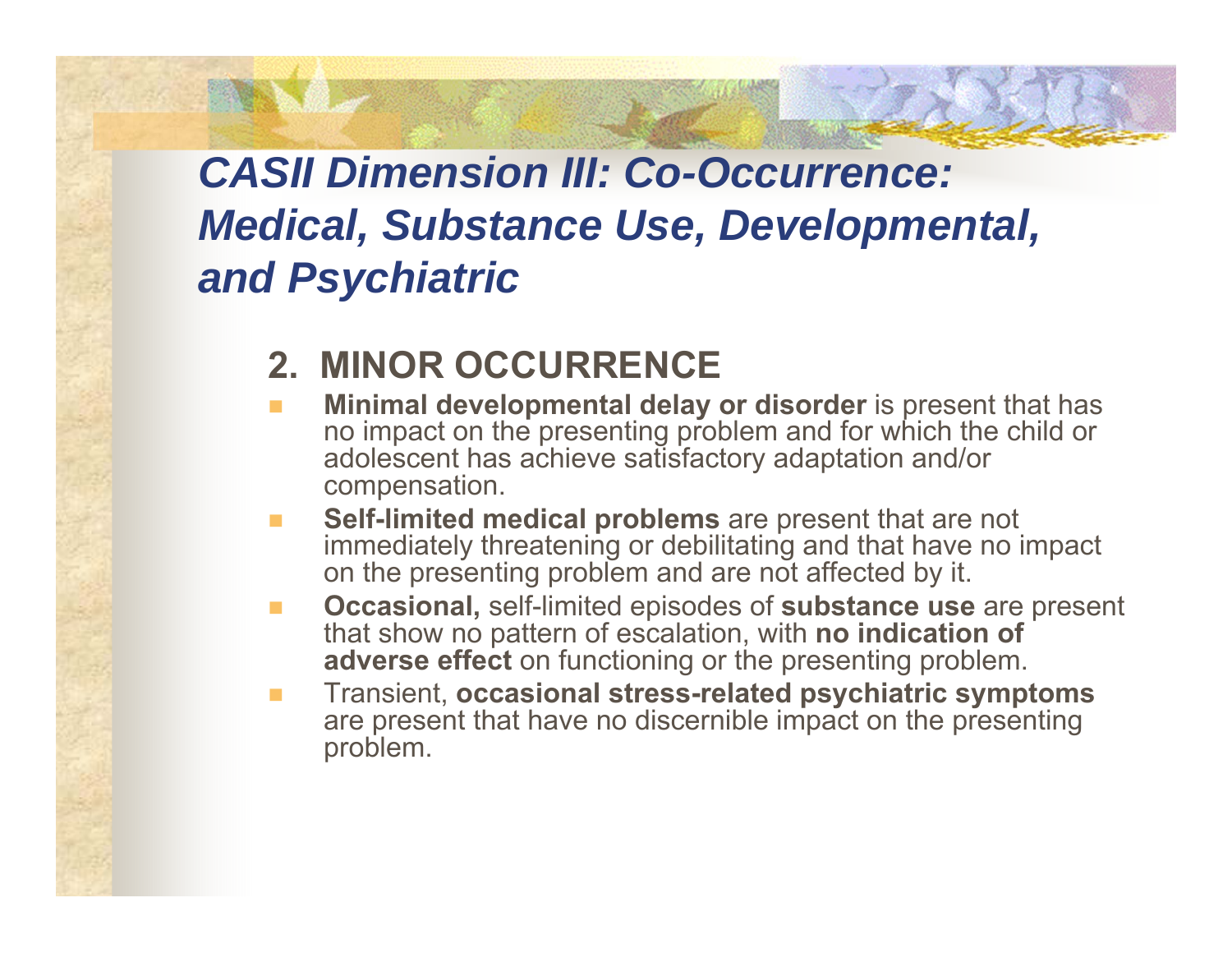#### *CASII Dimension III: Co-Occurrence: Medical, Substance Use, Developmental, and Psychiatric* **3. SIGNIFICANT OCCURRENCE**

- $\blacksquare$  **Developmental disability** is present that may adversely affect the presenting problem, and/or may **require significant augmentation of alternation of treatment** for the presenting problem or co-morbid condition, or adversely affects the presenting problem.
- $\mathcal{L}^{\mathcal{L}}$  **Medical conditions** are present requiring **significant medical monitoring** (e.g., diabetes or asthma).
- $\mathcal{L}_{\mathcal{A}}$  **Medical conditions** are present that may **adversely affect or be adversely affected by, the presenting problem.**
- $\mathcal{L}_{\mathcal{A}}$  **Substance abuse** is present, with significant **adverse effect on functioning and the presenting problem.**
- $\mathcal{L}_{\mathcal{A}}$  **Recent substance use** that has **significant impact** on the presenting problem and that has been **arrested due to use of a highly structured or protected setting** or through other external means.
- $\mathbf{r}$  Psychiatric signs and symptoms are present and persist in the absence of stress, are moderately debilitating, and adversely affect the presenting problem.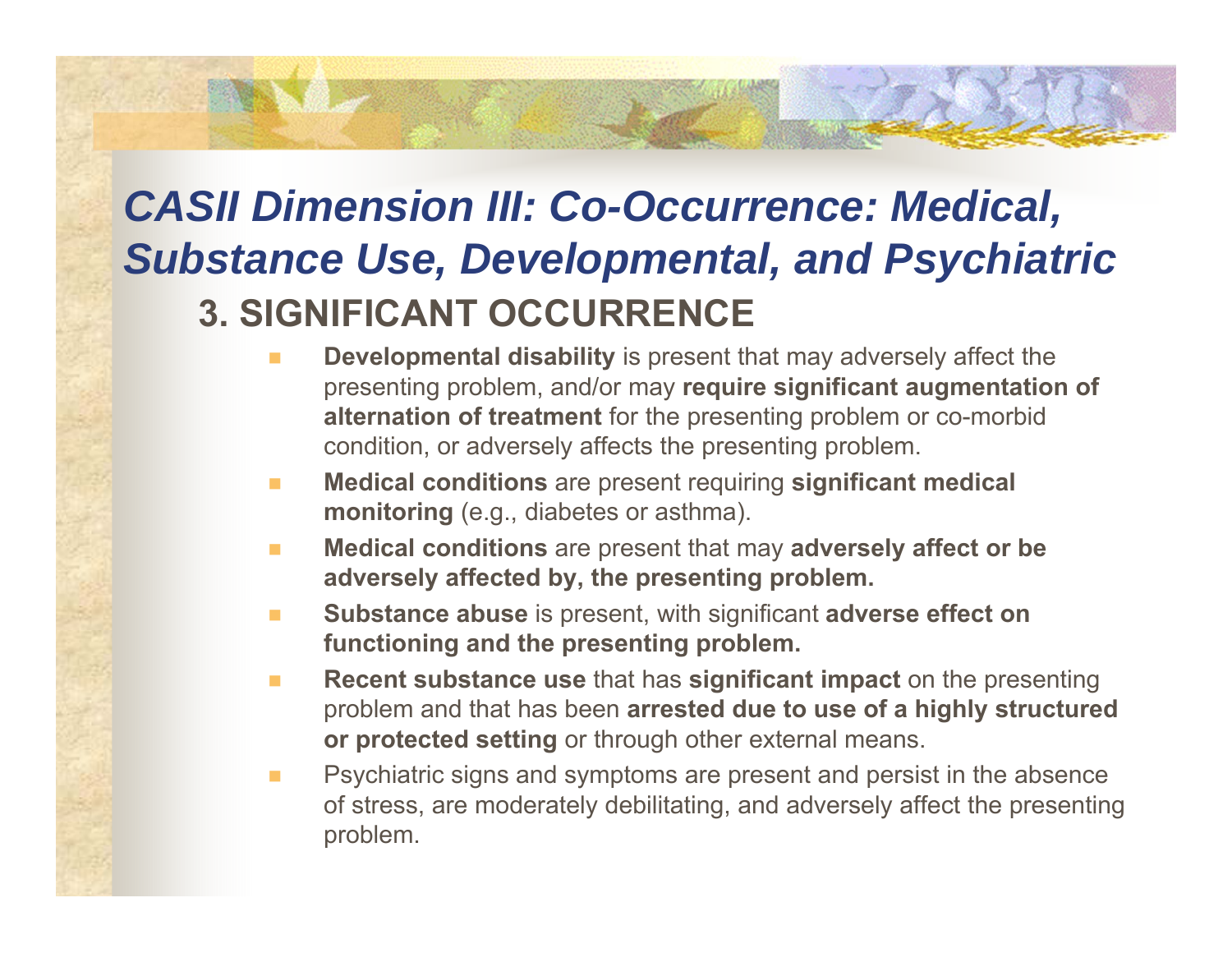#### *CASII Dimension III: Co-Occurrence: Medical, Substance Use, Developmental, and Psychiatric* **4. MAJOR OCCURRENCE**

- $\overline{\phantom{a}}$  **Medical conditions** are present or have a high likelihood of developing that may require **intensive although no constant, medical monitoring** (e.g., insulin-dependent diabetes, hemophilia).
- $\mathbf{r}$  Medical conditions are present that will adversely affect, or be affected by, the presenting disorder.
- $\blacksquare$  **Uncontrolled substance use** is present that poses a **serious threat to health** if unabated and impedes recovery from the presenting problem.
- $\mathbf{r}$  **Developmental delay** or disorder is present that **will adversely affect** the course, treatment, or outcome of the **presenting disorder.**
- $\overline{\phantom{a}}$  Psychiatric symptoms are present that clearly impair functioning, persist in the absence of stressors, and seriously impair recovery from the presenting problem.
- $\overline{\phantom{a}}$  **Note: A rating of major co-morbidity allows care at Level 5 (nonsecure, 24-hour services with psychiatric monitoring), independent of other dimensions. The only exception to this is if the sum of IVA and IVB = 2, indicating both a minimally stressful and a highly supportive recovering environment.**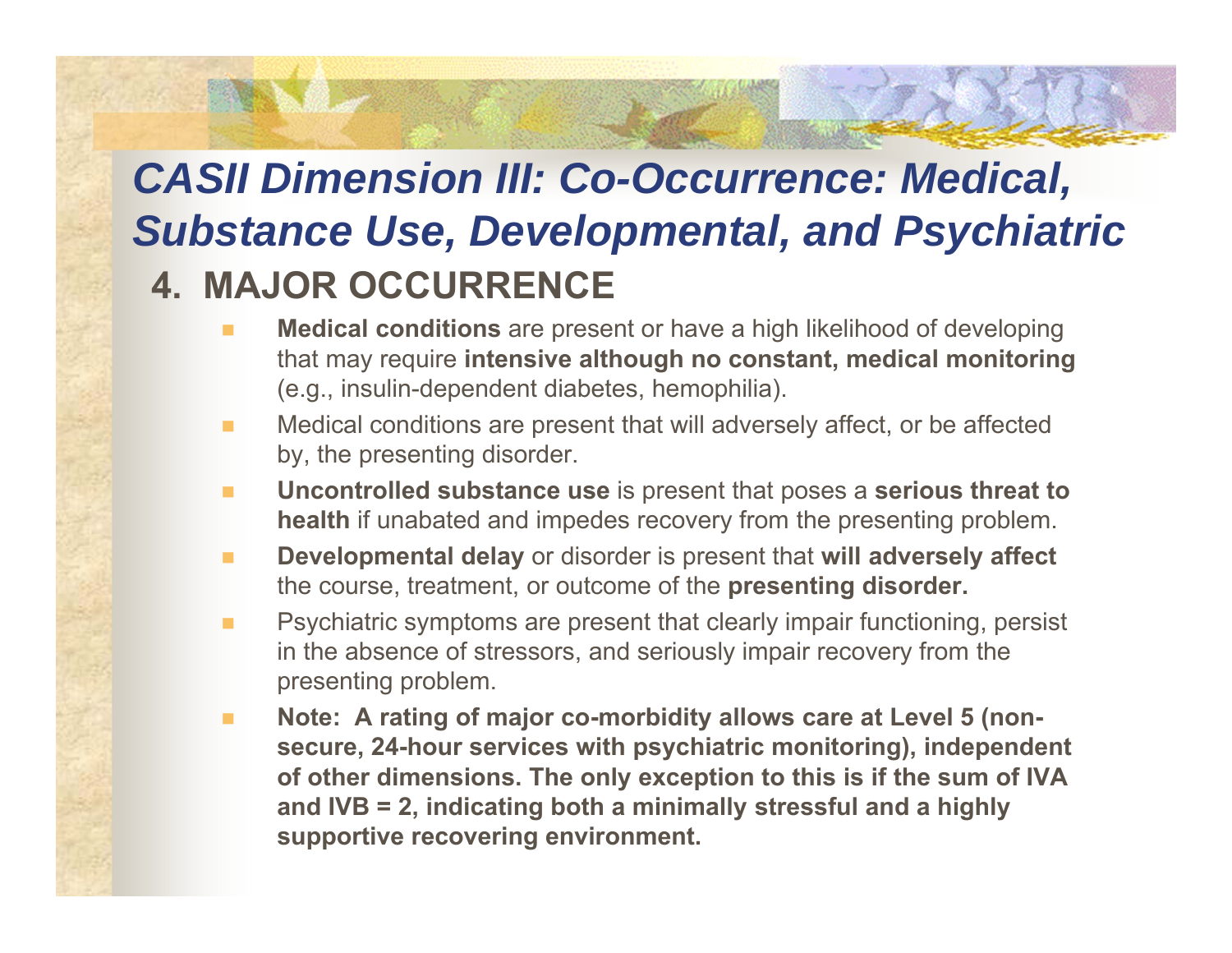## *CASII Dimension III: Co-Occurrence: Medical, Substance Use, Developmental, and Psychiatric* **5. SEVERE OCCURRENCE**

- **Significant medical condition** is present that is **poorly controlled and/or potentially life threatening** in the absence of close medical management (e.g., severe alcohol withdrawal, uncontrolled diabetes mellitus, complicated pregnancy, severe liver disease, debilitating cardiovascular disease).
- $\mathcal{L}_{\mathcal{A}}$  Medical condition acutely or chronically worsens or is worsened by the presenting problem.
- $\mathbf{r}$  **Substance dependence** is present, with inability to control use, intensive withdrawal symptoms and extreme negative impact on the presenting disorder.
- $\mathcal{L}_{\mathcal{A}}$  **Developmental disorder** is present that **serious complicates or is seriously compromised by the presenting disorder.**
- $\mathcal{L}_{\mathcal{A}}$  Acute or severe psychiatric symptoms are present that seriously impair functioning, and/or prevent voluntary participation in treatment for the presenting problem, or otherwise prevent recovery from the presenting problem.
- $\blacksquare$  **Note: A rating of severe co-morbidity allows care at Level 6 (secure, 24-hour services with psychiatric monitoring), independent of other dimensions.**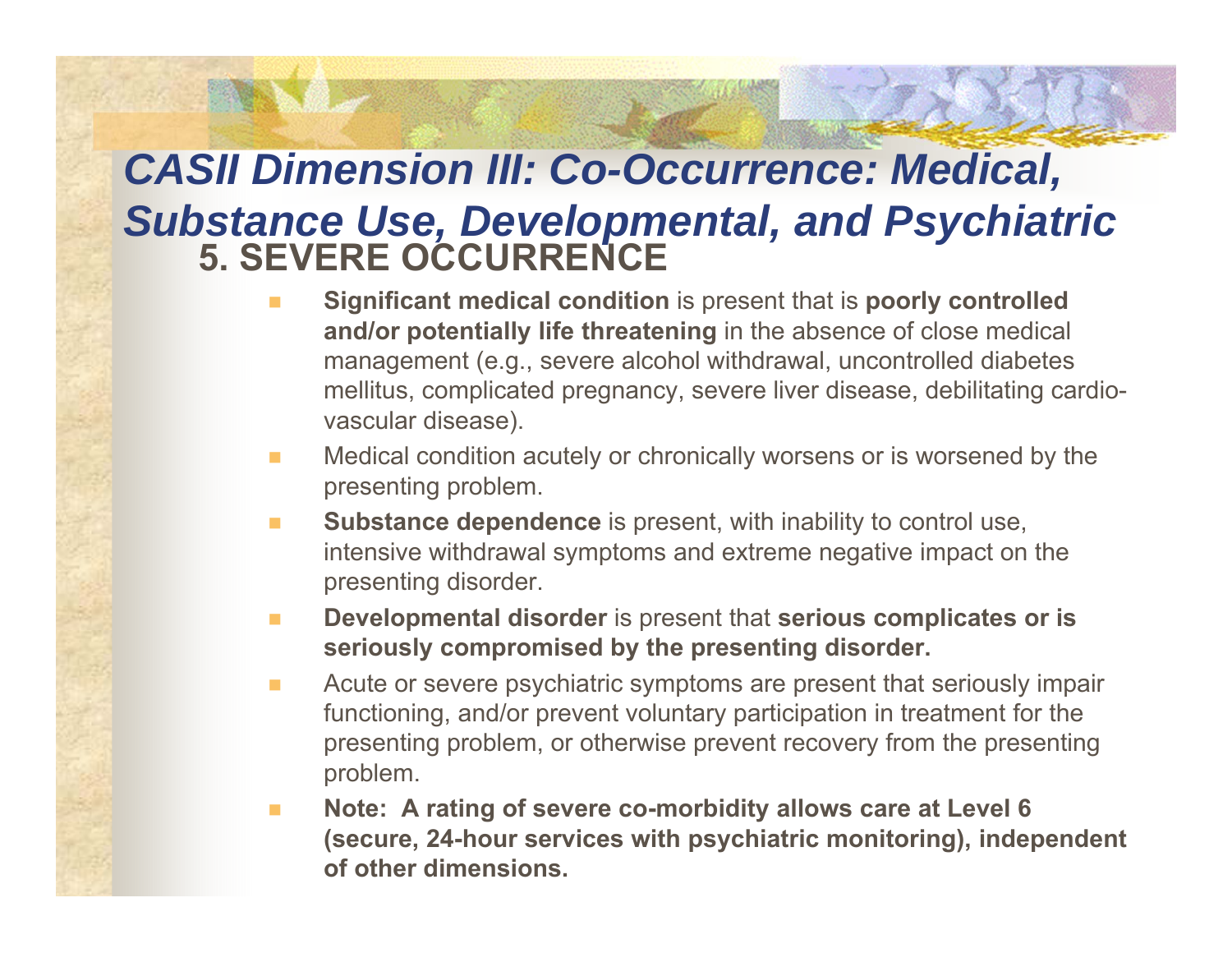#### **Dimension IVRECOVERY ENVIRONMENT**

This dimension is divided into 2 sub-scales: **Environmental Stress** and **Environmental Support.** An understanding of the strengths and weaknesses of the child or adolescent's family is essential to choosing an accurate rating in this dimension. It is also <sup>a</sup> measure of the neighborhood and community's role in either worsening or improving the child or adolescent's condition. Thus, high ratings on both these sub-scales (Extremely Stressful Environment and No Support in Environment) will have <sup>a</sup> major impact on both the composite score and the actual services chosen.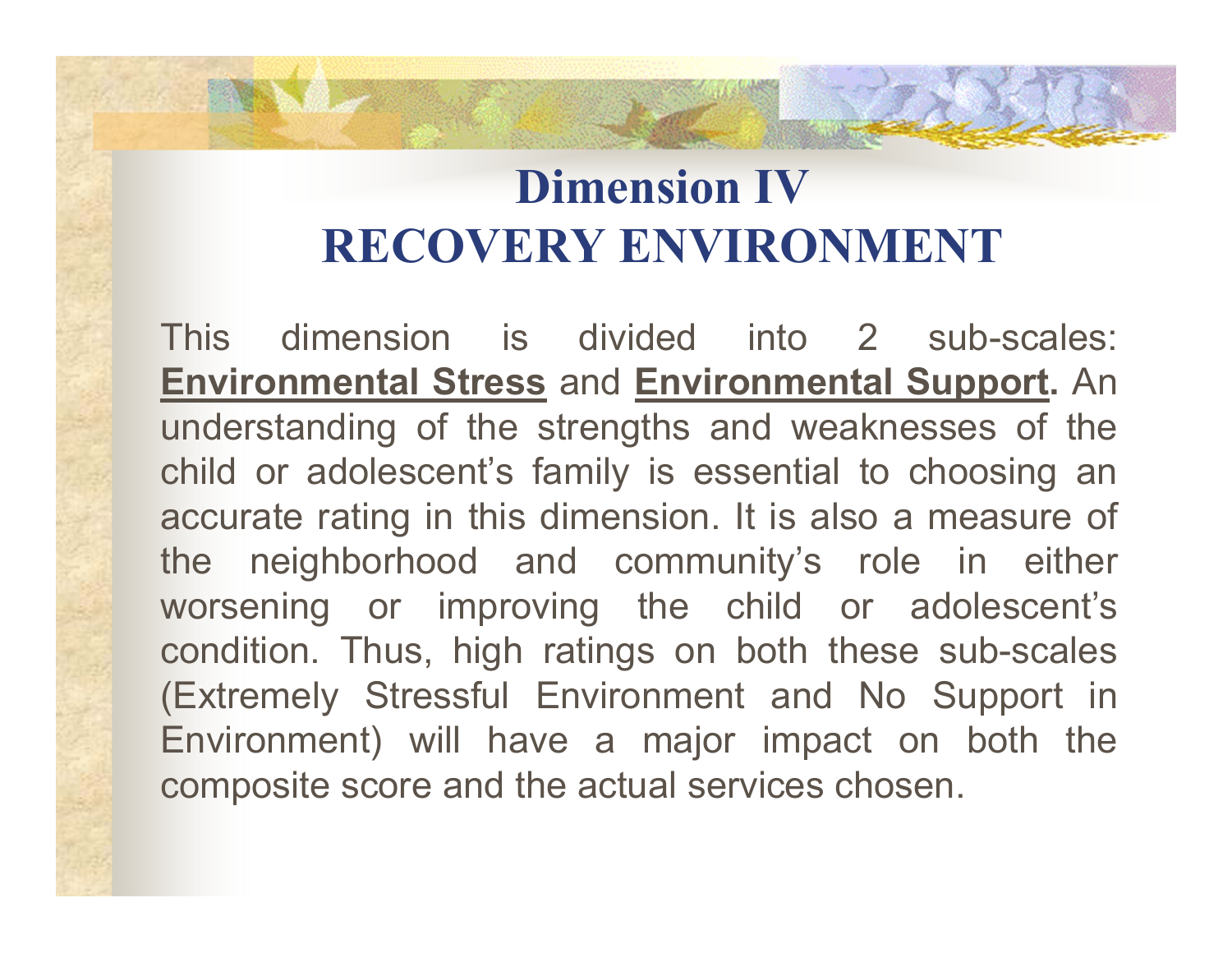## Recovery Environment

- Stressful Elements:
	- Interpersonal conflicts
	- Trauma
	- Life transitions
	- Losses
	- Worries related to health/safety
	- Difficulty maintaining role responsibilities
	- Based on **client and family's** perception of stress in the environment.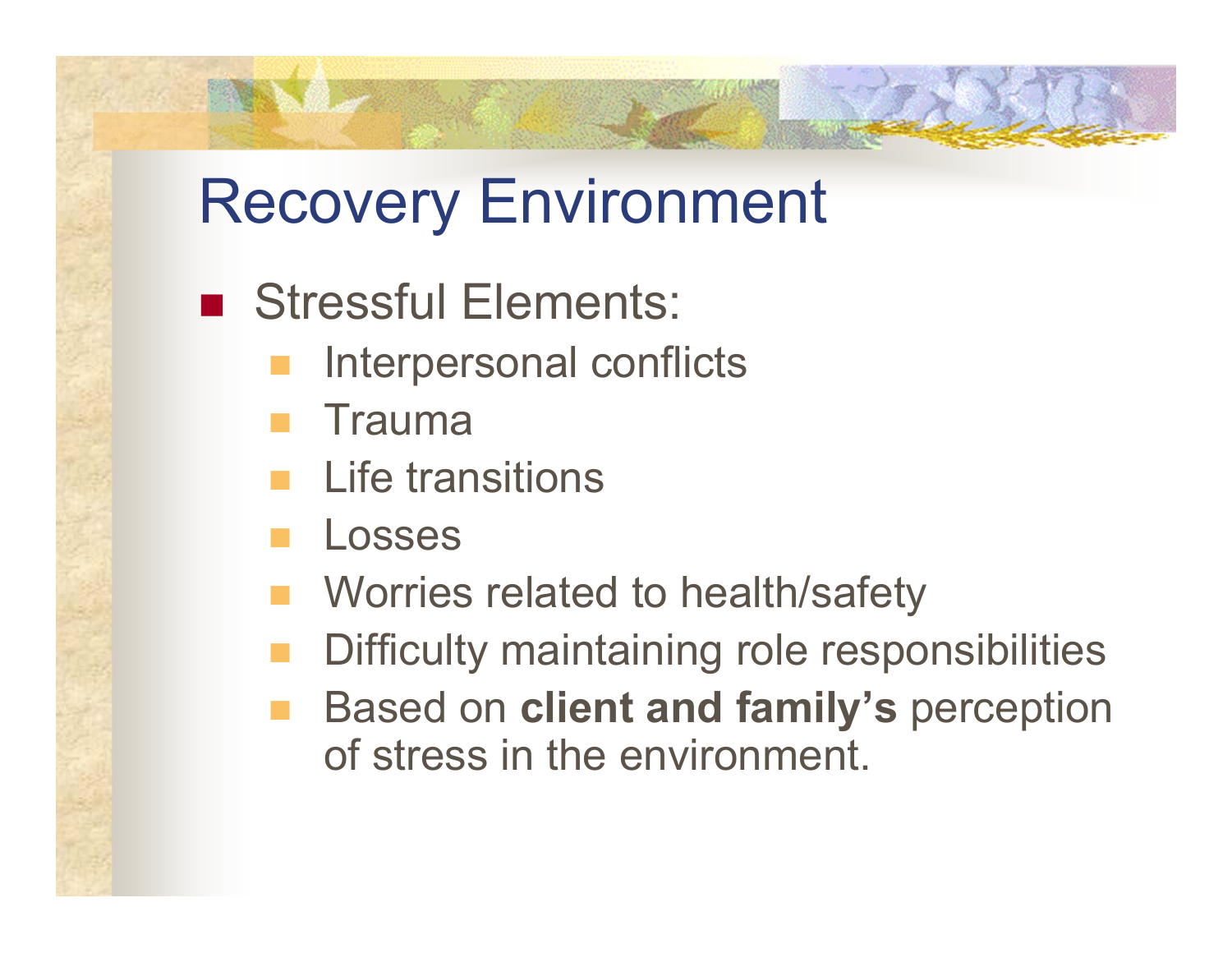### More … **Recovery Environment**

- П The recovery environment should not be considered narrowly, but should include elements of family and natural supports, school, juvenile justice services, medical, and other community supports.
- $\overline{\phantom{a}}$  This should also include relationships with others, including friends, employers, teachers, clergy, professionals, etc.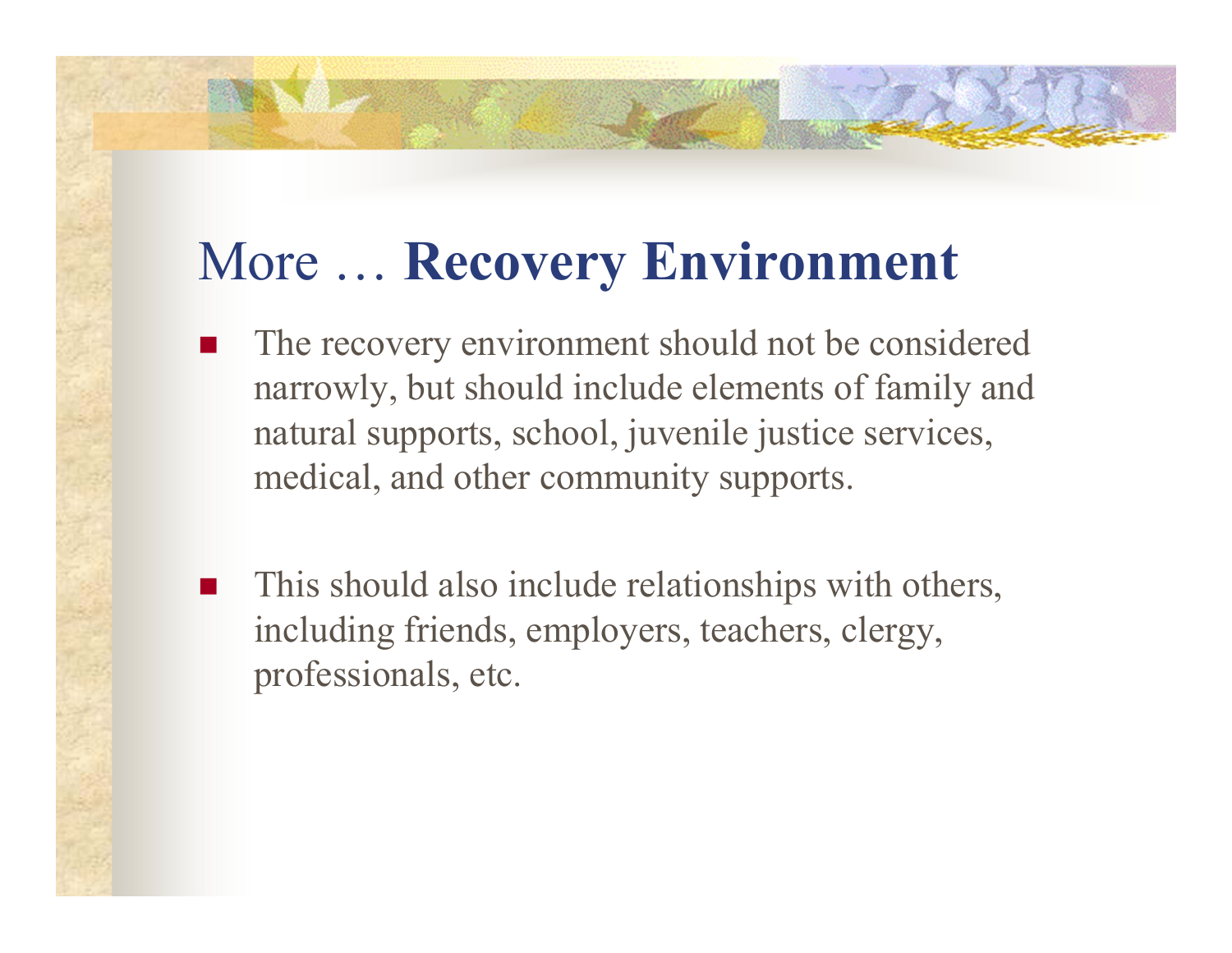# Tip

 $\overline{\phantom{a}}$  If a child is in an out of home placement such as a group home or treatment center, it will be important to consider both the current environment as well as the potential discharge environment when determining your score, as it may be necessary to mobilize additional services to support stabilization and recovery and increase the potential of success.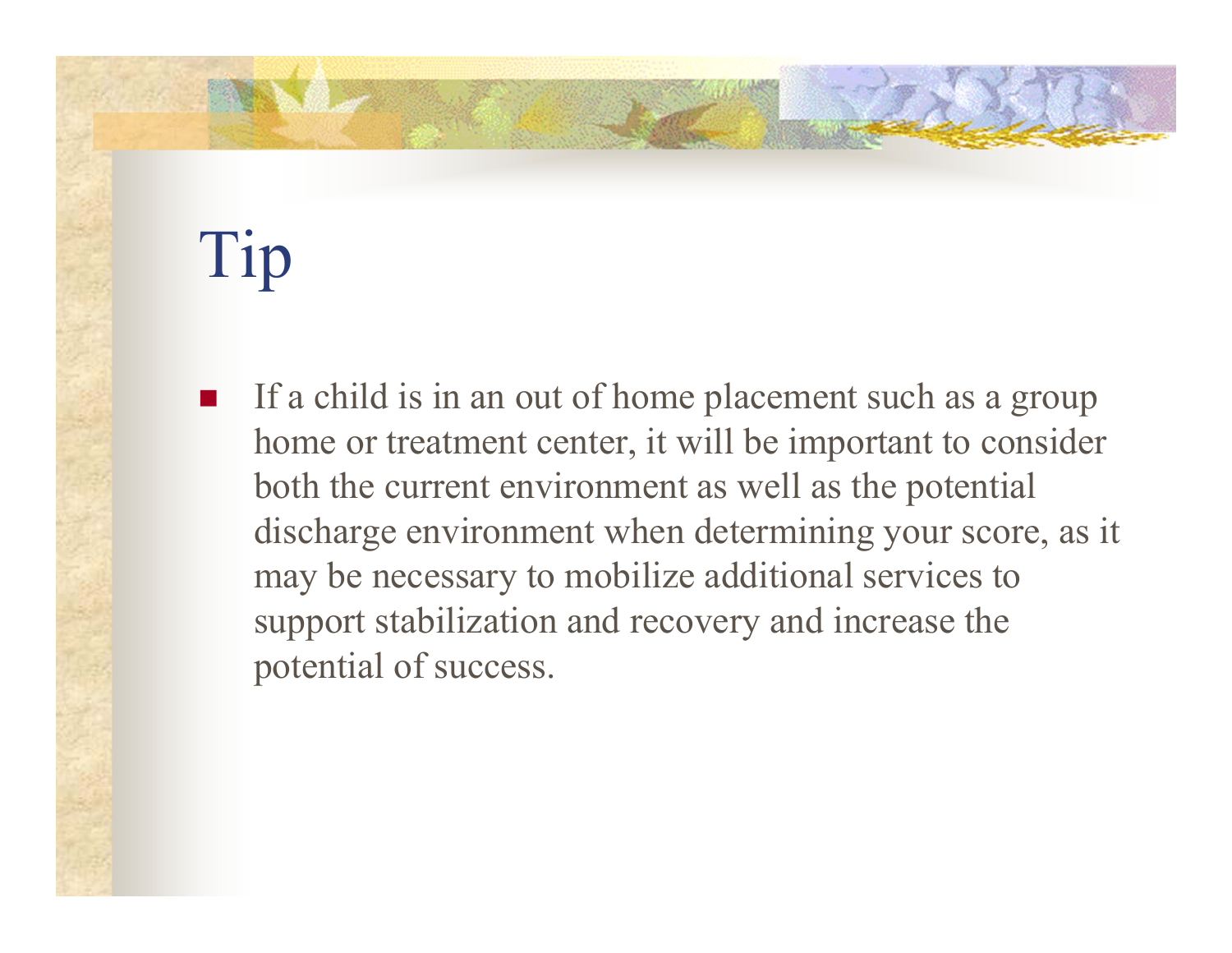#### **1. ABSENT STRESSFUL ENVIRONMENT**

- п **Absence of significant** or enduring **difficulties** in environment and life circumstances are stable.
- ٠ **Absence of recent transitions or losses** of consequence (e.g. no change in school, residence or marital status of parents, or no birth/death of family member).
- п **Material needs are met** without significant cause for concern that they may diminish in the near future, with no significant threats to safety or health.
- п Living environment is conducive to normative growth, development and recovery.
- **COL Role expectations are normative** and congruent with child or

adolescent's age, capacities and/or developmental level.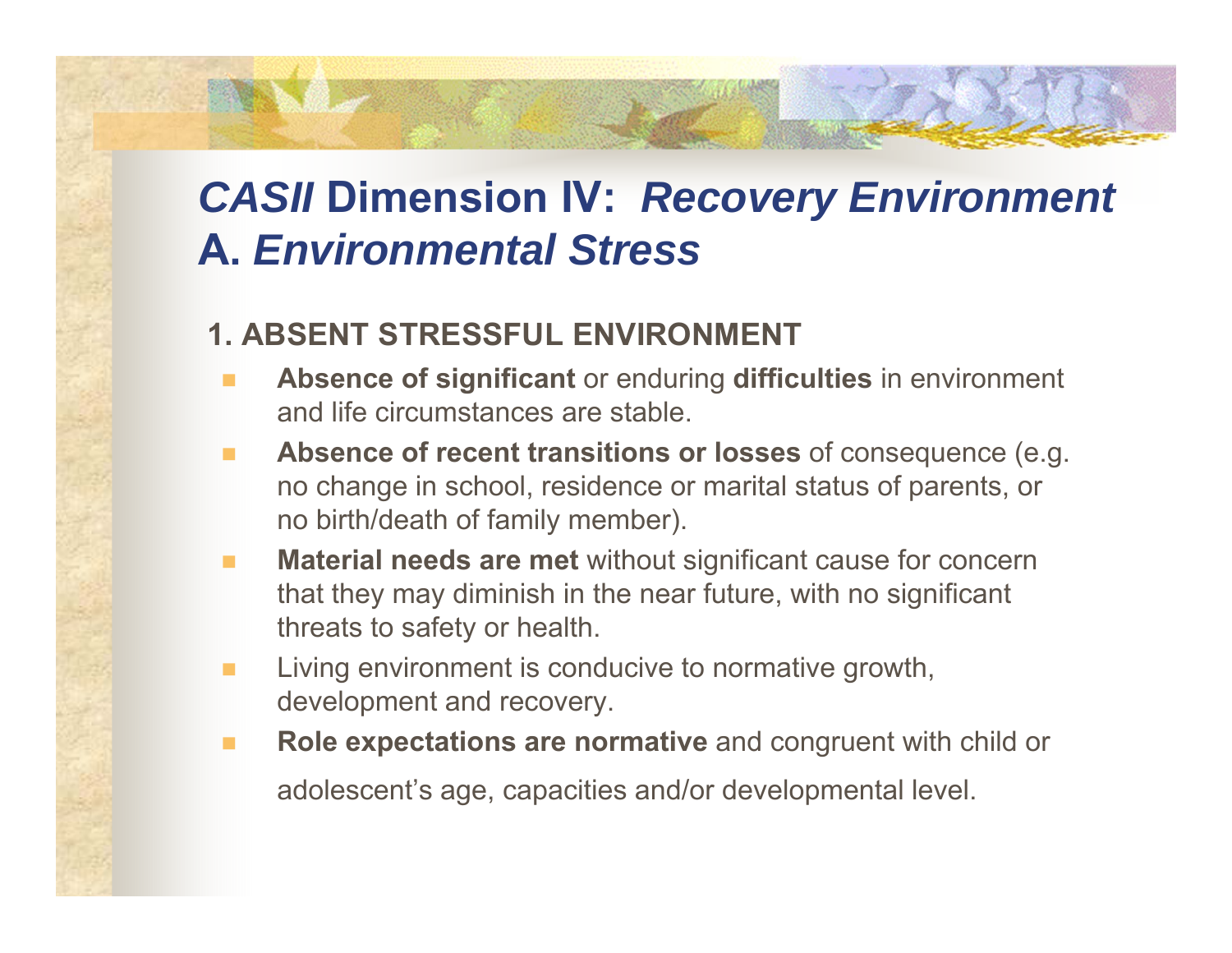#### **2. MILD STRESSFUL ENVIRONMENT**

- **Significant normative transition** requiring adjustment, such as change in household members, or new school or teacher.
- $\mathbb{R}^n$  **Minor interpersonal loss or conflict,** such as peer relationship ending due to change in residence or school, illness or death of distant extended family member.
- **The Second Transient but significant illness or injury** (pneumonia, broken bone).
- **Somewhat inadequate material resources or threat of loss of resources** due to parental underemployment, separation, etc.
- **Expectations** for performance at home or school **create discomfort.**
- **Potential for exposure to substance use** exists.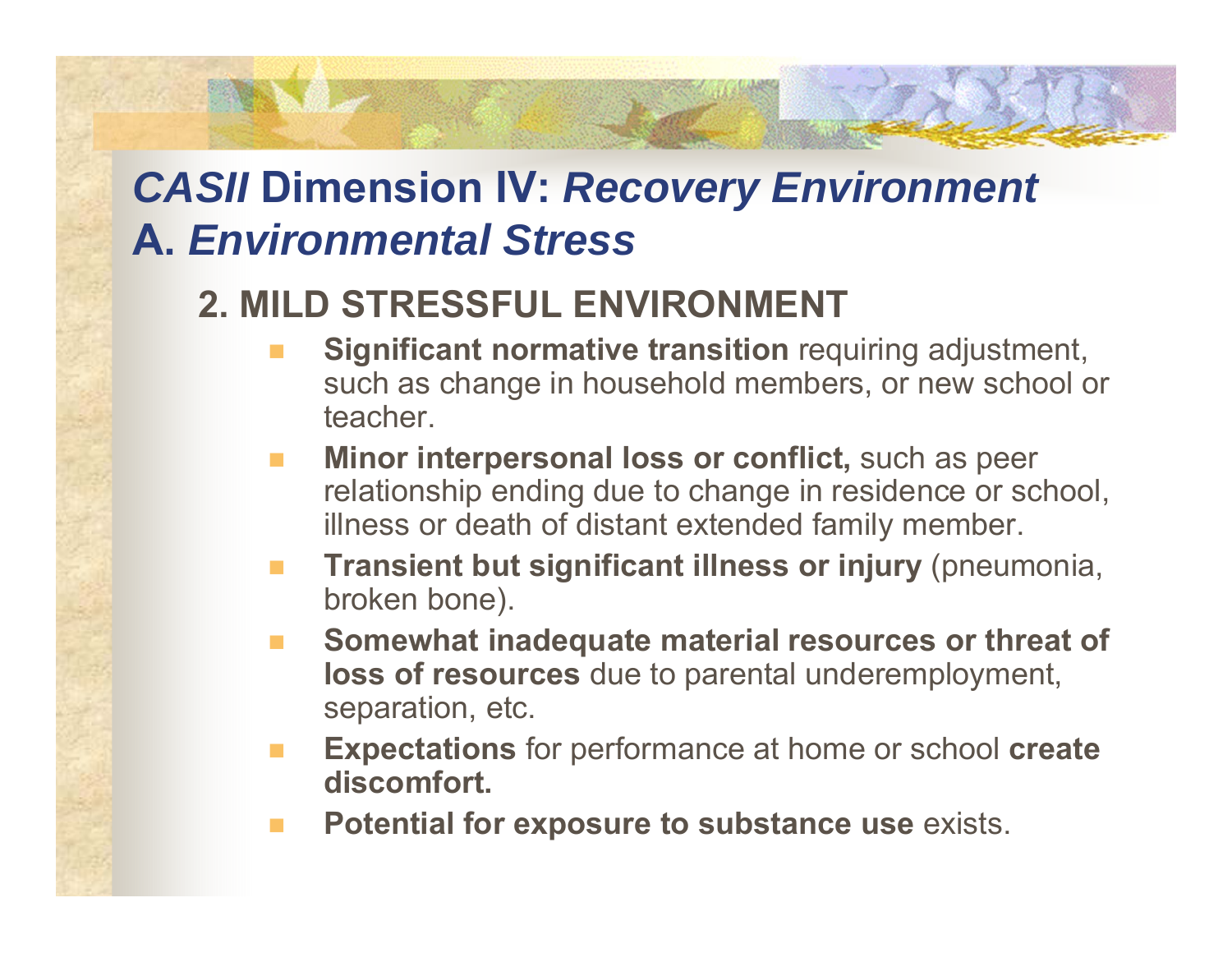#### **3. MODERATE STRESSFUL ENVIRONMENT**

- **Disruption of family/social milieu** (e.g., move to different living situation, absence/addition of parent or care giver, serious drop in capacity of parent, with expectation of return to functioning).
- **Interpersonal or material loss** that has **significant impact** child/ family.
- **Serious prolonged illness/ injury,** unremitting pain, other disability.
- **Danger/threat in community;** sustained harassment by peers/ others.
- **The State Exposure to substance abuse** and its effects.
- $\mathcal{L}_{\mathcal{A}}$  **Role expectations that exceed** child's or adolescent's **capacity.**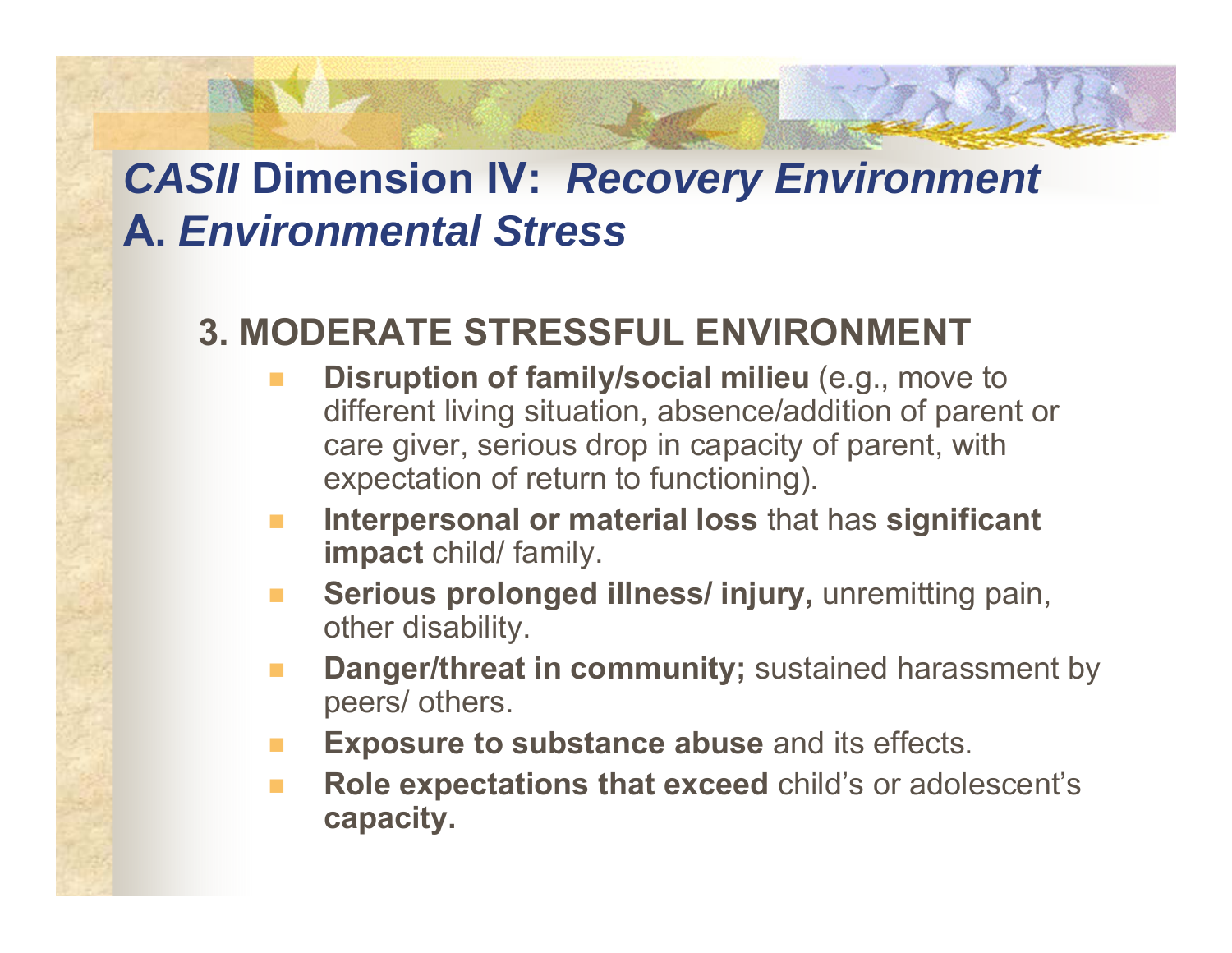## *CASII* **Dimension IV:** *Recovery Environment*

### **A.** *Environmental Stress*

## **4. SERIOUS STRESSFUL ENVIRONMENT**

- **Serious disruption of family or social milieu** due to illness, death, divorce, or separation of parent and child or adolescent; severe conflict; torment and/or physical/sexual abuse or maltreatment.
- **The State Threat of severe disruption in life circumstances,** including imminent incarceration, lack of residence, or alien/ hostile culture.
- **Inability to meet needs** for physical and/or material wellbeing.
- **Exposure to endangering criminal activities** in family/community.
- **Difficulty avoiding substance use** and its effects.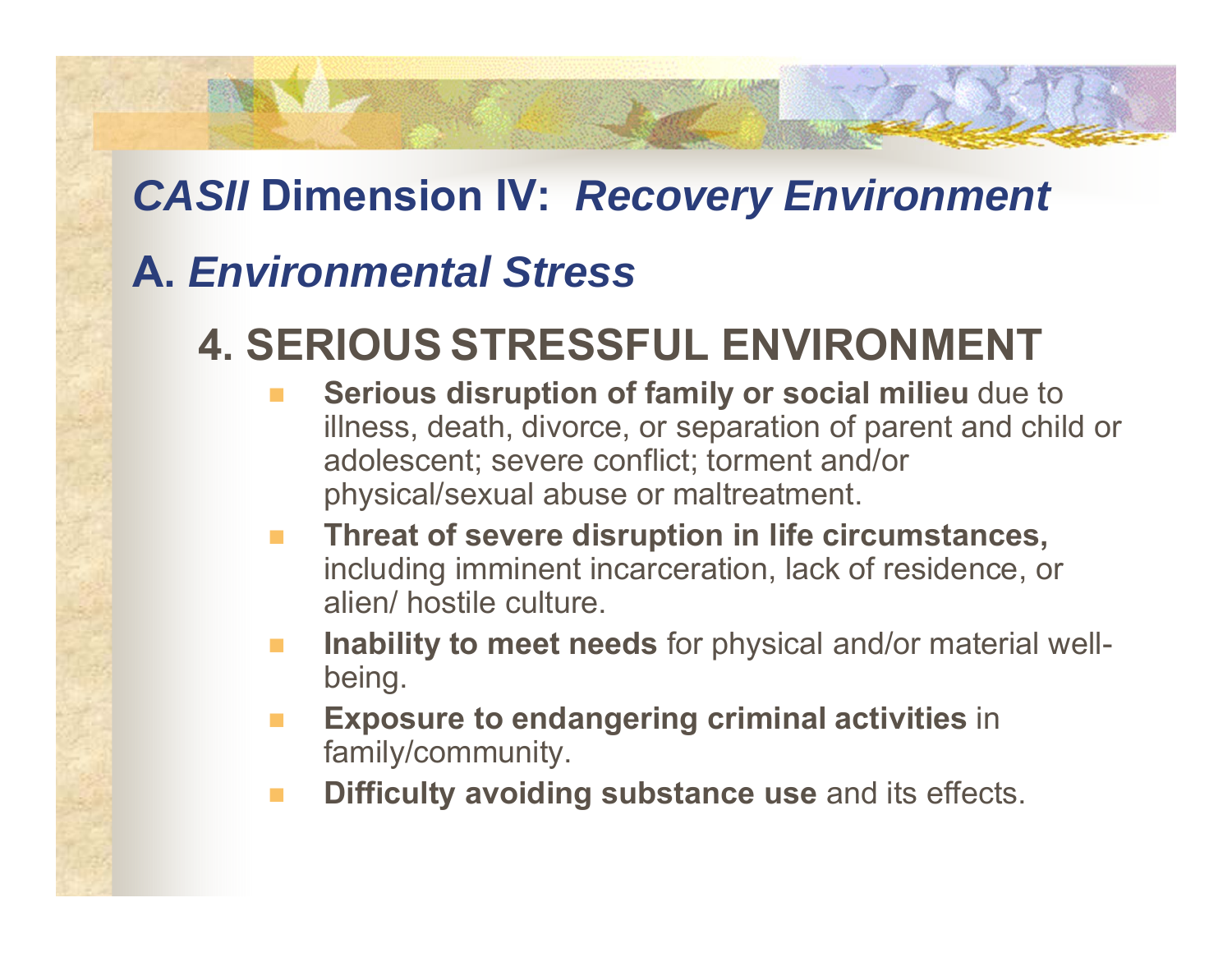## **5. SEVERE STRESSFUL ENVIRONMENT**

- **Traumatic or enduring/ highly disturbing circumstances,** including witnessing/ victim of violence, sexual abuse, illegal activity, disaster, sudden death of loved one, unexpected pregnancy.
- **Political or racial persecution, immigration, social isolation, language barriers, and/or illegal status.**
- **Incarceration (of child), foster home placement or replacement, inadequate residence, and/or extreme poverty or constant threat of such.**
- **Severe pain/injury/disability, imminent threat of death due to illness.**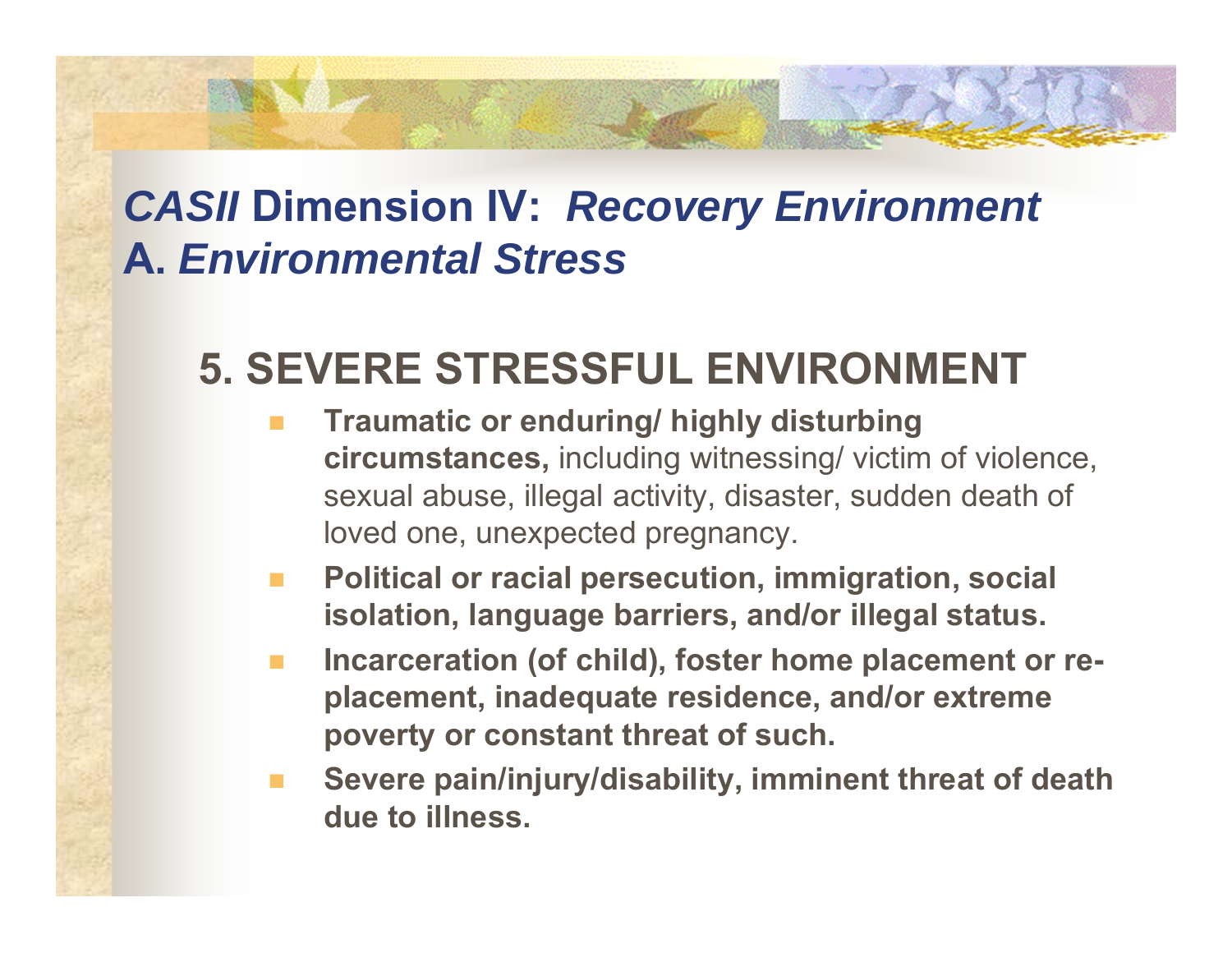# Recovery Environment

- **Bupportive Elements:** 
	- Stable, supportive relationships w/ family
	- Adequate housing
	- Adequate material resources
	- Stable, supportive relationships with friends, employers, teachers, clergy, professionals, and other community members
	- Based on client's perception of support.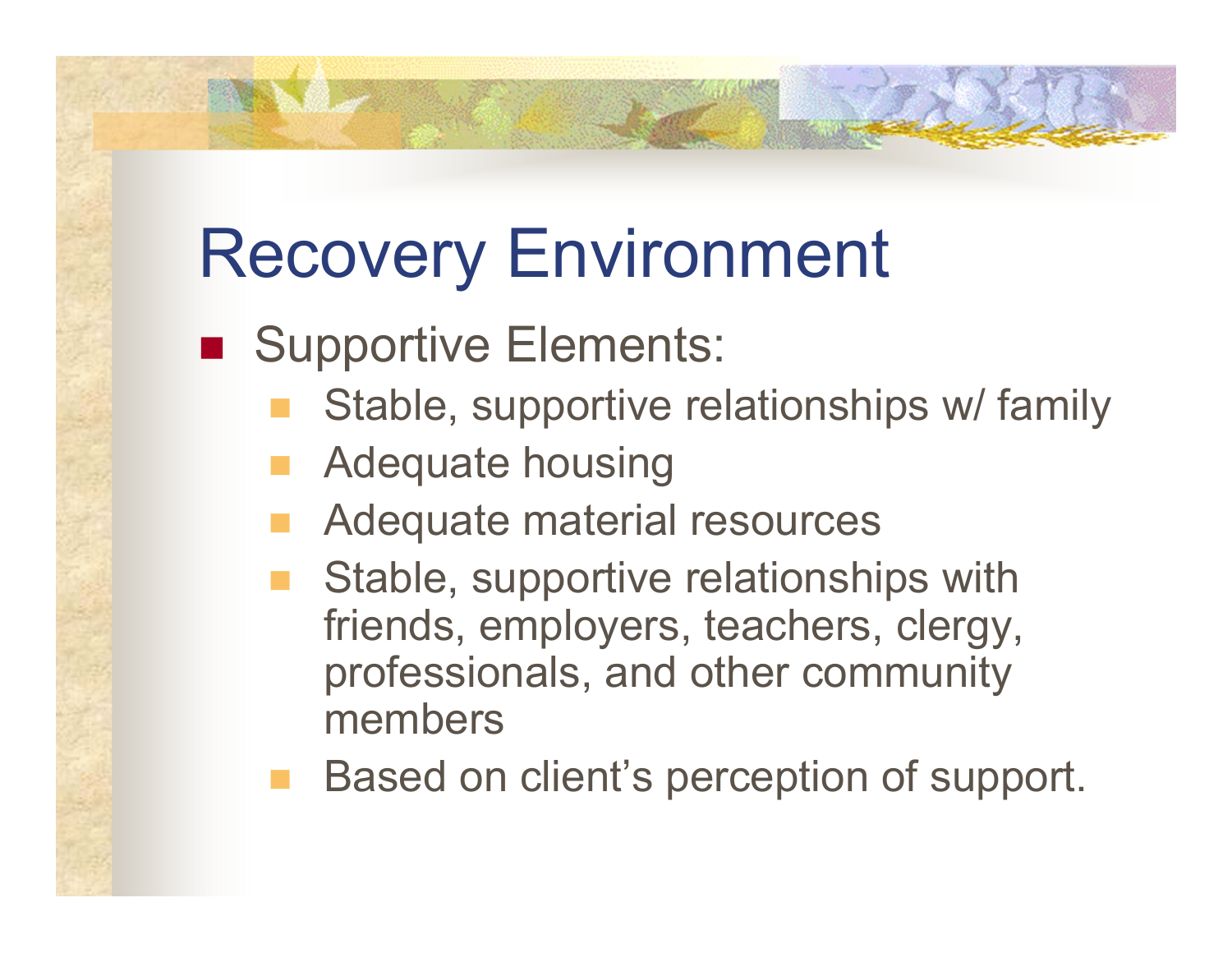#### **1.OPTIMAL SUPPORTIVE ENVIRONMENT**

- **Family and ordinary community resources are adequate** to address child's developmental and material needs.
- **Continuity of active, engaged care givers,** with a warm, caring relationship with at least one care giver.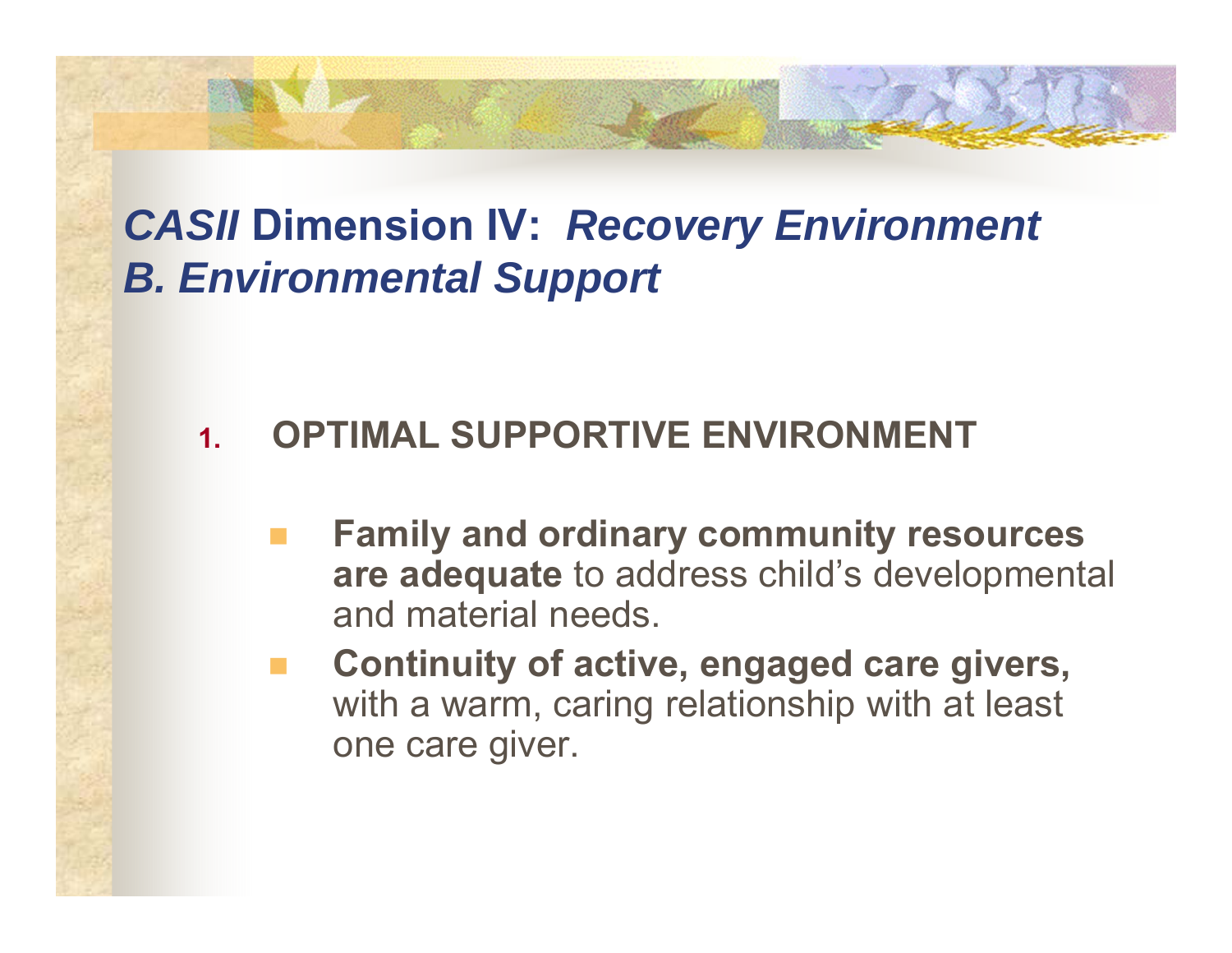## **2. ADEQUATE SUPPORTIVE ENVIRONMENT**

- Continuity of family members/care givers is only **occasionally disrupted,** and/or relationships with family members/care givers are only occasionally inconsistent.
- **Family/care givers willing & able to participate in treatment** if requested and have capacity to effect needed changes.
- **Special needs addressed** through successful involvement in systems of care (special education, speech therapy.)
- **Community resources are sufficient** to address child's developmental and material needs.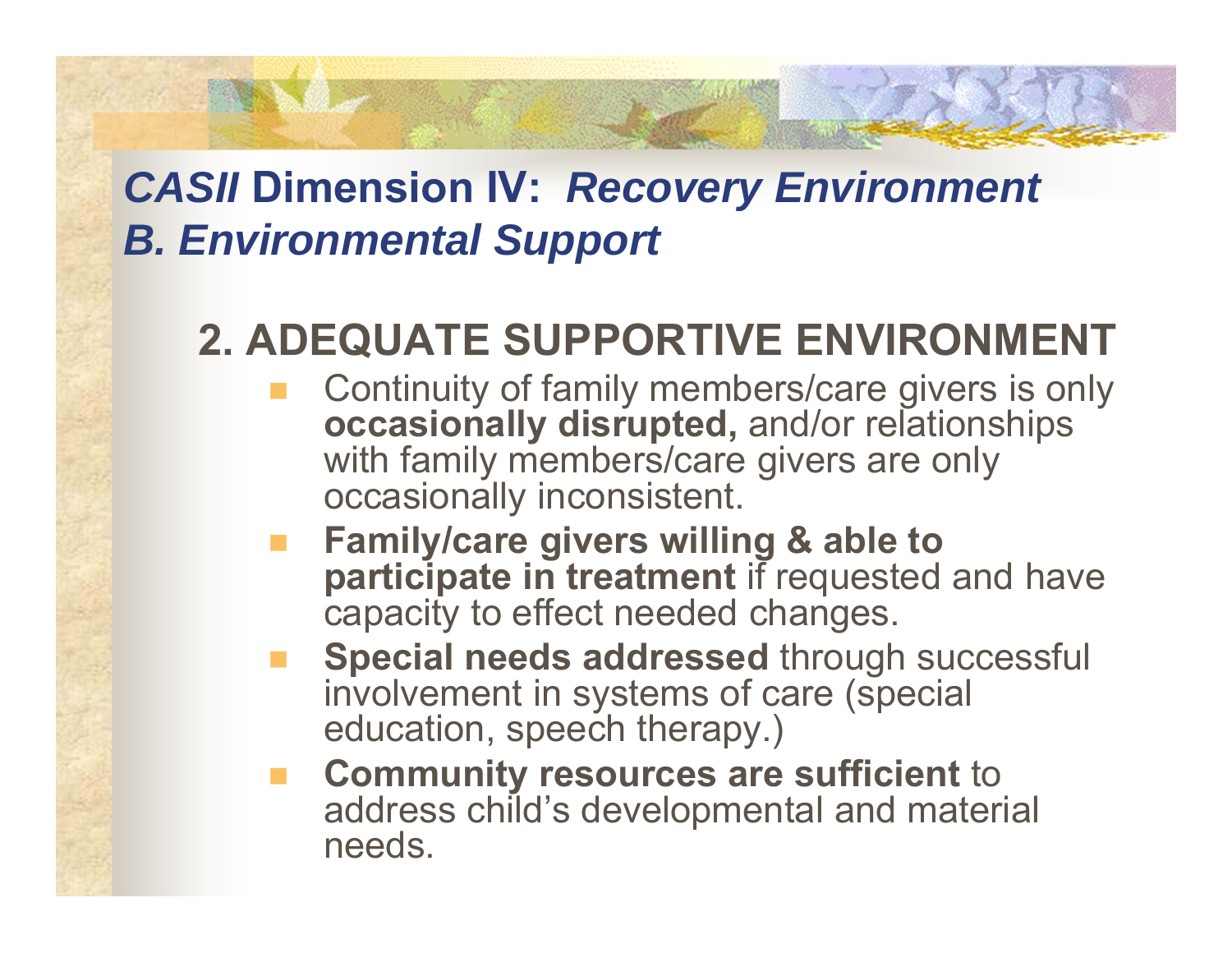### **3. LIMITED SUPPORT IN ENVIRONMENT**

- **Family has limited ability** to respond appropriately to child's developmental needs and/or problems, or is ambivalent toward meeting these needs or addressing these problems.
- **E** Community resources only partially **compensate** for unmet material and emotional needs and/or child or adolescent has limited or inconsistent access to network.
- **Family or primary care givers demonstrate only partial ability to make necessary changes** during treatment.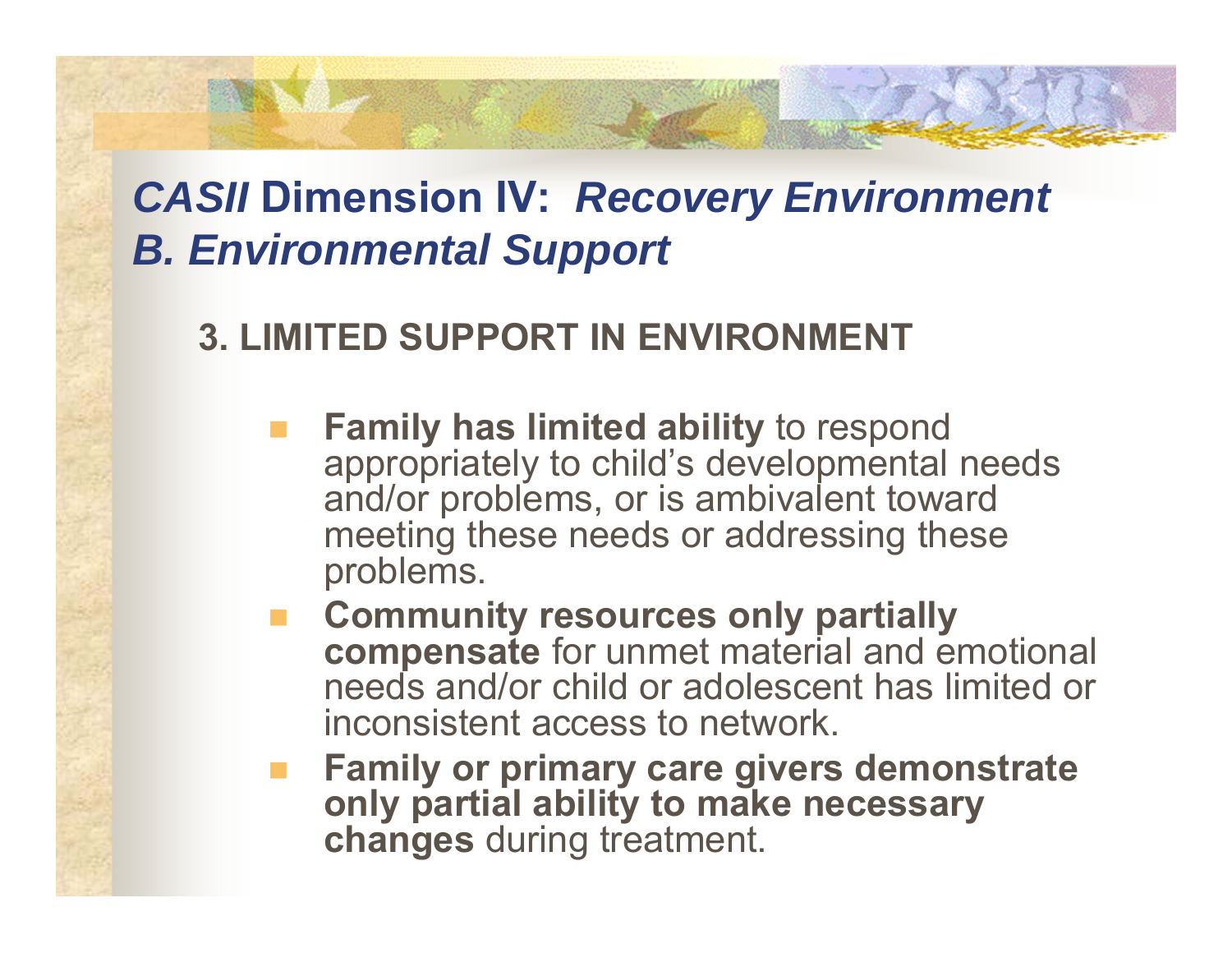#### **4. MINIMAL SUPPORTIVE ENVIRONMENT**

- **Family is seriously limited** in ability to provide for the child's developmental, material, and emotional needs.
- **Few community supports** and/or serious limitations in access to sources of support so that material, health, and/or emotional needs are mostly unmet.
- **Family and other care givers display limited ability to participate in treatment** and/or service plan (e.g., unwilling, inaccessible, cultural dissonance).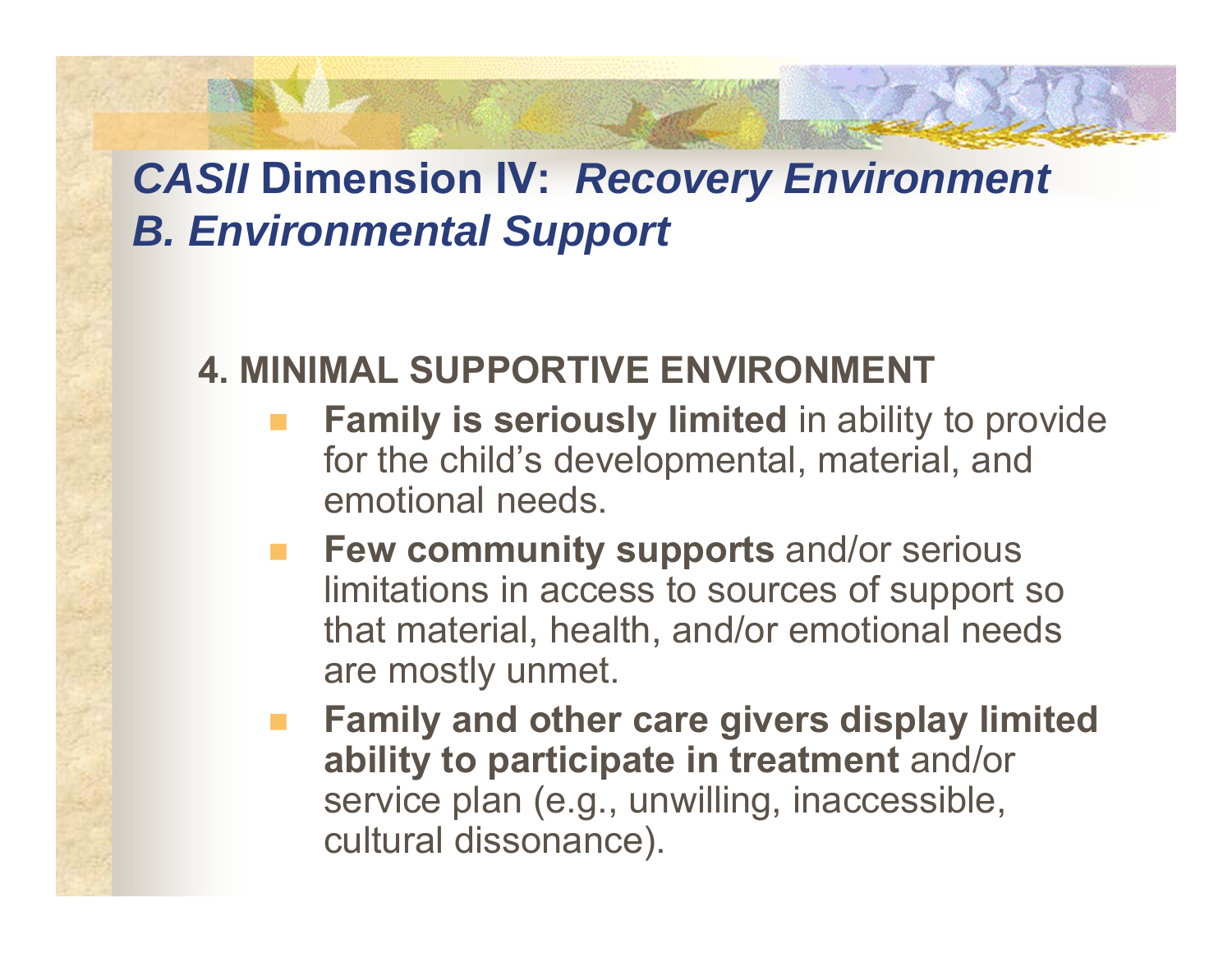### *CASII* **Dimension IV:** *Recovery Environment*

## *B. Environmental Support*

#### **5. NO SUPPORT IN ENVIRONMENT**

- **Family and/or other care givers are completely unable** to meet the child's developmental, material, and/or emotional needs.
- $\mathcal{L}^{\mathcal{L}}$  **Community system** is fragmented, ineffective, or **unable to meet child's needs.**
- Fragmentation and/or lack of effectiveness of multiple system involvement.
- $\mathbb{R}^n$  **Inability of family or other care givers to make changes or participate in treatment**.
- **Lack of even minimal attachment to benevolent other,** or multiple attachments to abusive, violent, and/or threatening others.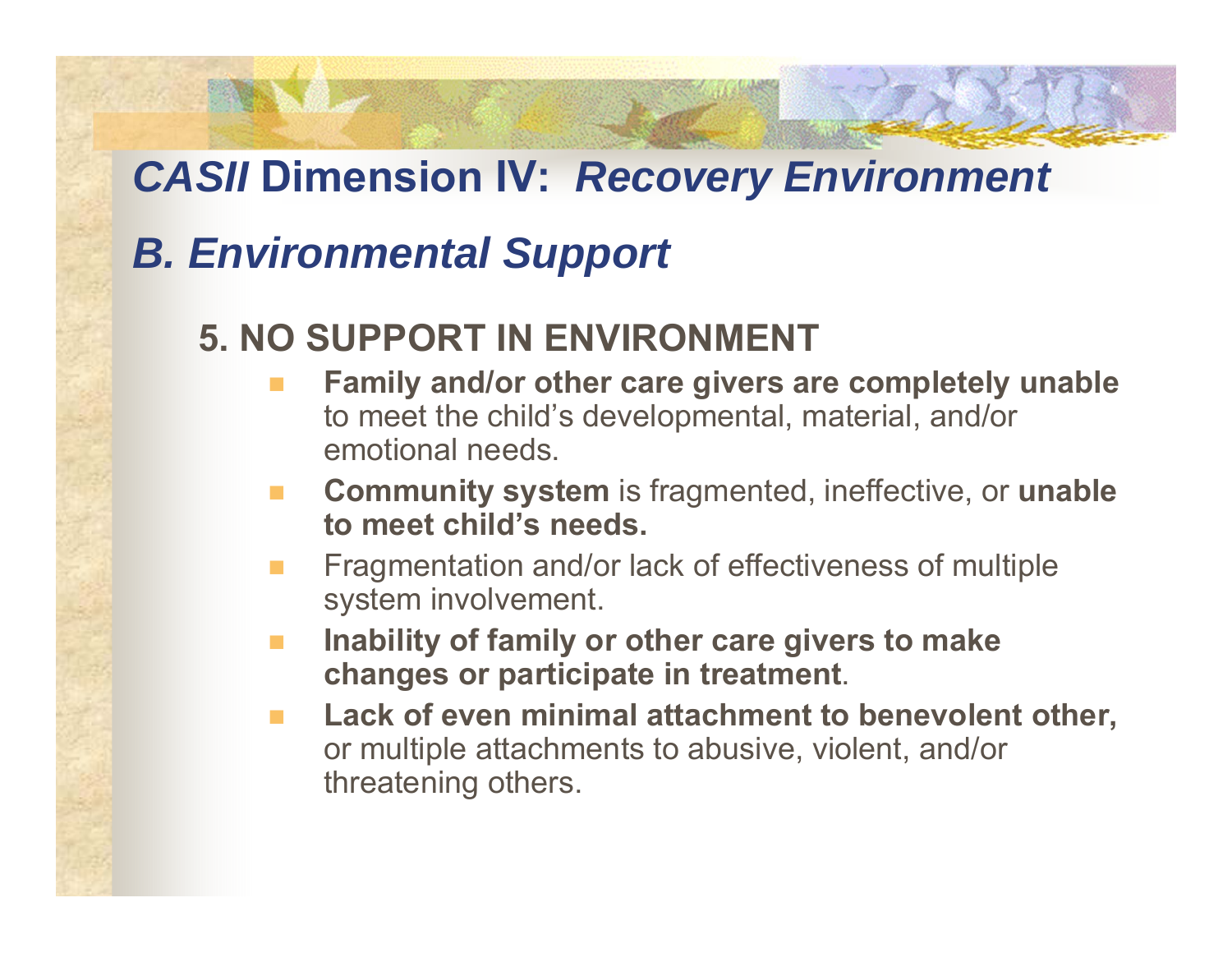### **Dimension VRESILIENCY AND/OR RESPONSE TO SERVICES**

Resiliency refers to <sup>a</sup> child or adolescent's innate or constitutional **emotional strength,** as well as the **capacity for successful adaptation** (Rutter, 1990). The concept of resiliency is familiar to clinicians who treat children or adolescents who have the most severe disorders and/or survive the most traumatic life circumstances, yet who either maintain high functioning and developmental progress, or use treatment for <sup>a</sup> rapid return to that state. This dimension also measures the extent to which the **child or adolescent and his/her family have responded favorably to past treatment.**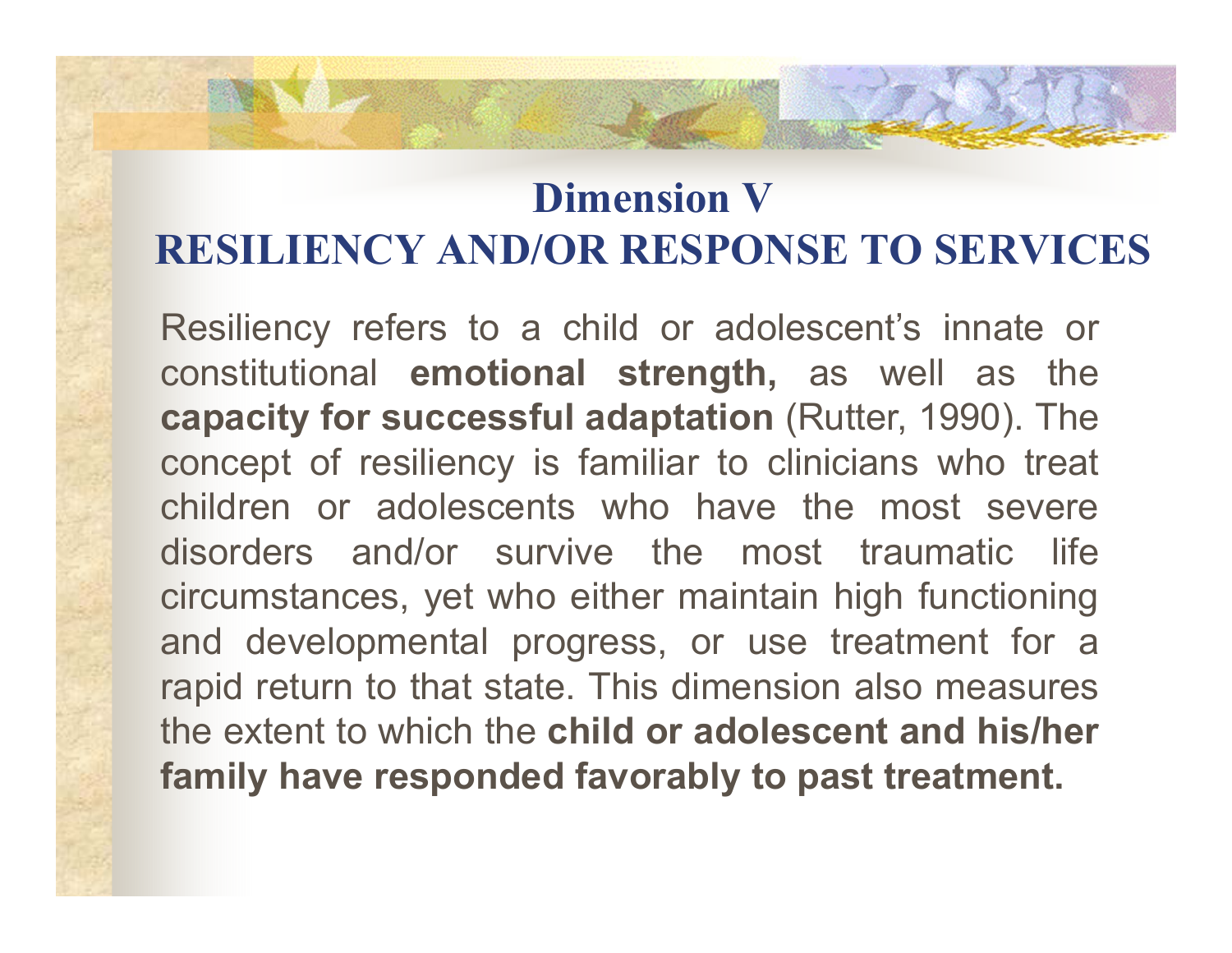#### **1. FULL RESILIENCY AND/ OR RESPONSE TO TREATMENT**

- Child/youth has demonstrated **significant and consistent capacity to maintain development** in the face of normal challenges, or to readily resume normal development following extraordinary challenges.
- **COL**  Prior experience indicates that **efforts in most types of treatment have been helpful** in controlling the presenting problem in a relatively short period of time.
- $\mathcal{L}^{\mathcal{L}}$  There has been **successful management of extended recovery with few and limited periods of relapse** even in unstructured environments or without frequent services.
- $\mathbf{r}$  Able to transition successfully and accept changes in routine without support; optimal flexibility.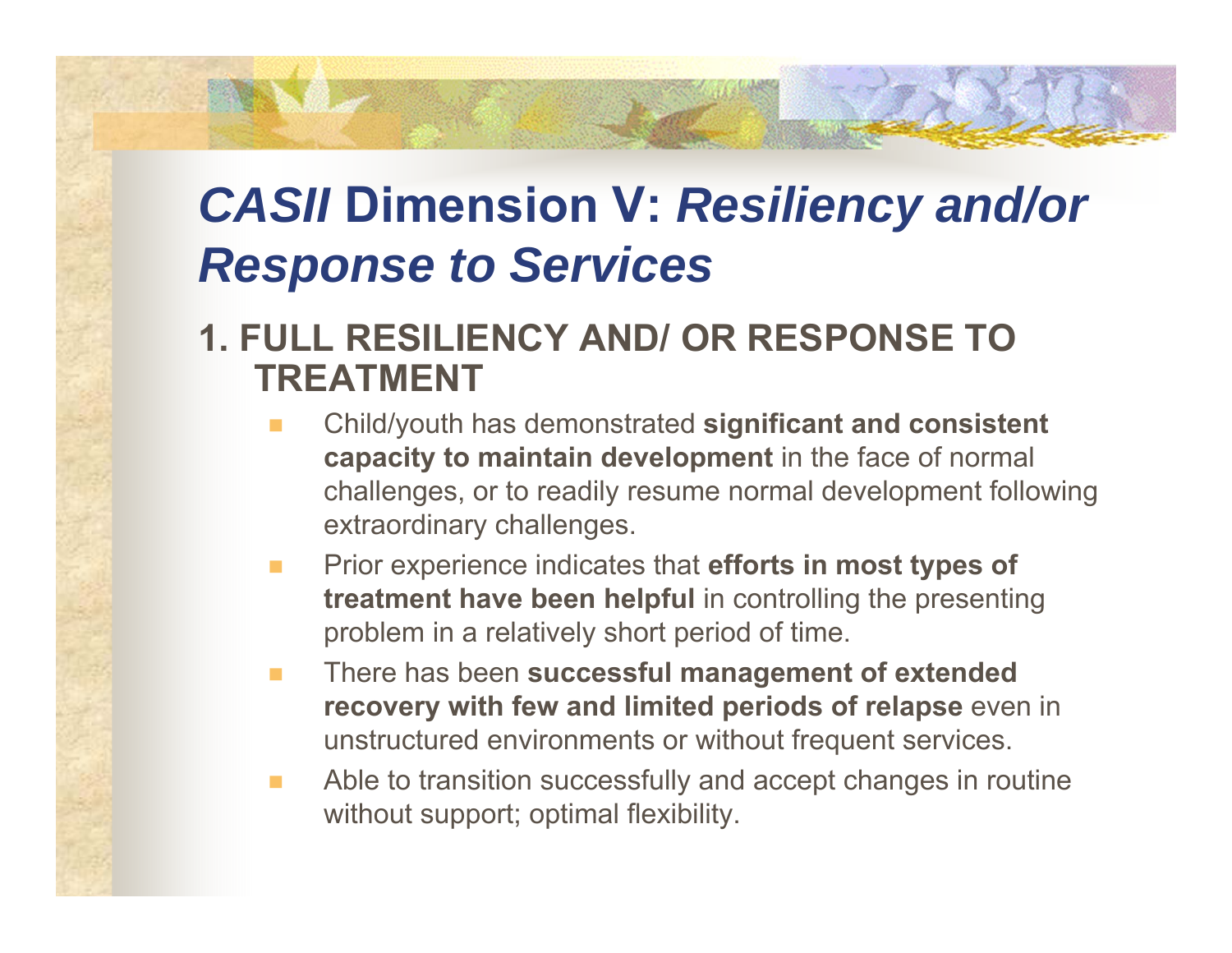### **2. SIGNIFICANT RESILIENCY AND/OR RESPONSE TO TREATMENT**

- Child/youth has demonstrated **average ability to deal with stressors** and maintain developmental progress.
- **Previous experience** with services has been **successful** in controlling symptoms but more **lengthy intervention is required.**
- **Significant ability to manage recovery** has been demonstrated for extended periods, but has **required structured settings** or ongoing care and/or peer support.
- **The State Recovery** has been managed for **short periods** of time with **limited support or structure.**
- $\mathcal{L}_{\mathcal{A}}$  Able to **transition successfully** and accept changes in routine **with minimal support.**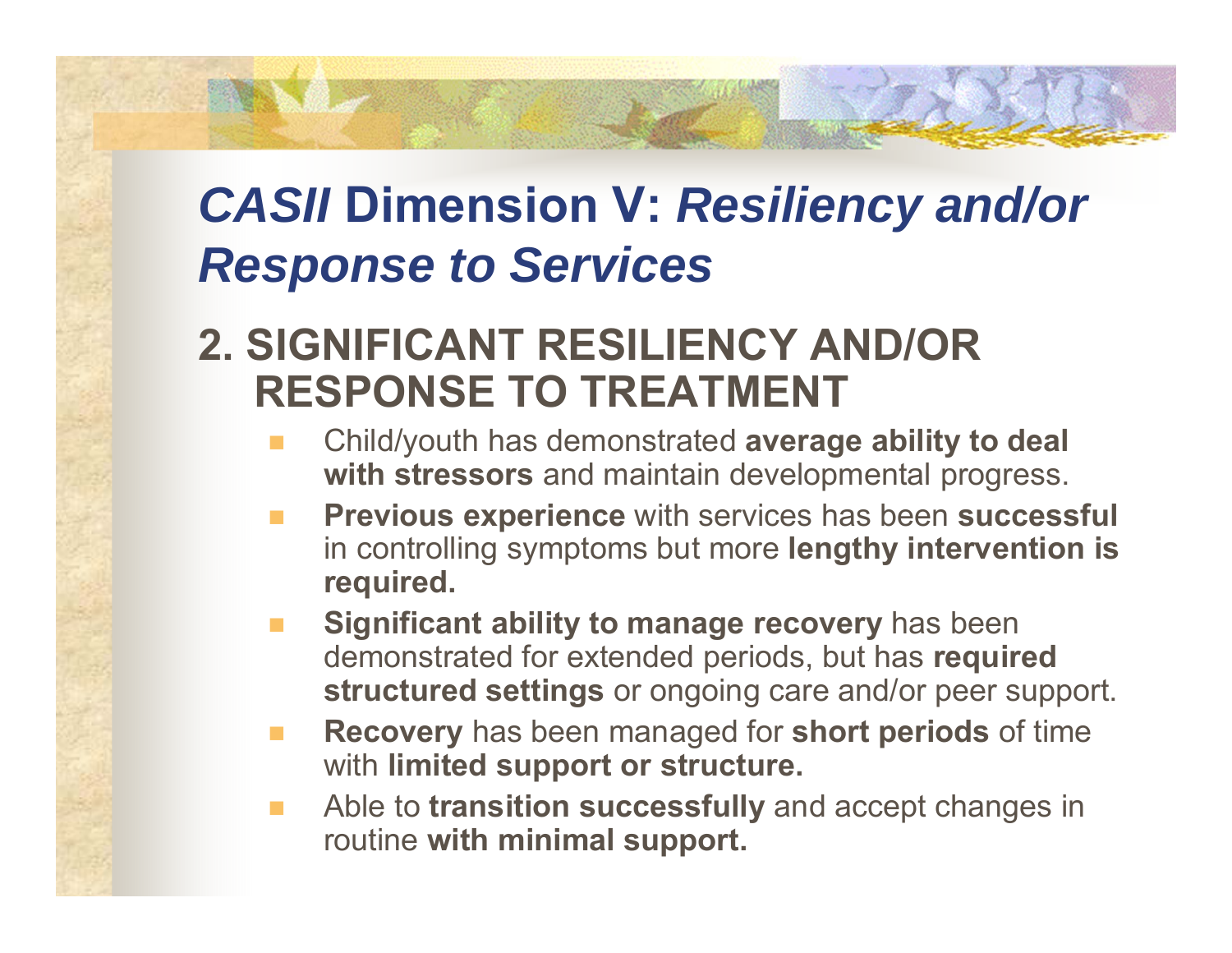#### **3. MODERATE/ EQUIVOCAL RESILIENCY/RESPONSE TO TREATMENT**

- Child/youth has demonstrated an **inconsistent or equivocal capacity to deal with stressors** and maintain normal development.
- $\mathbf{r}$  Previous experience with **services at low level of intensity has not been successful** in relief of symptoms or optimal control of symptoms.
- **Recovery has been maintained for moderate periods of time,** but only with **strong professional or peer support** or in structured settings.
- **COL**  Developmental pressures and life changes have created temporary stress
- $\mathcal{O}^{\mathcal{A}}$  Able to transition successfully and accept change in routine most of the time with a moderate intensity of support.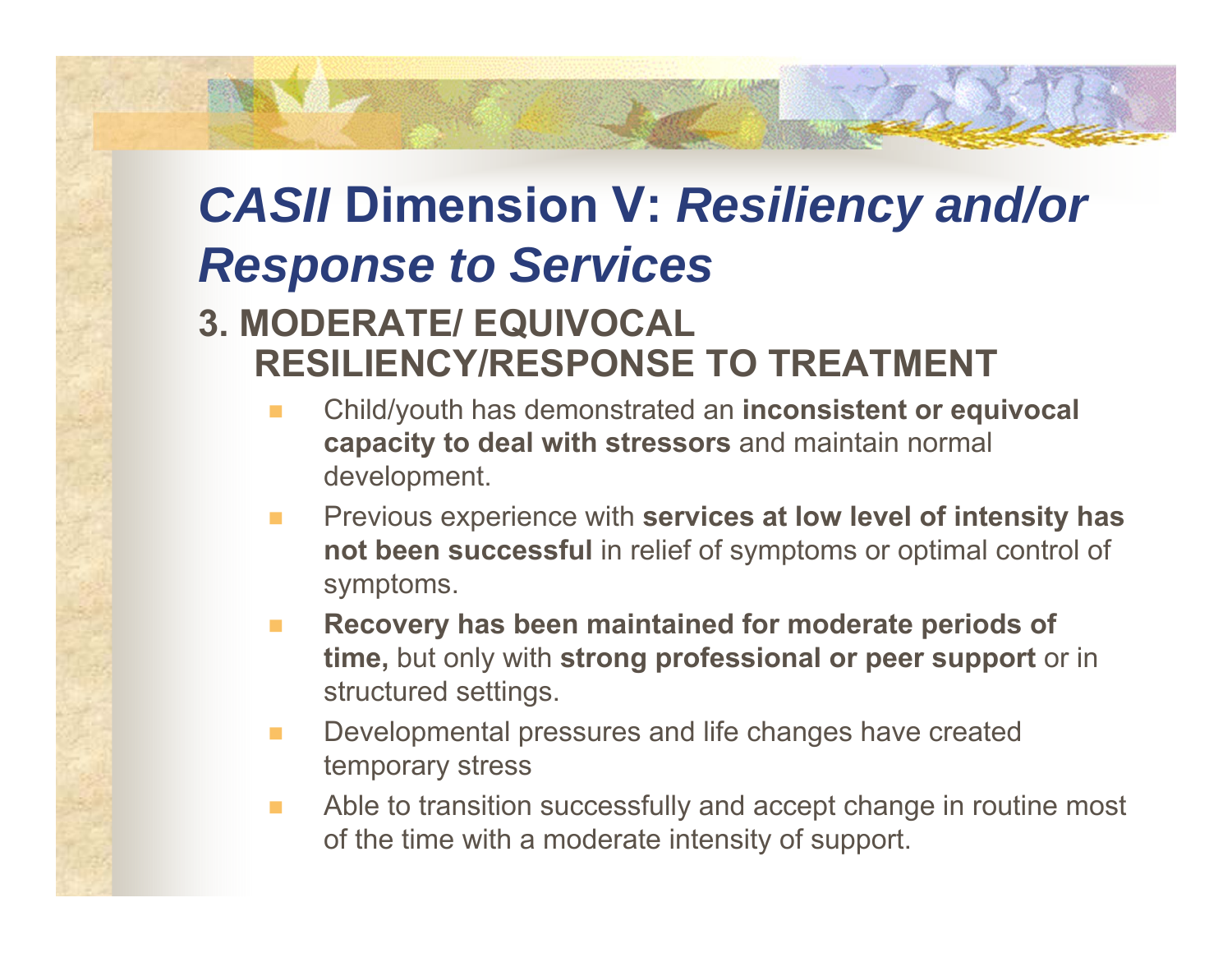#### **4. POOR RESILIENCY AND/OR RESPONSE TO TREATMENT**

- Child/youth has demonstrated **frequent evidence of innate vulnerability under stress** and difficulty resuming progress toward expected developmental level.
- $\mathbf{r}$  **Previous services have not achieved complete remission** of symptoms or optimal control of symptoms **even with intensive and/or repeated interventions.**
- **COL**  Attempts to maintain whatever gains that can be attained in **intensive treatment have limited success,** even for limited time periods or in structured settings.
- **COL**  Developmental pressures and life changes have created episodes of turmoil or sustained distress.
- $\mathbf{r}$  Transitions with changes in routine are difficult even with a high degree of support.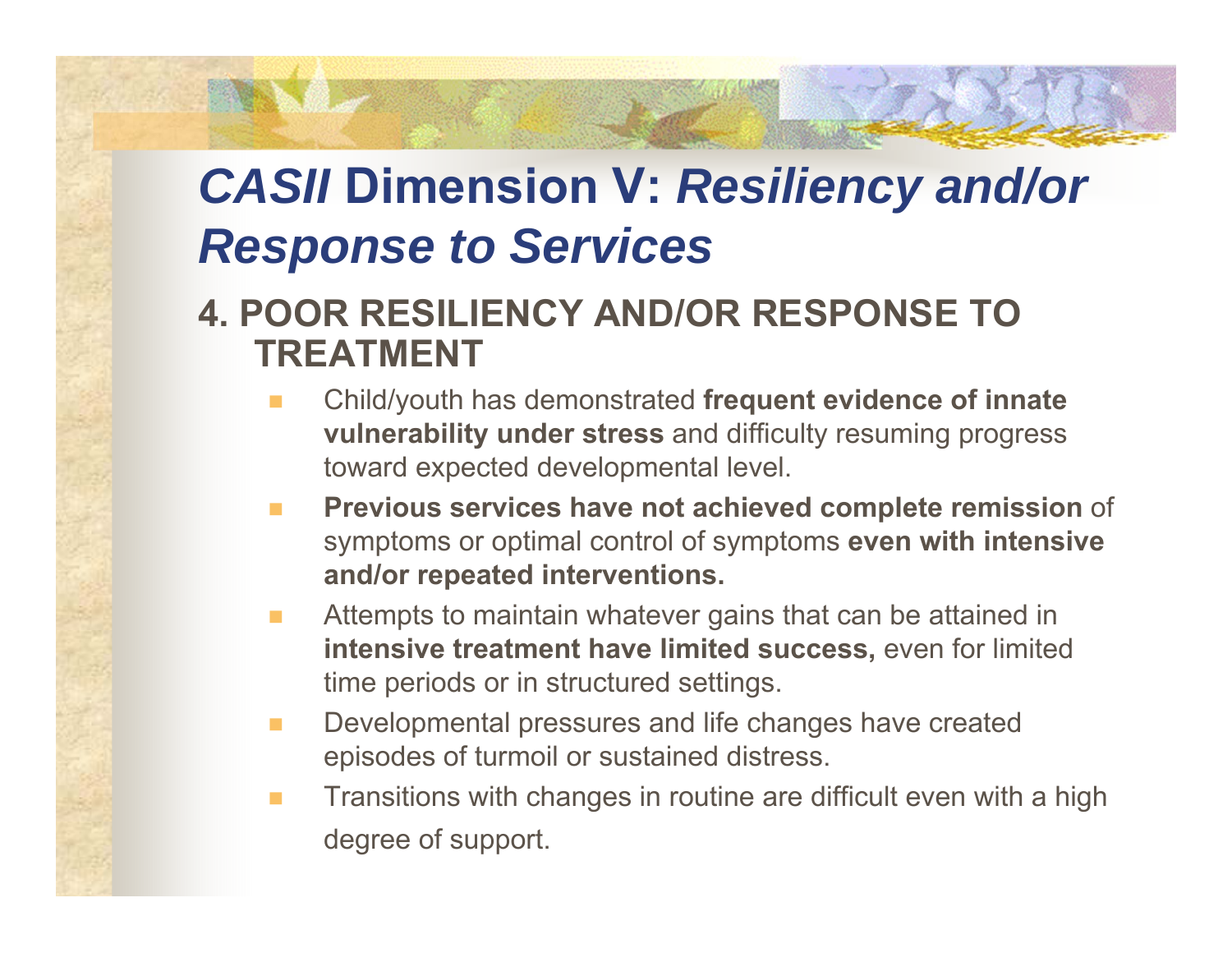#### **5. NEGLIGIBLE RESILIENCY AND/OR RESPONSE TO TREATMENT**

- Child/youth has demonstrated **significant and consistent evidence of innate vulnerability under stress,** with lack of any resumption of progress toward expected developmental level.
- $\mathbf{r}$  **Past response to services has been quite minimal,** even when treated at high levels of service intensity for extended periods of time.
- Symptoms are persistent and functional ability shows no significant improvement despite receiving services.
- $\mathcal{L}_{\mathcal{A}}$  Developmental pressures and life changes have created sustained turmoil and/or developmental regression.
- $\blacksquare$  **Unable to transition or accept changes in routine successfully despite intensive support**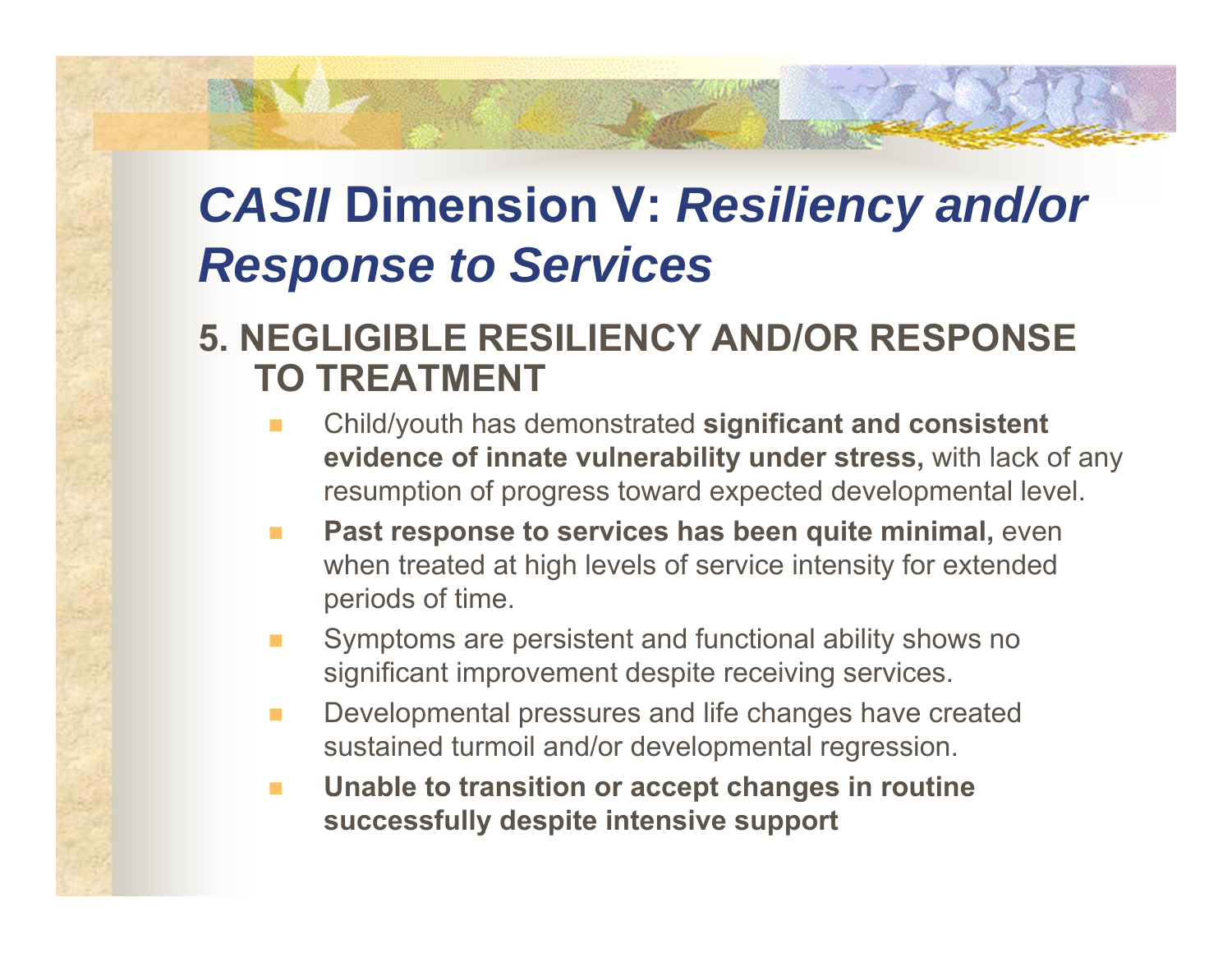## **Dimension VI INVOLVEMENT IN SERVICESScale A - Child/Adolescent Scale B - Parents/Primary Caretaker**

This dimension is divided into two sub-scales to allow for measurement of both the child or adolescent's and his/her family's acceptance and engagement. Clearly, the child or adolescent's treatment benefits when the family is proactively and positively engaged, and conversely, treatment suffers when the family is disinterested, disruptive or openly hostile toward the process. **Only the highest sub-scale score (the sub-scale indicating the most significant challenge to treatment) is used in calculating the composite score.**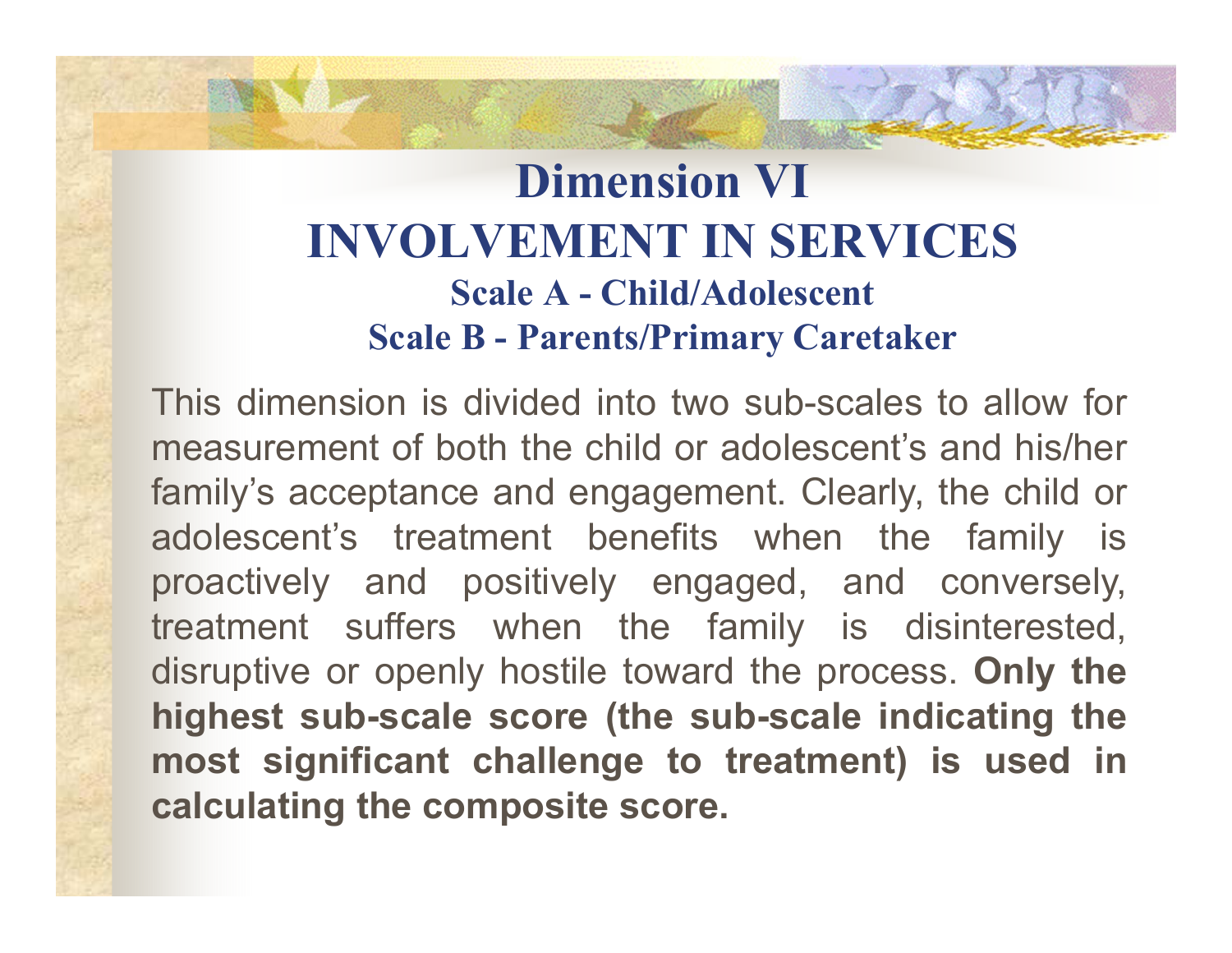# **INVOLVEMENT IN SERVICES**

■ Child and Adolescent Factors:

- Forms positive therapeutic relationship
- Define presenting problem
- Accept responsibility for the presenting problem
- Accepts role in the treatment process
- Actively participates in treatment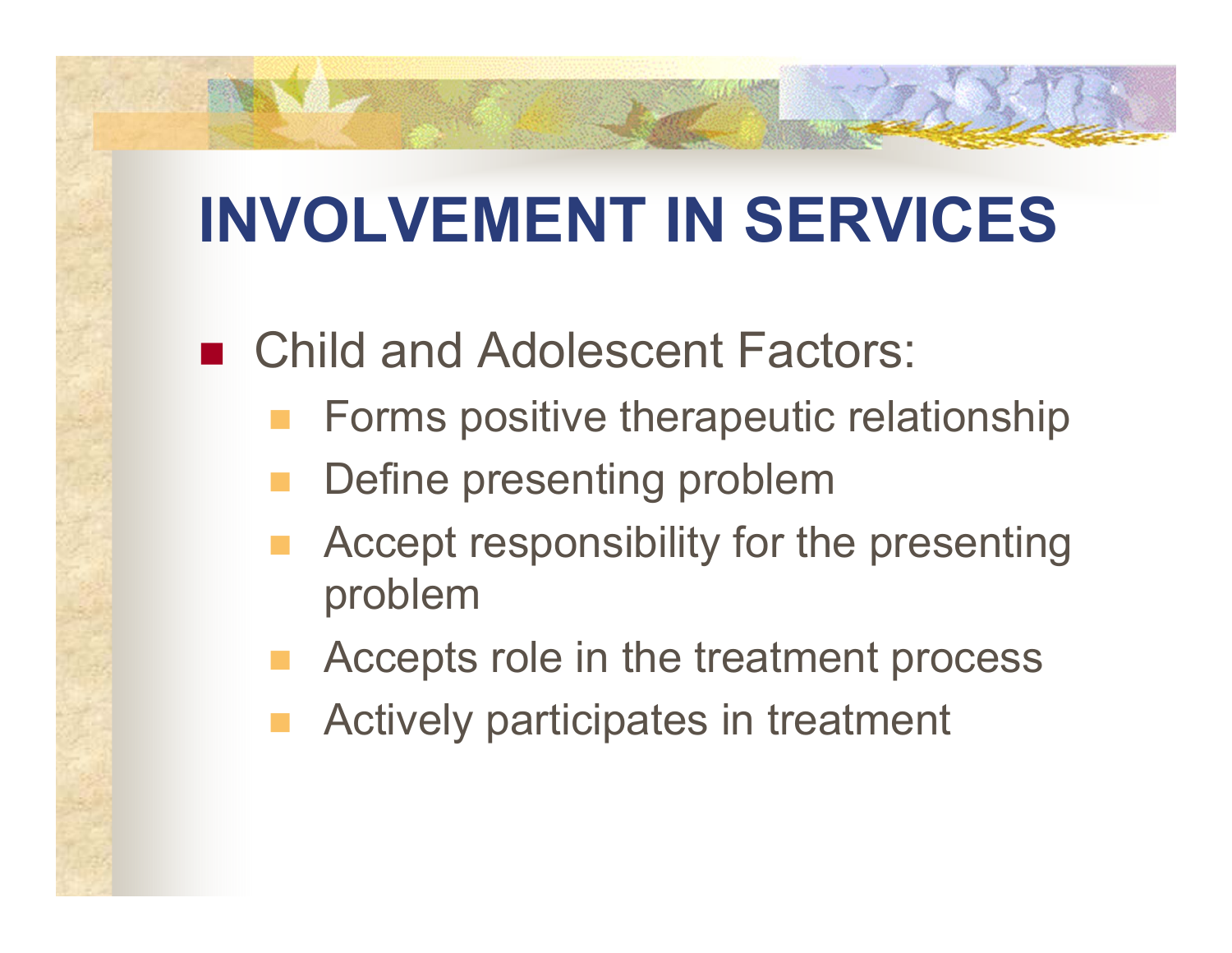#### **1. OPTIMAL**

- **Quickly forms a trusting and respectful positive therapeutic** relationship with clinicians and other care providers.
- **Able to define problem(s)** and accepts others' definition of the problem(s), and consequences.
- Accepts **age-appropriate responsibility** for behavior that causes and/or exacerbates primary problem.
- Actively **participates in treatment planning** and cooperates in services.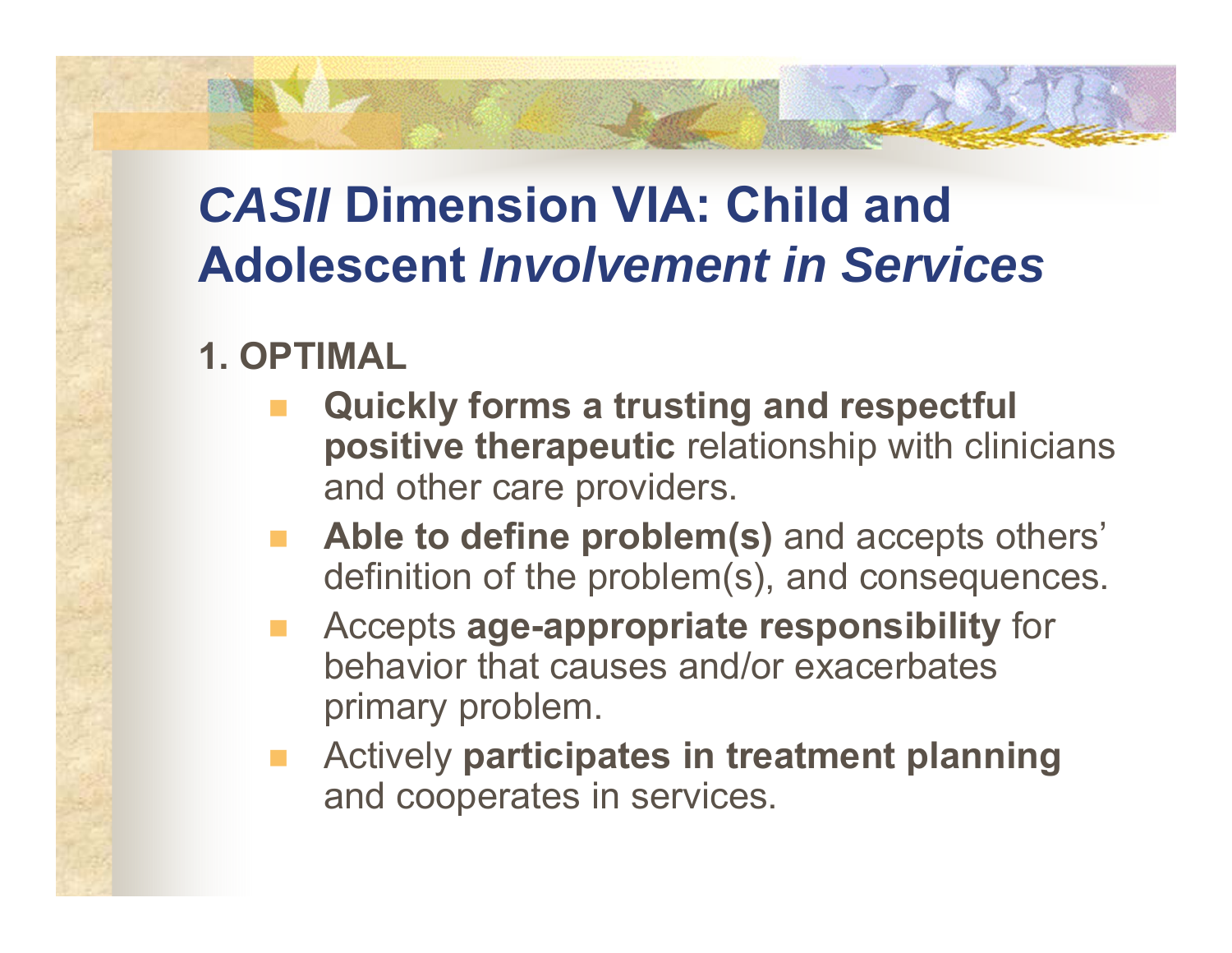#### **2. ADEQUATE**

- **Able to develop a trusting, positive relationship** with clinicians and other care providers.
- Unable to define the problem, but **accepts others' definition of the problem** and its consequences.
- Accepts limited **age-appropriate responsibility** for behavior.
- **Passively cooperates in services.**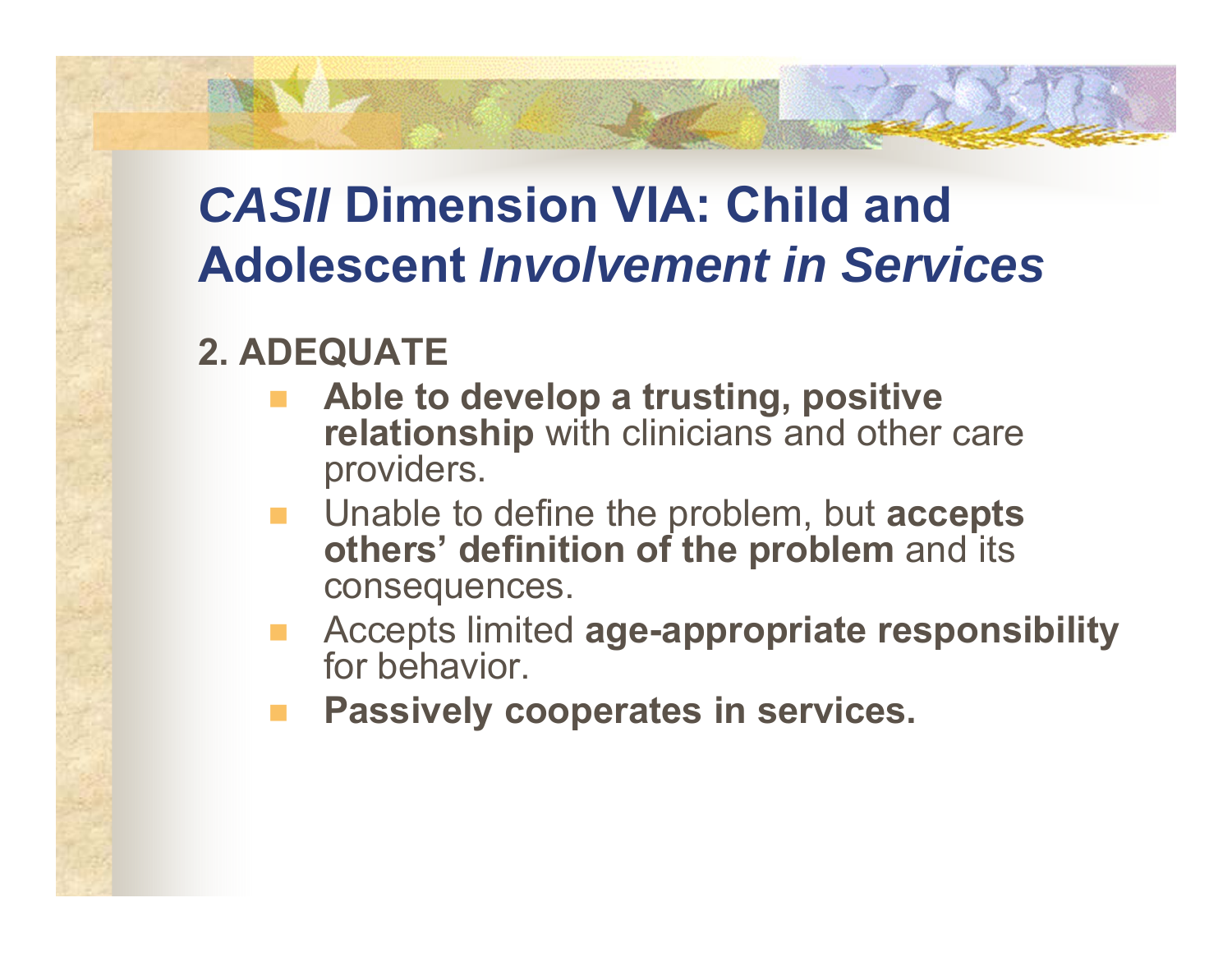#### **3. LIMITED**

- **Ambivalent, avoidant, or distrustful relationship** with clinicians and other care providers.
- Acknowledges existence of problem, but **resists accepting even limited age-appropriate responsibility** for development, perpetuation, or consequences of the problem.
- **Minimizes or rationalizes problem behaviors** and consequences.
- **Unable to accept others' definition of the problem** and its consequences.
- **Frequently misses or is late for appointments and/or does not follow the service plan.**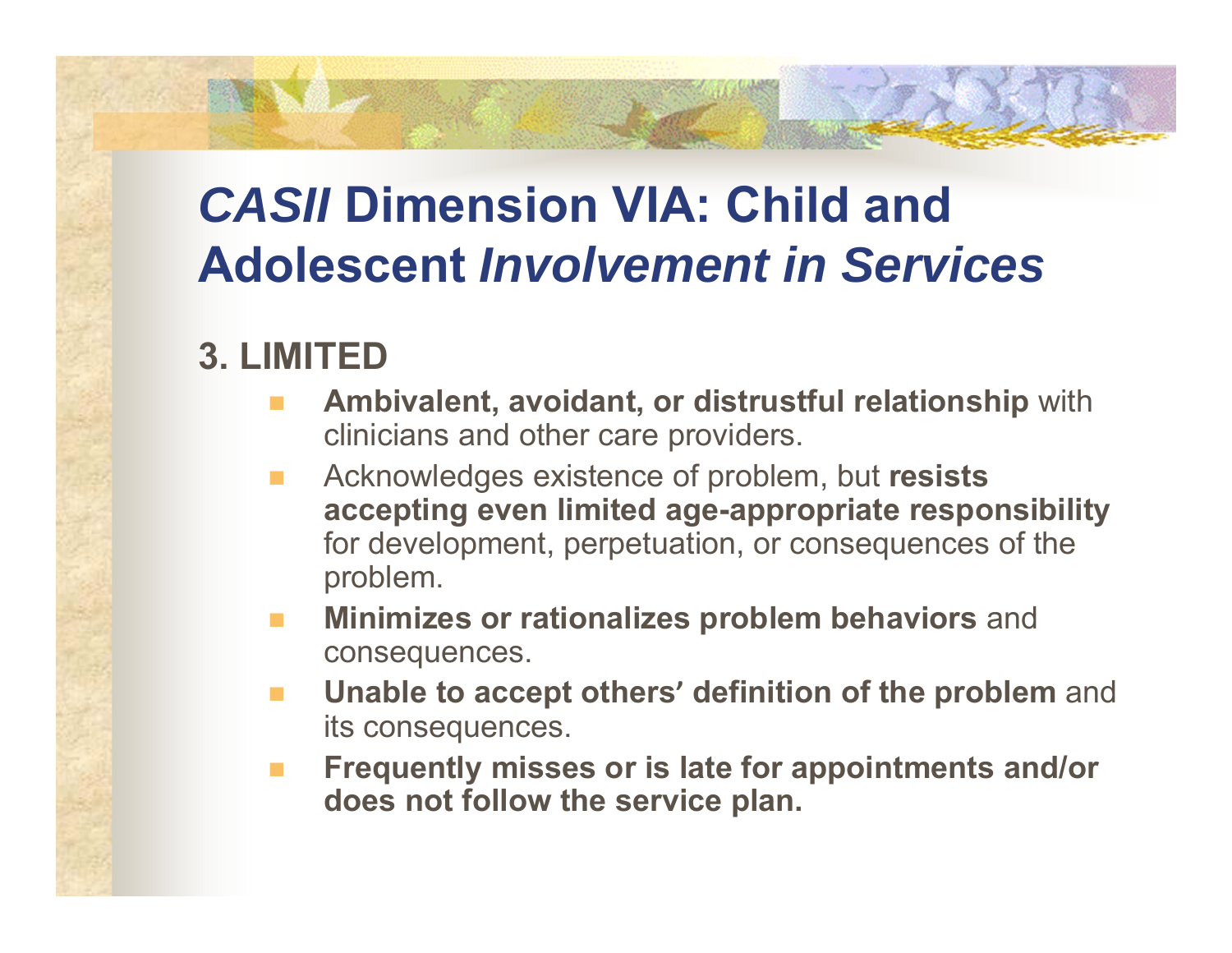#### **4. MINIMAL**

- **A difficult and unproductive relationship with clinician** and other are providers.
- **Accepts no age-appropriate responsibility** role in development, perpetuation, or consequences of the problem.
- **Actively, frequently disrupts assessment and service.**

### **5. ABSENT**

- **Unable to form therapeutic working relationship** with clinicians or other care providers due to severe withdrawal, psychosis, or other profound disturbance in relatedness.
- **Unaware of problem or its consequences.**
- **The State Unable to communicate with clinician** due to severe cognitive delay or speech/language impairment.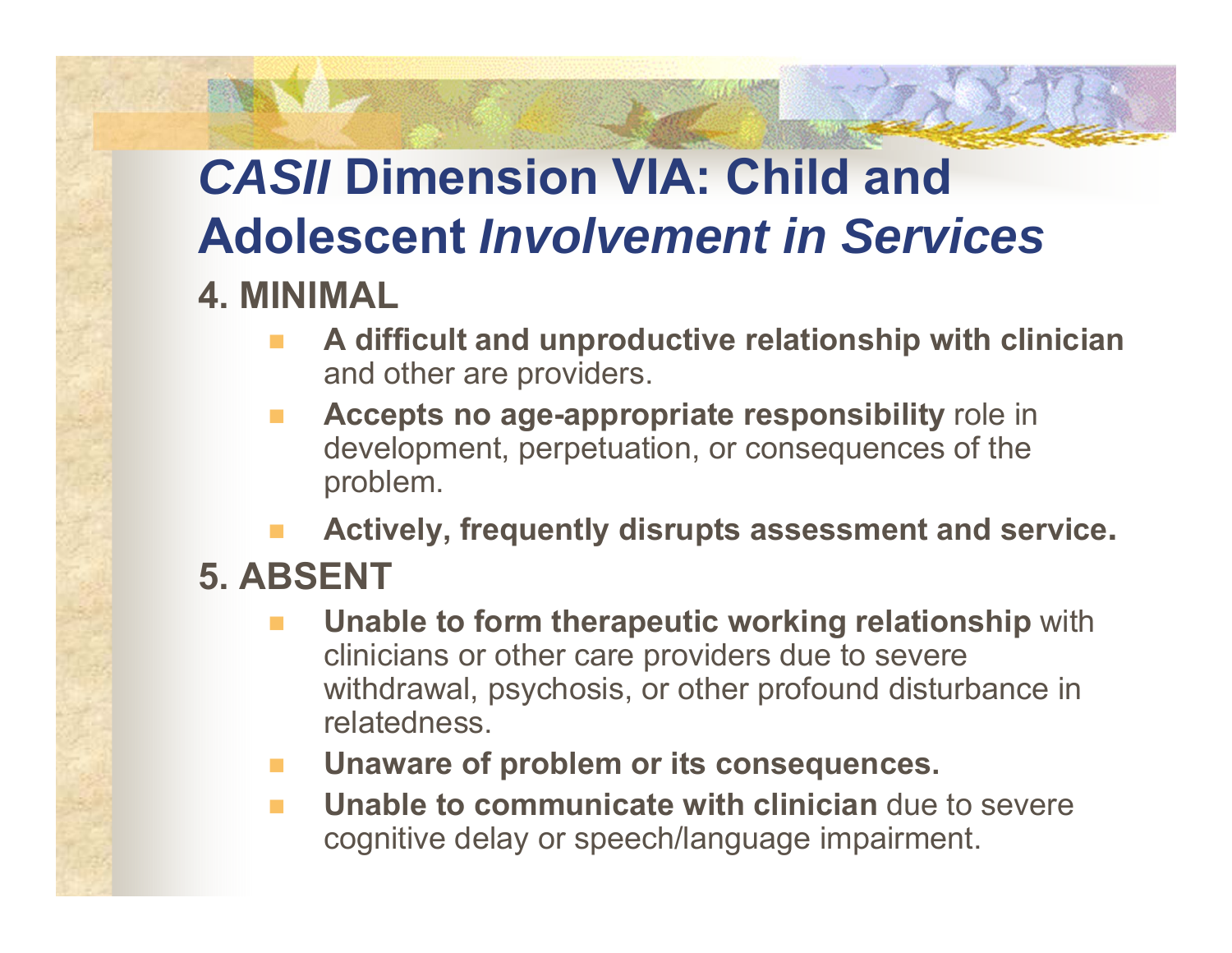# Acceptance and Engagement

- Caretaker Factors:
	- Forms positive therapeutic relationship
	- Engages with clinician in defining presenting problem.
	- Explores their role as it impacts the problem
	- Takes an active role in the treatment planning and process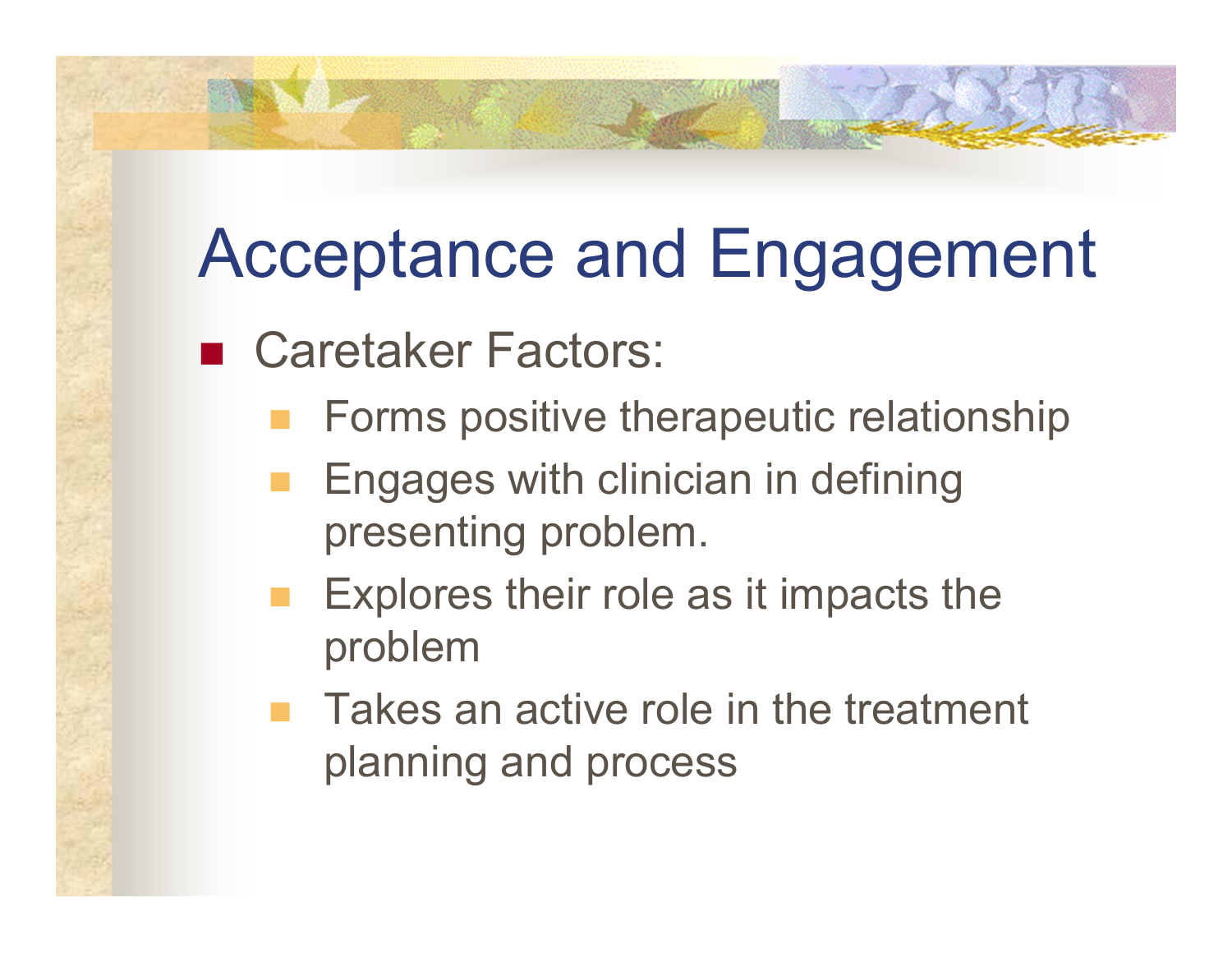### **1. OPTIMAL**

- **Quickly and actively engages** in a trusting and positive relationship with clinician and care providers.
- **Sensitive and aware of child or adolescent's needs and strengths** as they pertain to the presenting problem.
- **E** Sensitive and aware of their child or **adolescent's problems** and how they can contribute to their child's recovery.
- **Active and enthusiastic in participation in services.**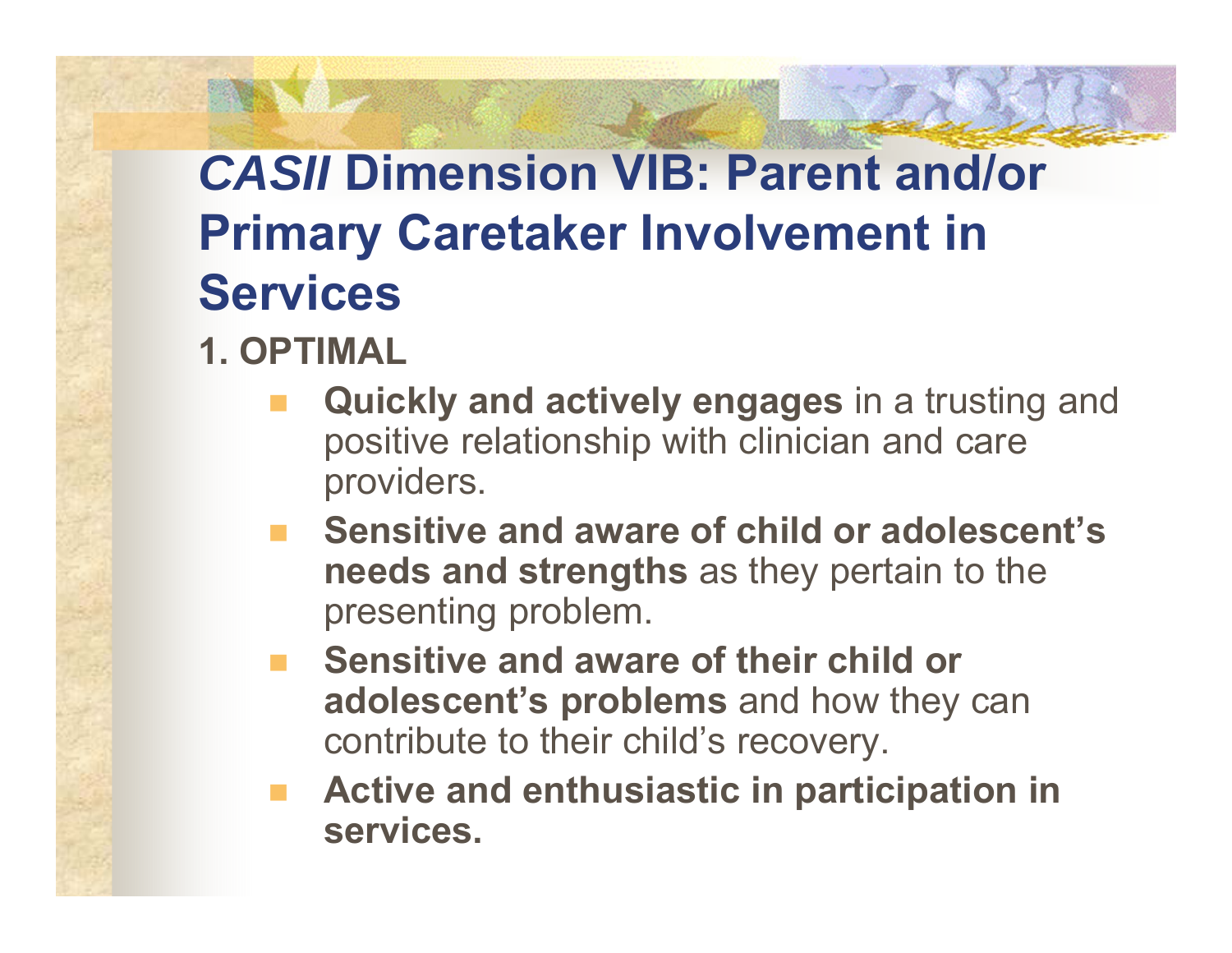### **2. ADEQUATE**

- **Develop positive therapeutic relationship** with clinicians and other primary care takers.
- **Able to explore the problem and accept others ' definition of the problem.**
- **Works collaboratively with clinicians** and other care takers in development of service plan.
- **Cooperates with service plan,** with behavior change and good follow-through on interventions.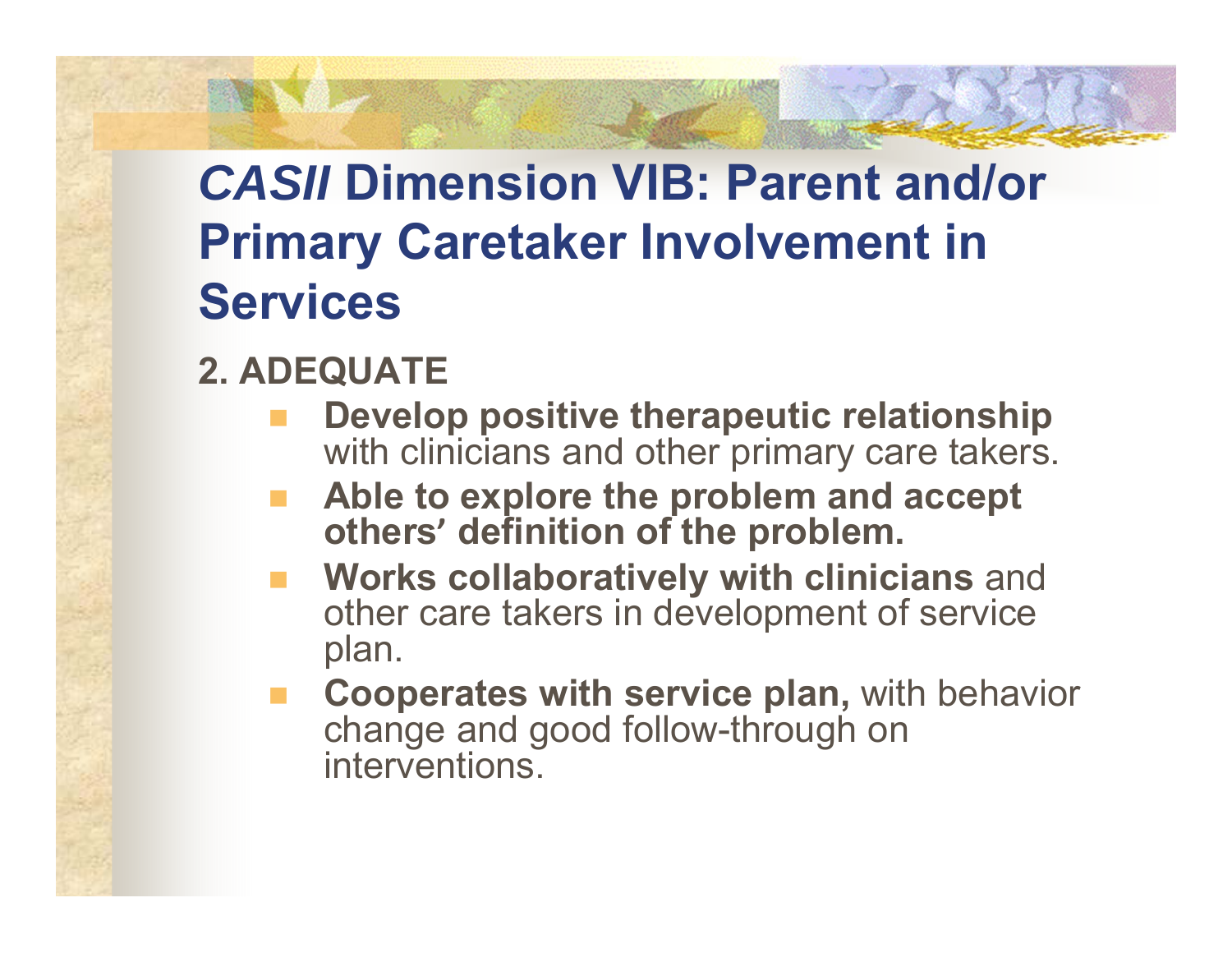### **3. LIMITED**

- **Inconsistent and/or avoidant relationship** with clinicians and other care providers.
- **Defines problem, but has difficulty creating a shared definition of development, perpetuation, or consequences of the problem.**
- **Unable to collaborate in development of service plan.**
- **Unable to participate consistently in service plan, with inconsistent follow-through.**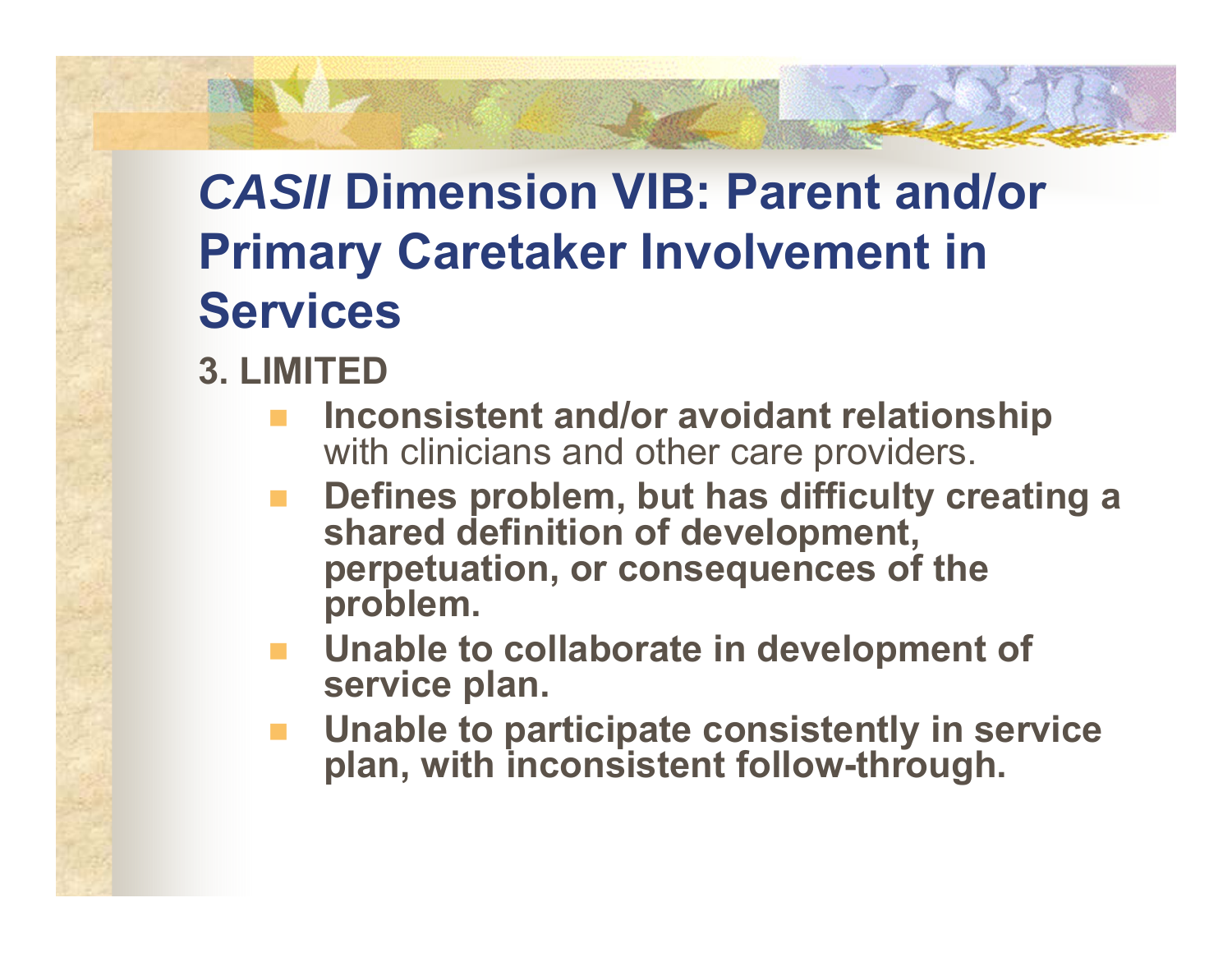- **4. MINIMAL**
	- **A difficult and unproductive relationship** with clinician and other care providers.
	- **Unable to reach shared definition** of the development, perpetuation, or consequences of the problem.
	- Able to accept child of adolescent's need to change, but **unable or unwilling to consider the need for any change in other family members**
	- **Engages in behaviors that are inconsistent with the service plan.**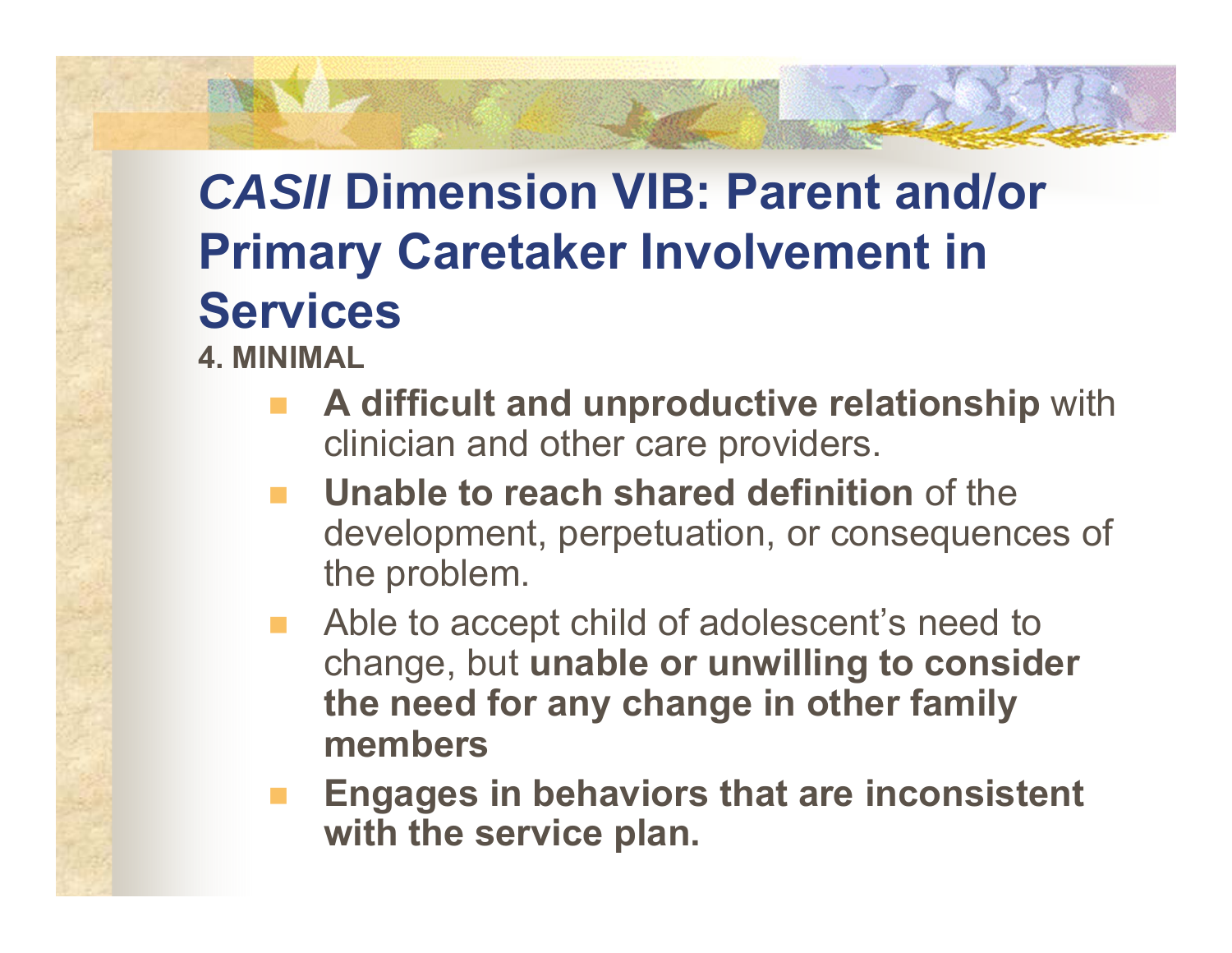### **5. ABSENT**

- **No awareness of problem.**
- **Not physically available.**
- **Refuses to accept child or adolescent, or other family members' need to change.**
- **Unable to form relationship with clinician or other care provider** due to significant cognitive difficulties, psychosis, intoxication, or major mental illness or impairment.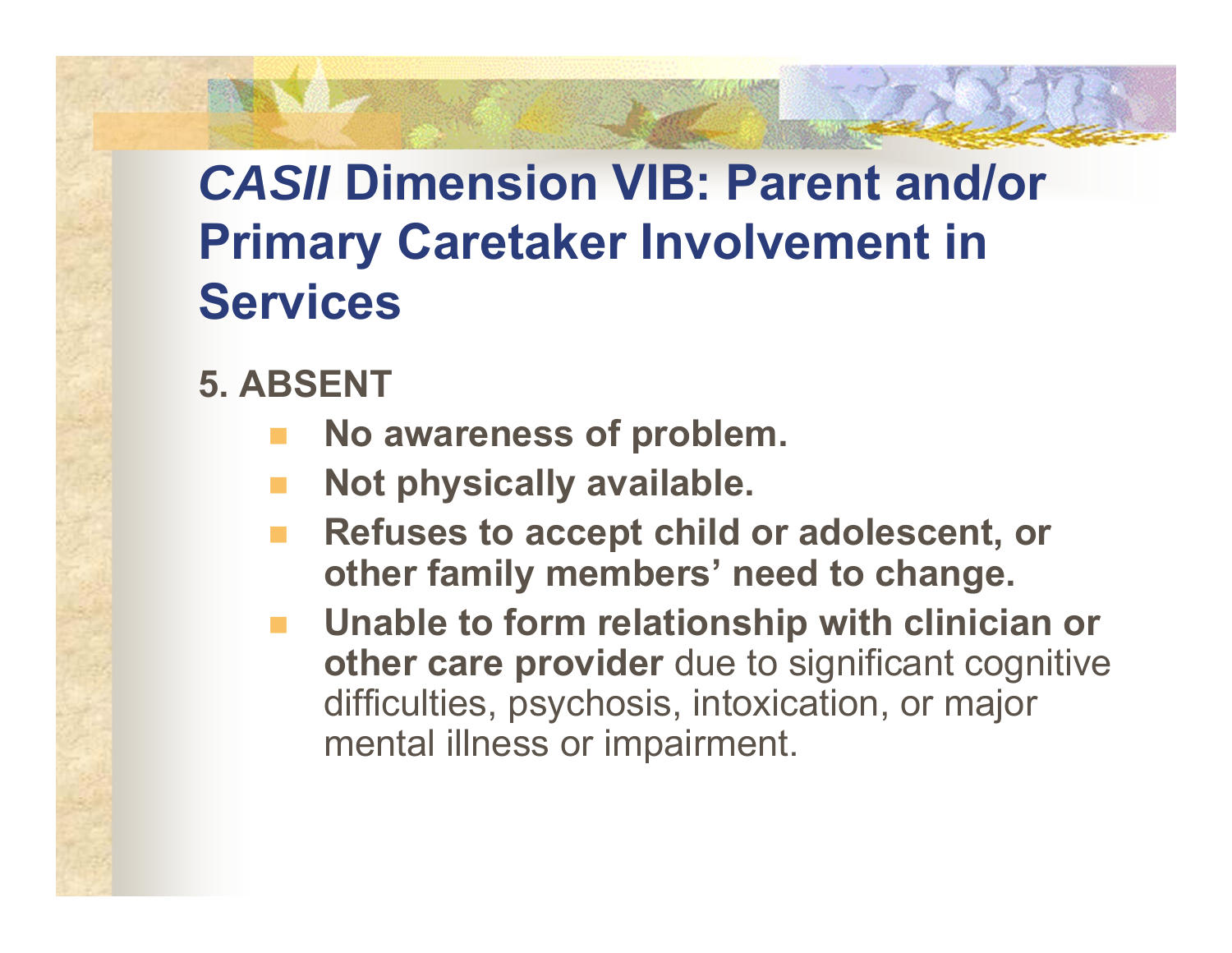# Reminder

■ Consider the "bigger picture" if applicable. If a child is in an out of home placement, it may be necessary to look at the current care provider as well as the natural parent that the child will be returning to when determining the score.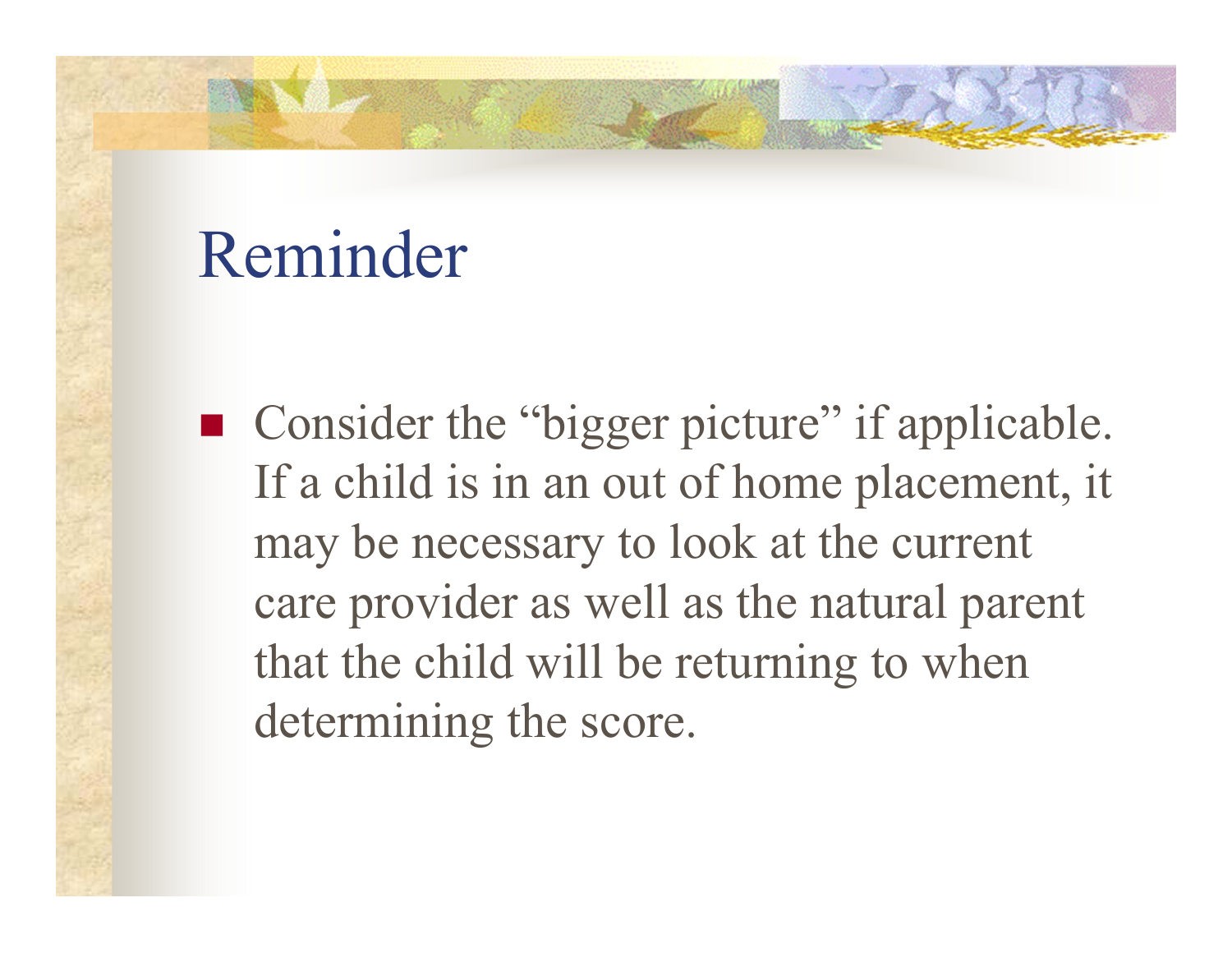# Reminder

 When considering these dimensions, we must be careful to be culturally competent

*i.e. A non-English speaking client may appear to be obstructive when it comes to treatment acceptance and engagement, when in reality, it may be a language barrier or the product of a different family culture*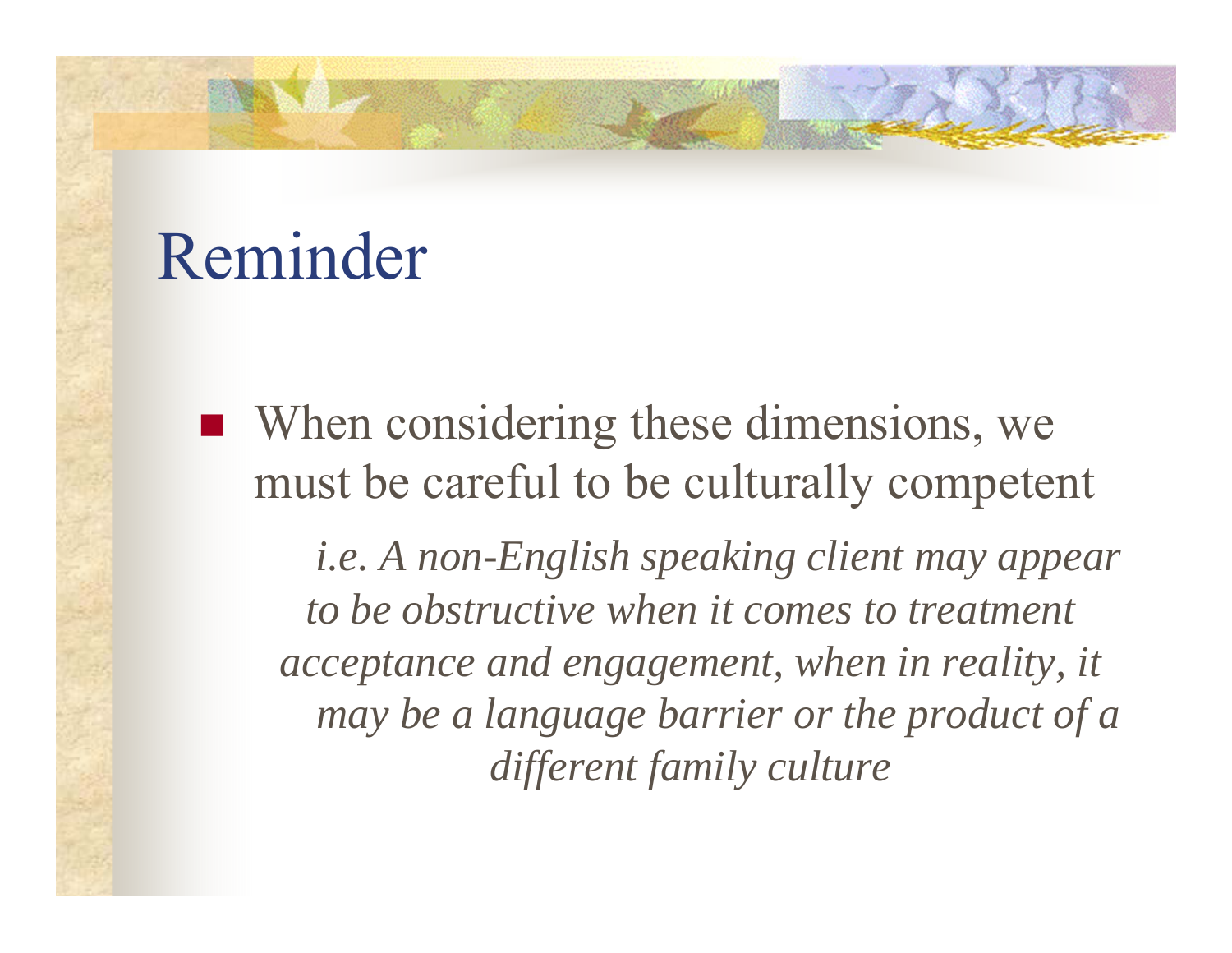# *CASII Scoring*

- $\overline{\phantom{a}}$ Review Introductory Paragraph for each dimension.
- П Select the highest level in each dimension where at least ONE of the anchor point applies.
- $\overline{\phantom{a}}$ If no anchor point applies, pick the CLOSEST fit, or write in your own description under "other".
- $\overline{\phantom{a}}$  If confusion between two levels, choose the HIGHER level.
- $\overline{\phantom{a}}$  Base ratings on face to face interview with child/adolescent and all other available clinical information, including caretakers and records.
- $\overline{\phantom{a}}$  Scores are based on the child's status at the TIME OF ADMINISTRATION.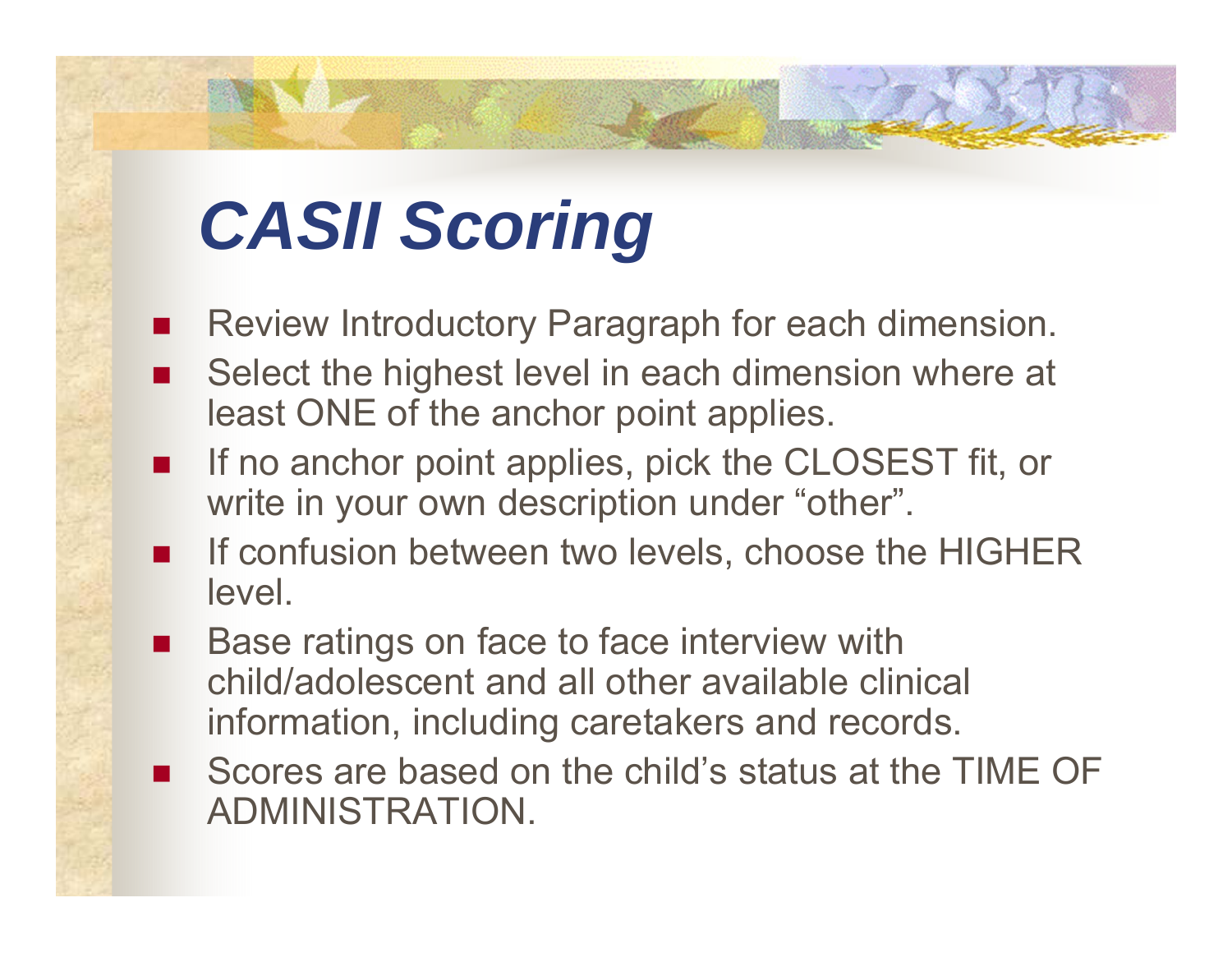# *CASII Scoring (cont.)*

- Use total CASII score and clinical judgment to determine level of service intensity. Discrepancies between CASII derived level of care and actual level of care must include written clinical justification.
- Do not "inflate" CASII score to justify a level of care. Use written clinical justification if CASII derived level of care does not meet child's clinical needs.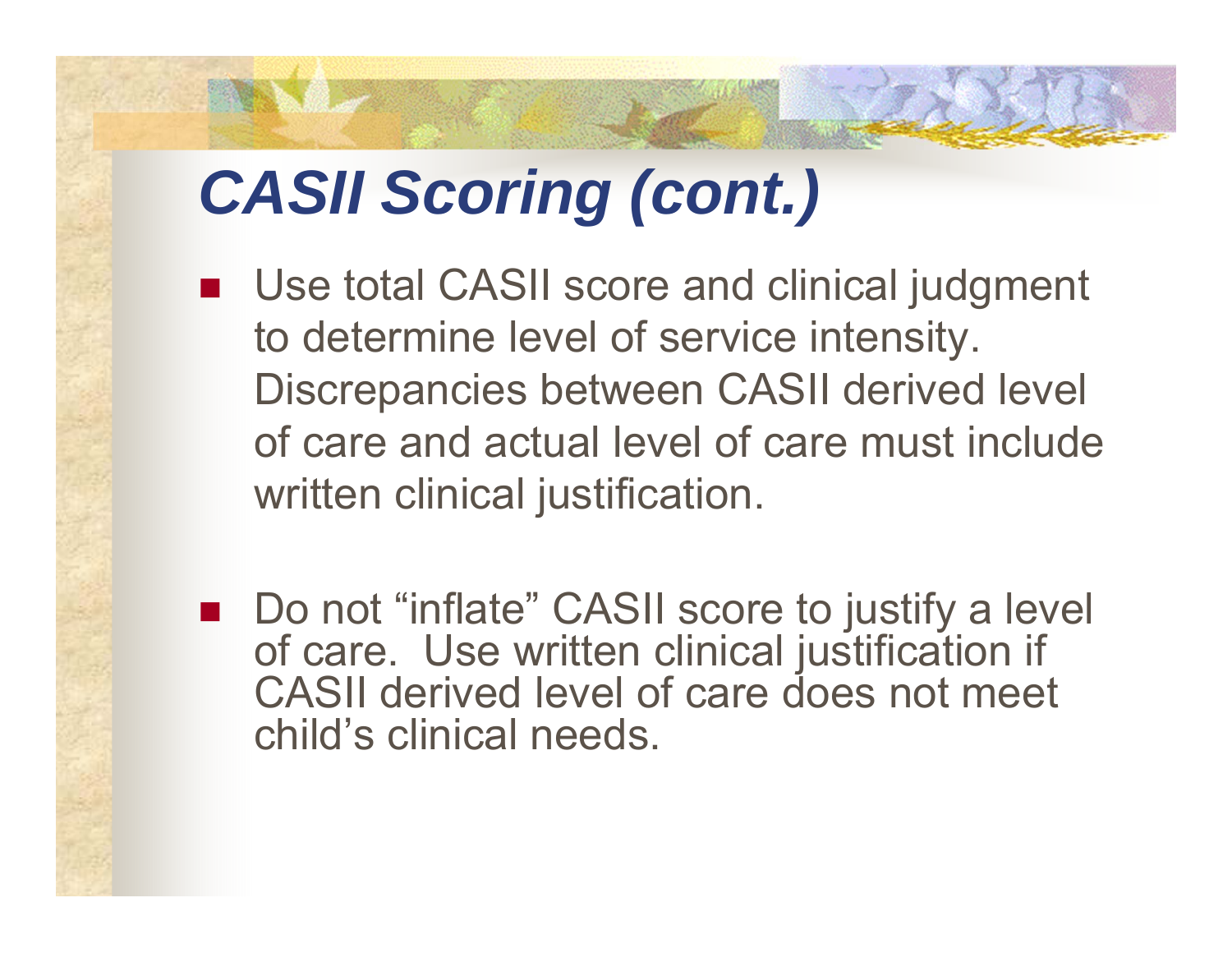# *CASII* Level of Care Overview

 The Level of Care portion of the *CASII* describes a graded continuum of treatment responses

- At each level of service, examples are provided to illustrate a broad range of options, allowing for variations in practice patterns and resources among communities, and within different agencies
- Each level subsumes the services at every level of care below it

J.

Π

Π

**n** Children with multiple problems require an inter-agency and multidisciplinary approach, involving multiple professionals of differing levels of training and expertise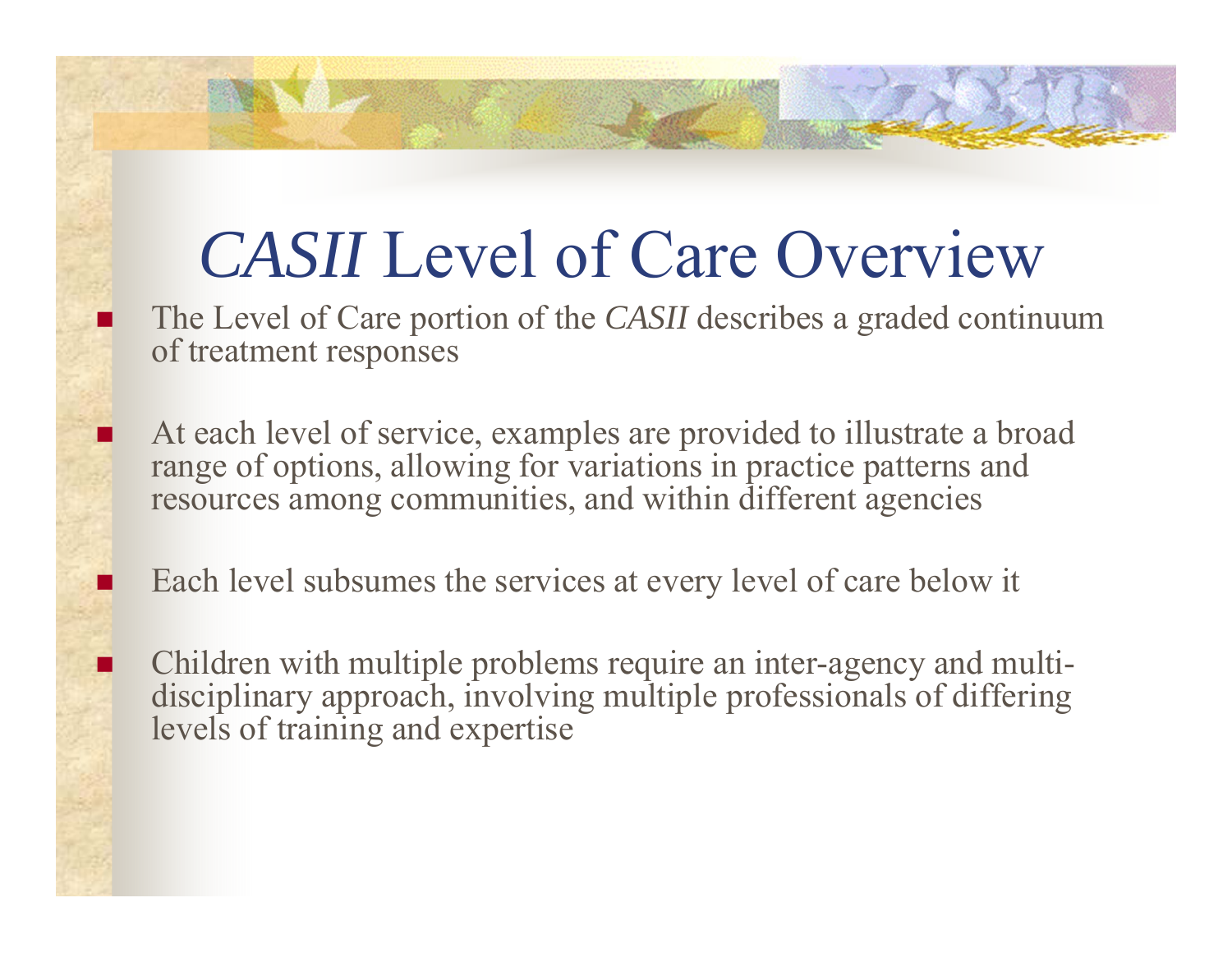# *CASII* Level of Care Overview Cont:

 $\overline{\phantom{a}}$ 

**I** 

 Levels of care described include services provided by mental health, social services, juvenile justice, health, educational, substance abuse, vocational, developmental disability, and recreational agencies, as well as informal community supports *CASII* assumes and advocates for the use of child and family teams (CFT)

 *CFT's empower families to assume a leadership role by bringing together and case managing all services and service providers using a wraparound approach with an individualized care coordination plan*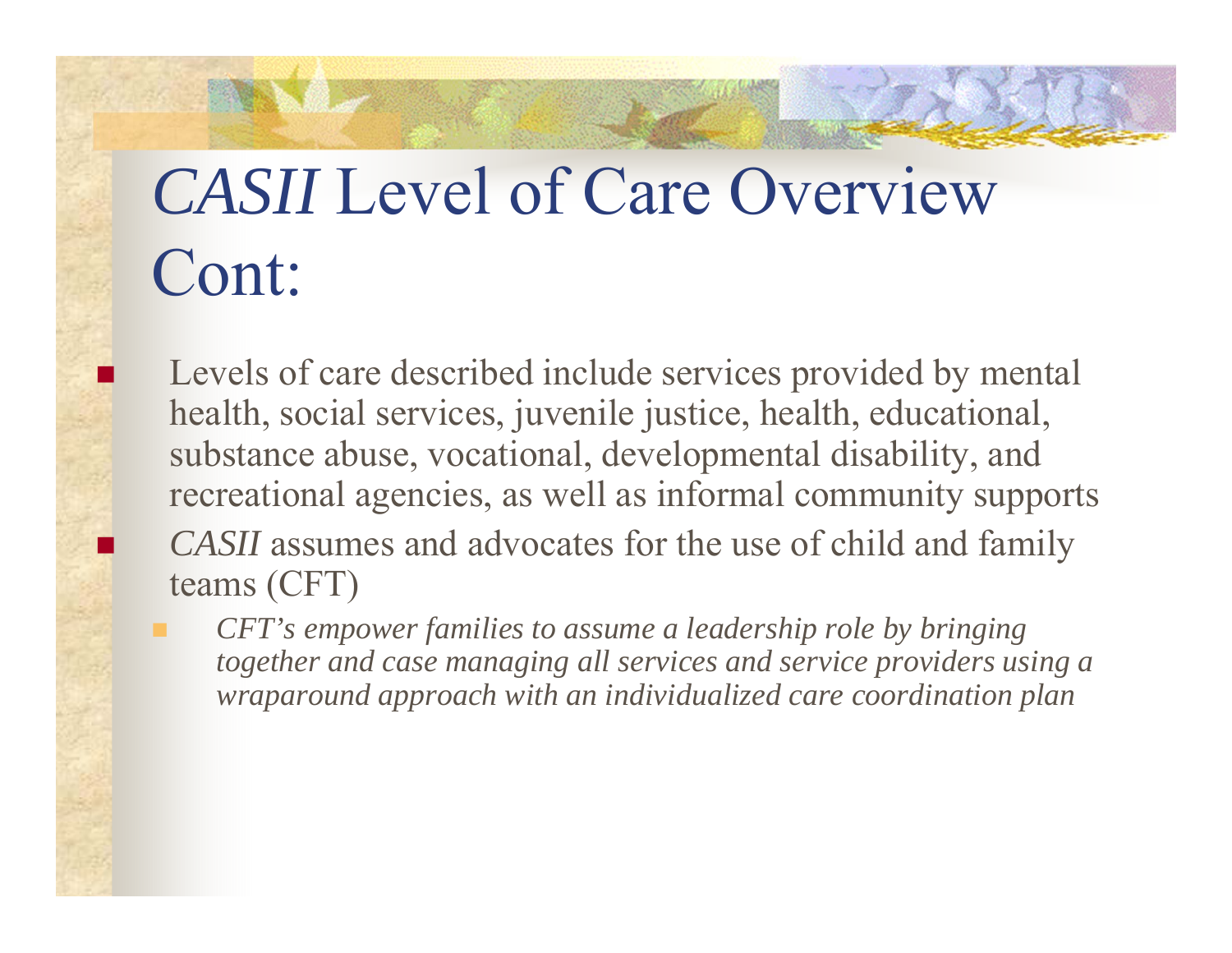## *CASII* Level of Care Transitions

- $\overline{\phantom{a}}$  The child and family's service needs are likely to change as treatment progresses
- $\overline{\phantom{a}}$ ■ A flexible care coordination plan can facilitate seamless transitions, with the same clinicians and staff providing care at multiple service levels whenever possible
- $\overline{\phantom{a}}$  Re-administration of the CASII can help determine a child's readiness for alternative services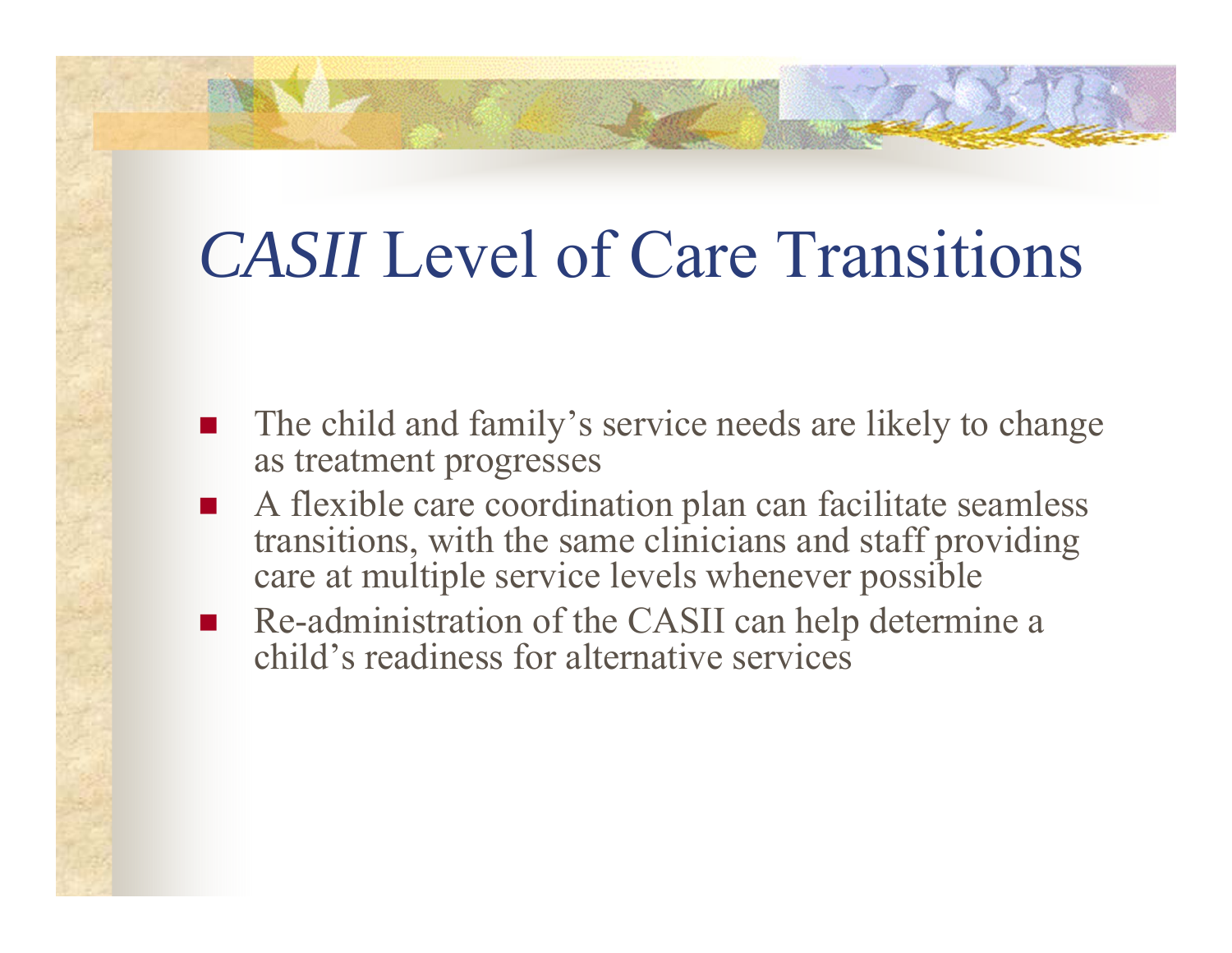#### *CASII* Identifies Seven Levels of Care

- Level 0: Basic Services for Prevention and Maintenance
- Level 1: Recovery Maintenance and Health Management
- Level 2: Outpatient Services

**ANTISTICS** 

 $\overline{\phantom{a}}$ 

П

П

 $\overline{\phantom{a}}$ 

▪

 $\overline{\phantom{a}}$ 

 $\overline{\phantom{a}}$ 

- Level 3: Intensive Outpatient Services
- Level 4: Intensive Integrated Service w/o 24-Hour Psychiatric Monitoring
- Level 5: Non-Secure 24-Hour Services with Psychiatric Monitoring
- Level 6: Secure 24-Hour Services with Psychiatric Management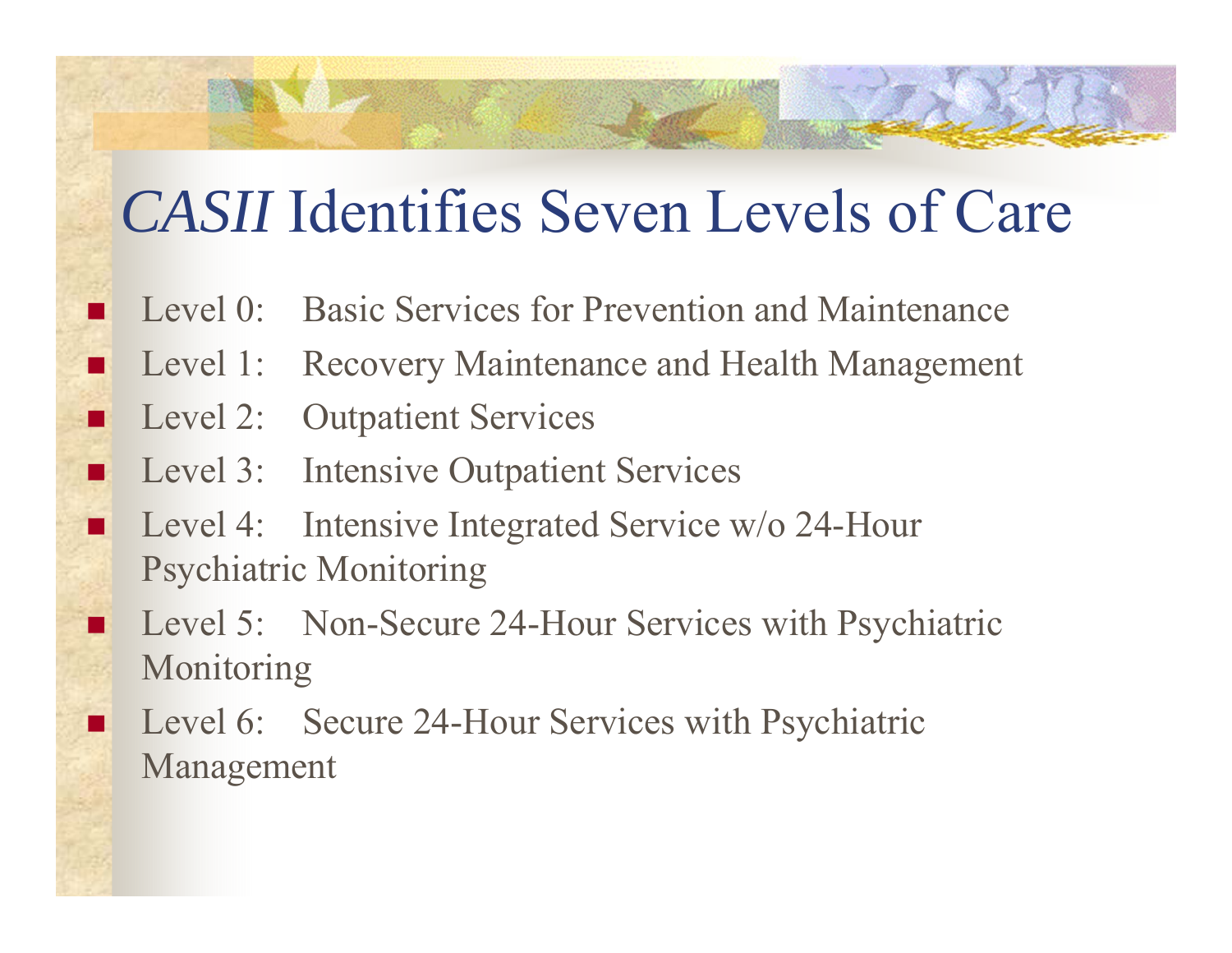# Level 0: Basic Services for Prevention and Health Maintenance

#### Composite score of 7-9

П

 $\overline{\phantom{a}}$ 

 $\overline{\phantom{a}}$ 

 Basic Services are designed to prevent the onset of mental health challenges, as well as to limit the magnitude of risk factors and existing disorders in various stages of improvement and remission Services are generally offered in a variety of community settings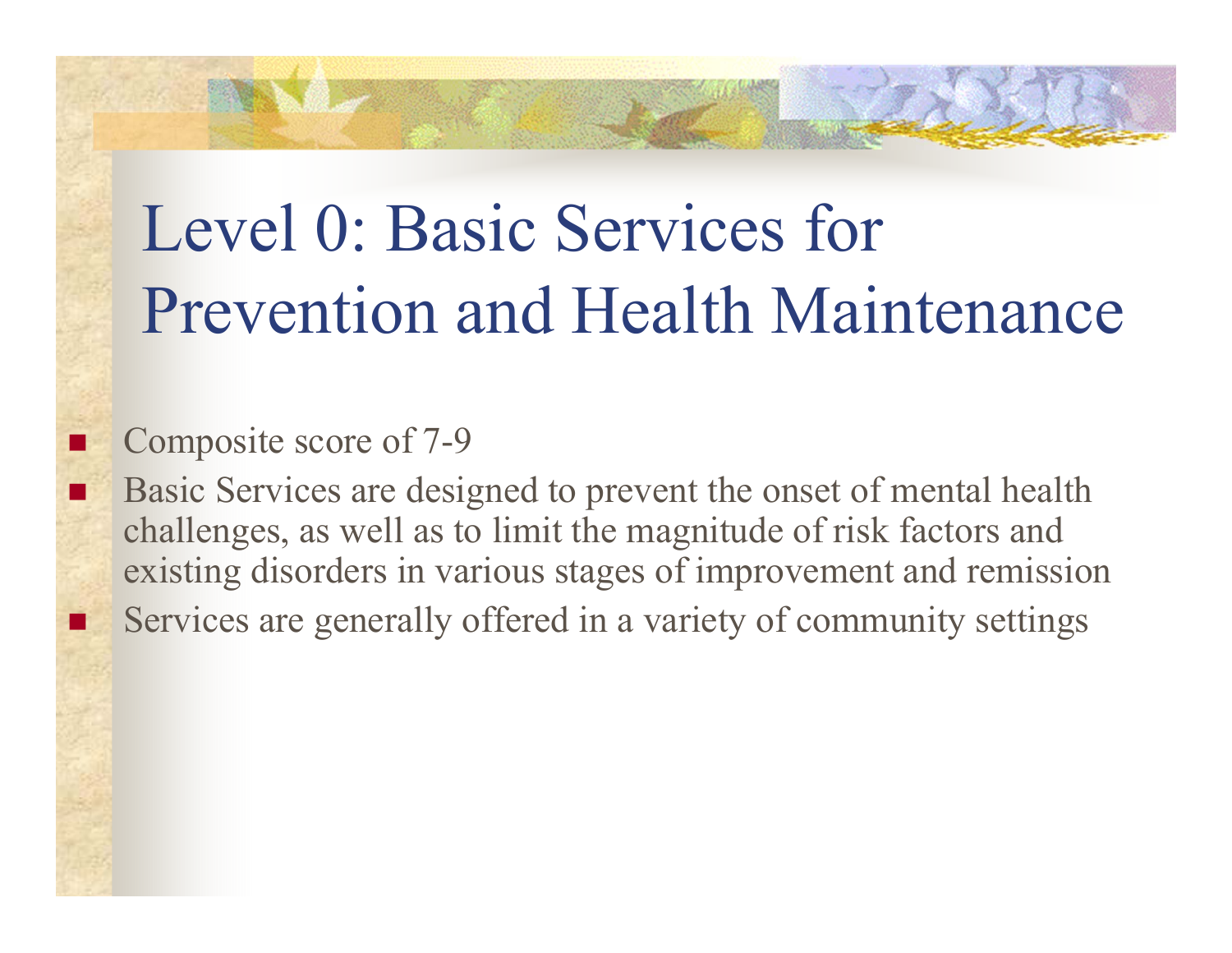# Level 1: Recovery Maintenance and Health Management

#### Composite score of 10-13

П

П

.

 $\overline{\phantom{a}}$ 

- Provides treatment to children and adolescents who are living either with their families or are placed in an alternative family setting in the community
- These services usually utilize family strengths, and reinforce linkages to natural supports
- Those appropriate for Level One services are often times recovered from an emotional disorder or other problem, or at the least are well managed within their family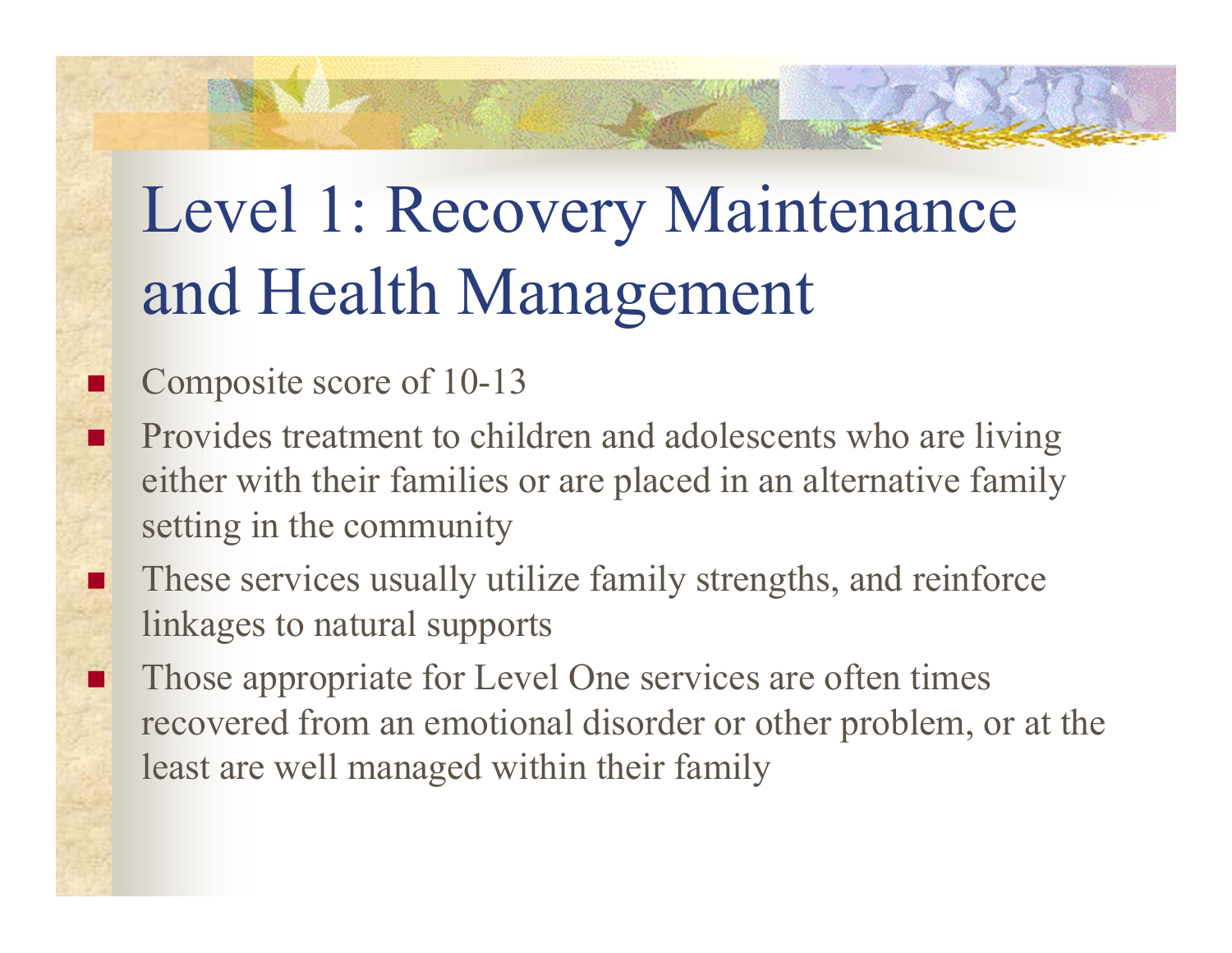## Level 2: Outpatient Services

#### Composite score of 14-16

 $\overline{\phantom{a}}$ 

п

 $\overline{\phantom{a}}$ 

 Level Two includes mental health services for those typically living in the community, either with their families or in alternative (natural) families

- These services are usually provided in mental health clinics, clinician's/provider's offices, schools, social service agencies, or a juvenile justice facility
- Community supports are accessed and utilized by families, often with minimal assistance. Individualization of services is essential in maintaining the youth at his/her current level of functionin g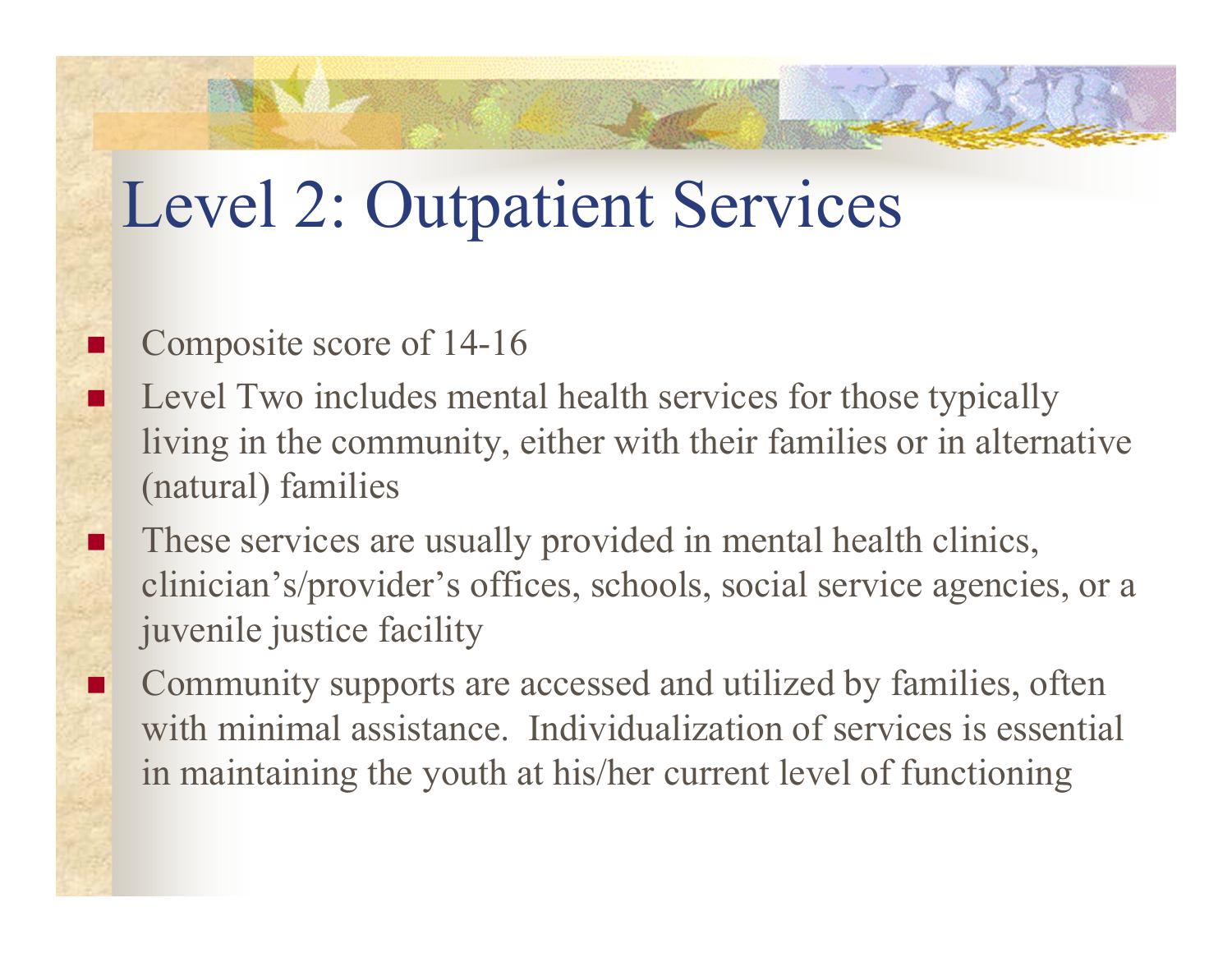# Level 3: Intensive Outpatient Services

Composite score of 17-19

**T** 

П

T.

 $\overline{\phantom{a}}$ 

П

- This level is typically appropriate for those who need intensive outpatient treatment, and are living with their families or a group home in the community
- Family strengths allow most, but not all, of the child's needs to met through natural and informal supports
- Treatment may be needed several times a week, with daily supervision by family or facility staff
- Service coordination is essential for maintaining the child or adolescent in the community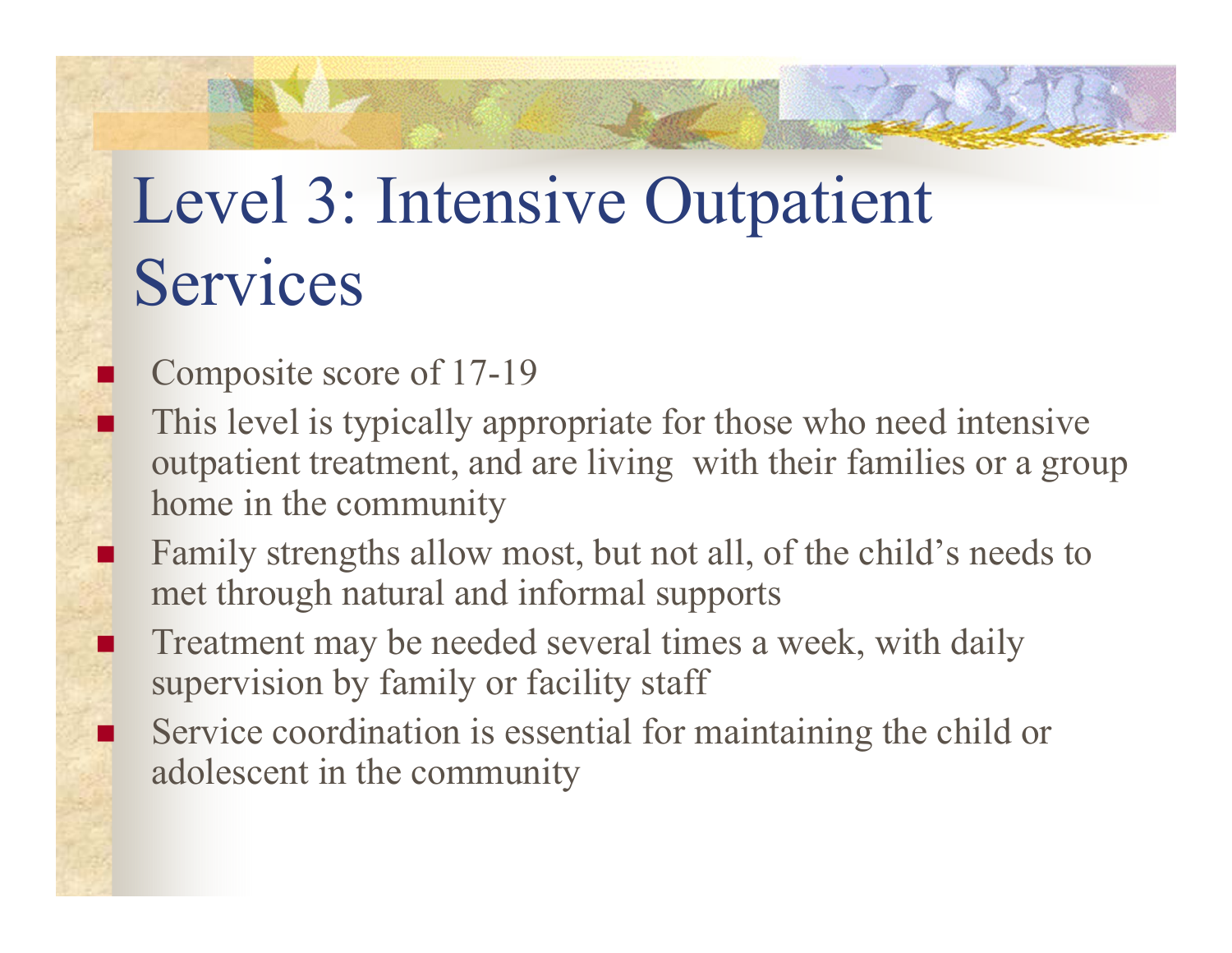# Level 4: Intensive Integrated Services w/o 24-Psychiatric Monitoring

#### Composite score of 20-22

 $\overline{\phantom{a}}$ 

■

 $\overline{\phantom{a}}$ 

п

п

- Service includes involvement of multiple components/individuals within the system of care (i.e. PO, mental health clinician, psychiatrist, teacher)
- Intensive case management is used to coordinate multi-system and multidisciplinary interventions
- Partial hospitalization, intensive day treatment, and home based wraparound care are often utilized
- An individualized care coordination plan directed by the CFT is recommended to maintain placement/treatment progress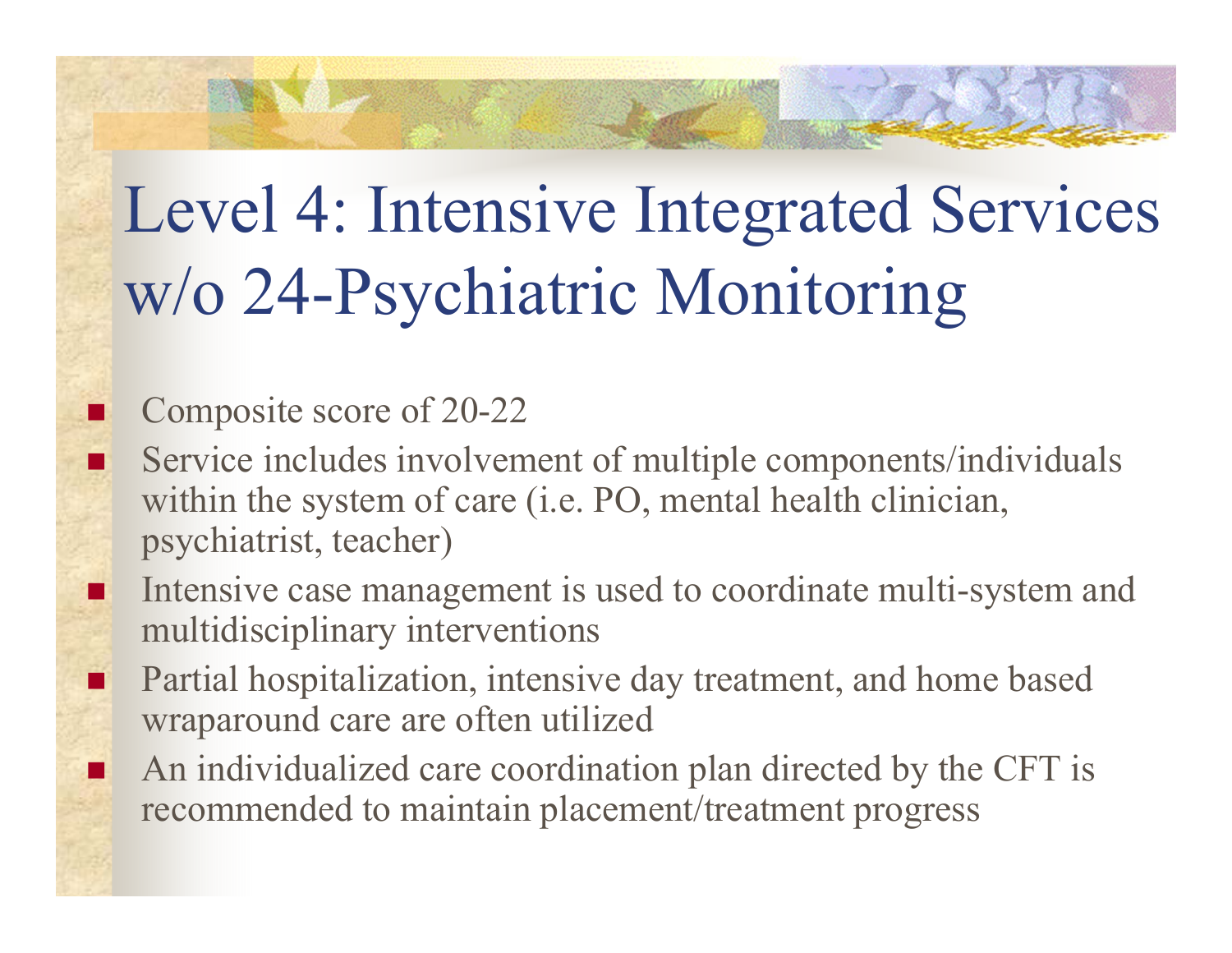# Level 5: Non-Secure 24-Hour Services with Psychiatric Monitoring

#### Composite score of 23-27

П

П

П

П

 Essential element of treatment is the maintenance of a milieu in which therapeutic needs can be addressed immediately

 Can often be provided in non-hospital settings, such as a therapeutic foster home or residential treatment center

 Intensive wraparound services and a Child and Family Team are often required for planning and coordinating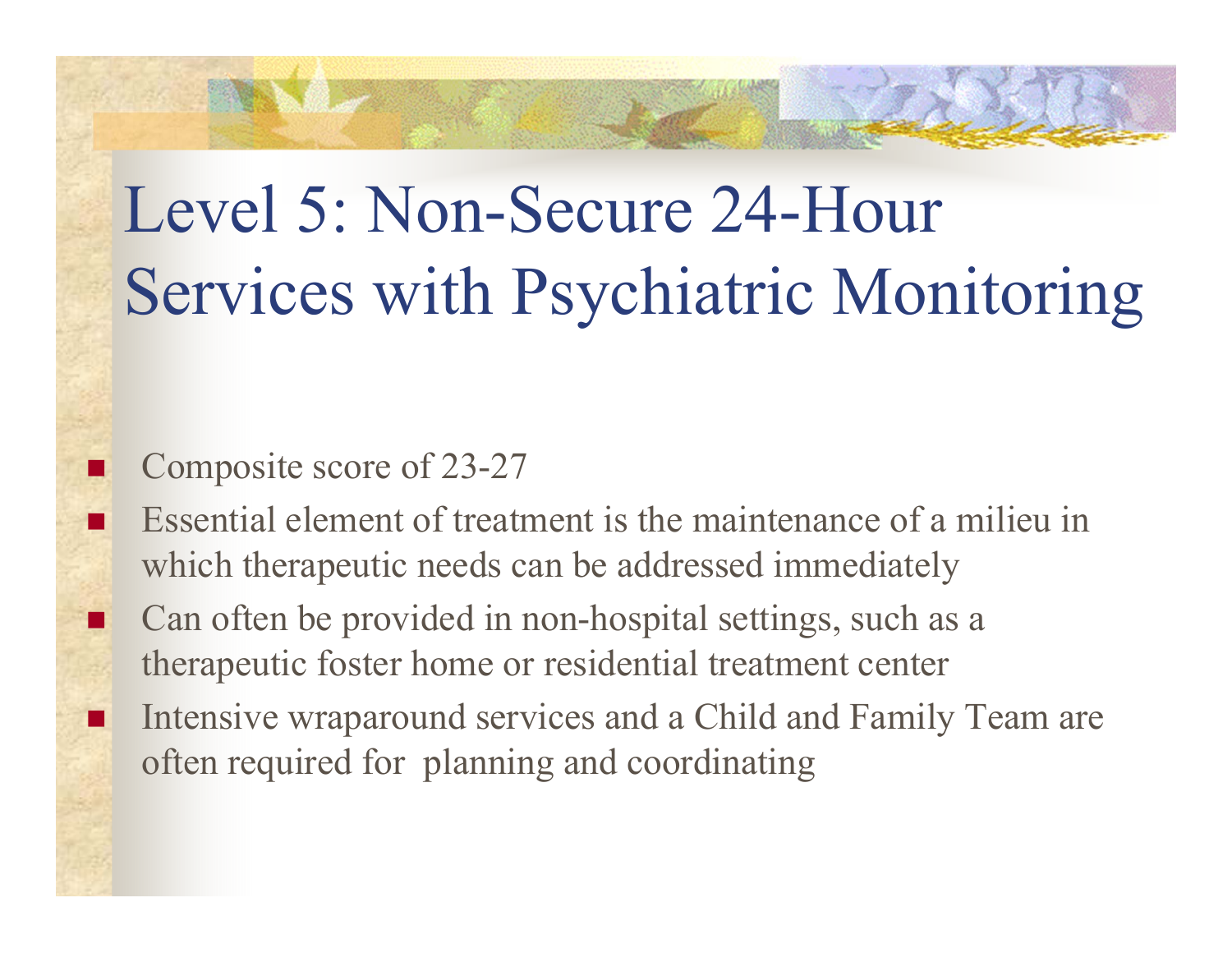# Level 6: Secure 24-Hour Services with Psychiatric Management

Composite score of 28 or higher

П

п

**I** 

П

п

**I** 

 Level six services are the most restrictive and typically the most intensive within the care continuum

These services are usually provided in a secure and/or locked facility

 In the community, success may be achieved through intense mental health and medical services. In a non-secure community setting, enriched staffing, unique location, and/or use of specialized monitoring devices may create a comparable level of safety, security, supervision, and service as traditional facilities

 Protection of children in Level Six may include restricting freedom of movement and others' access. However, every effort to reduce duration and pervasiveness of restrictions is desirable to minimize negative effects of institutionalization

Psychiatric and nursing staff should be immediately available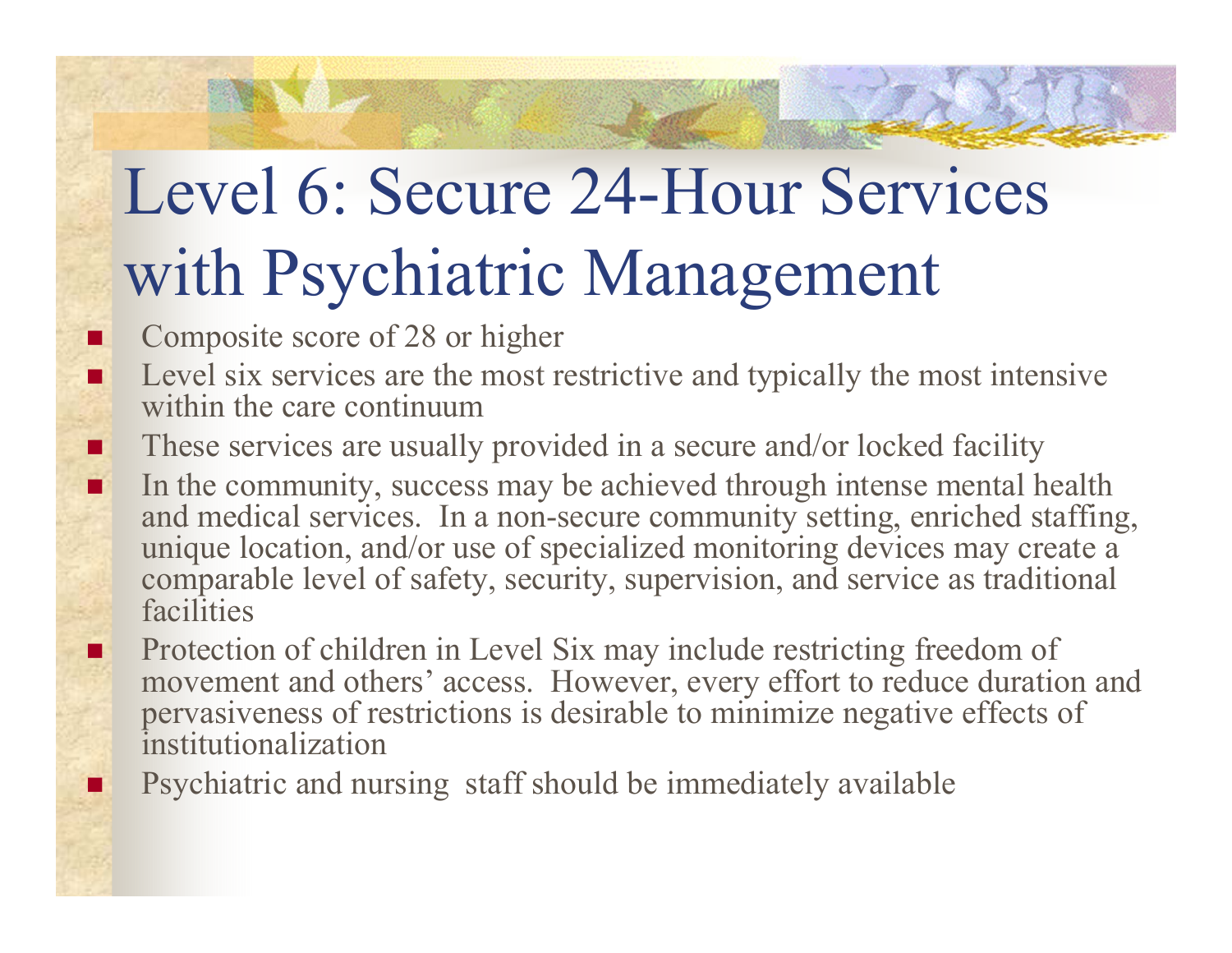## *CASII***: Level of Care Transitions**

- Π The child and family's service needs are likely to change as treatment progresses.
	- Level of Care transitions do not have to occur sequentially.

п

П

Π

- Children may make a transition to another level of care after an adequate period of stabilization and based on the family's and treatment team's clinical judgment.
	- Re-administration of CASII can help determine a child's readiness for another level of care, and can identify areas of subsequent treatment. Frequency of readministration should be proportionate to level of care or agency policy and standards.
	- It may be desirable for a youth to be continued at a higher level of care to preclude relapse and unnecessary disruption of care and to achieve lasting stability.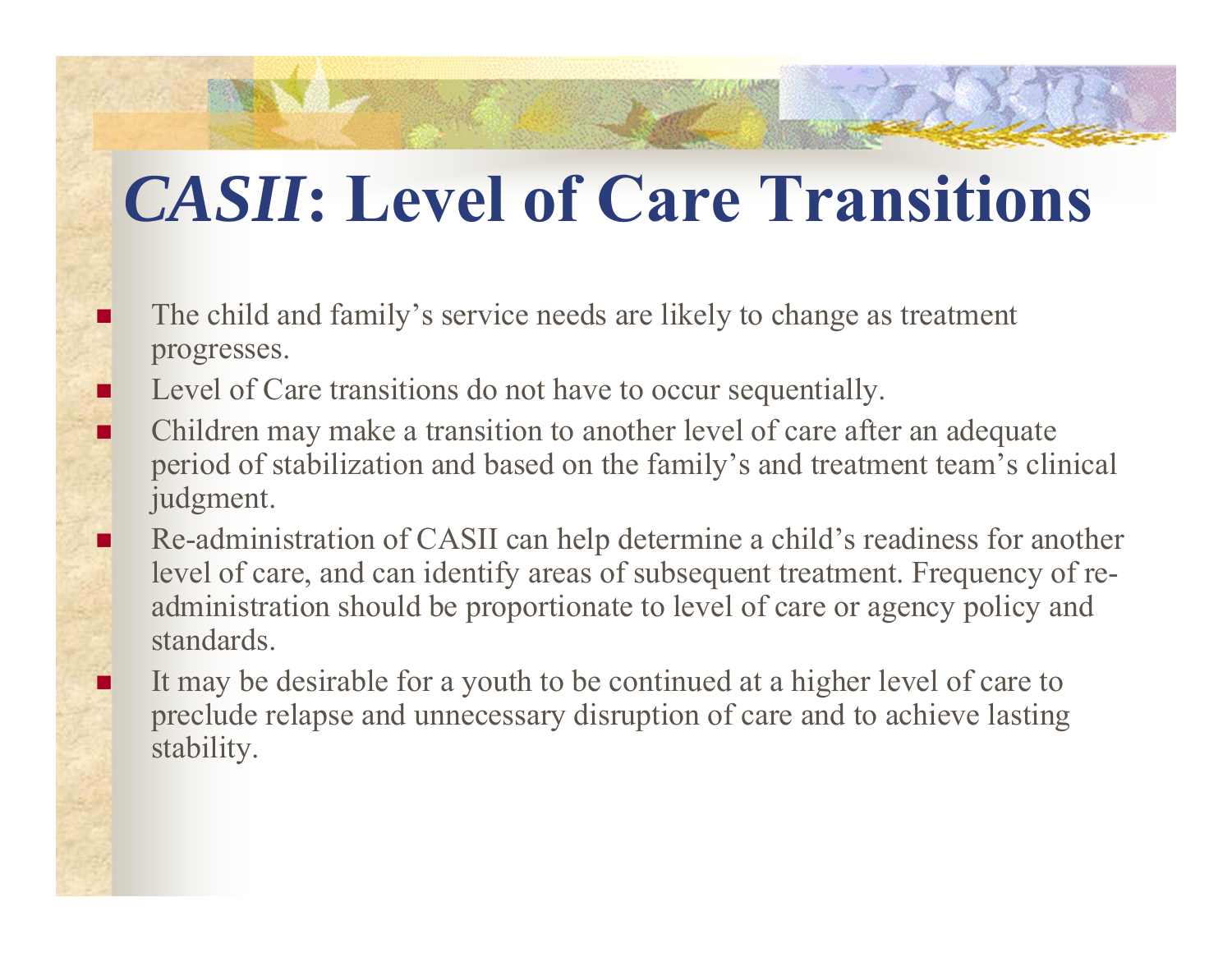### When to Administer the *CASII*

П

П

- As a general rule, the *CASII* is scored at the beginning of treatment, at points of significant change, and at termination of services
- For most agencies, the *CASII* is completed along with a 90-day progress report. Check with your agency to ensure that you are following proper policy and procedures.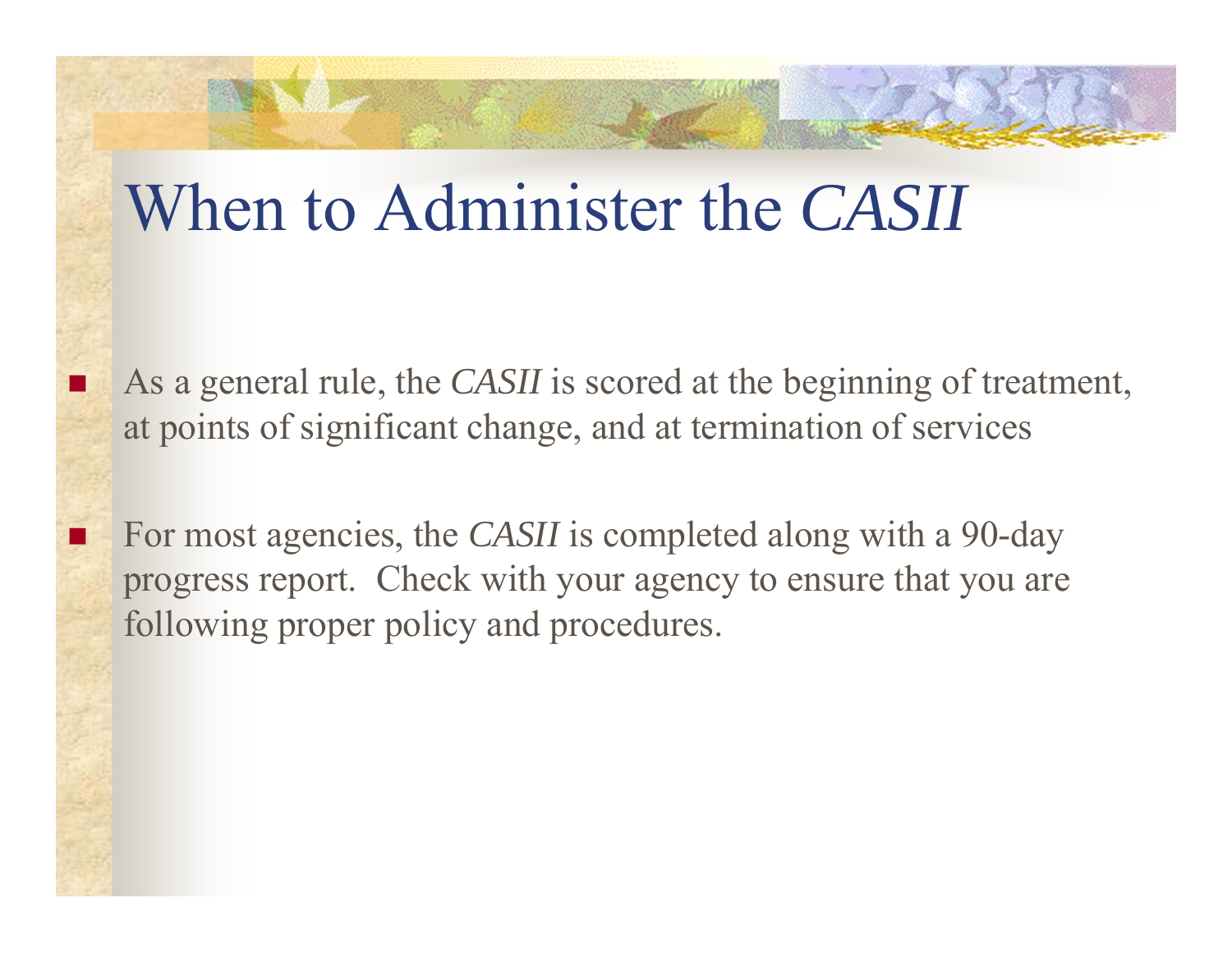# Case Studies: Laura and James

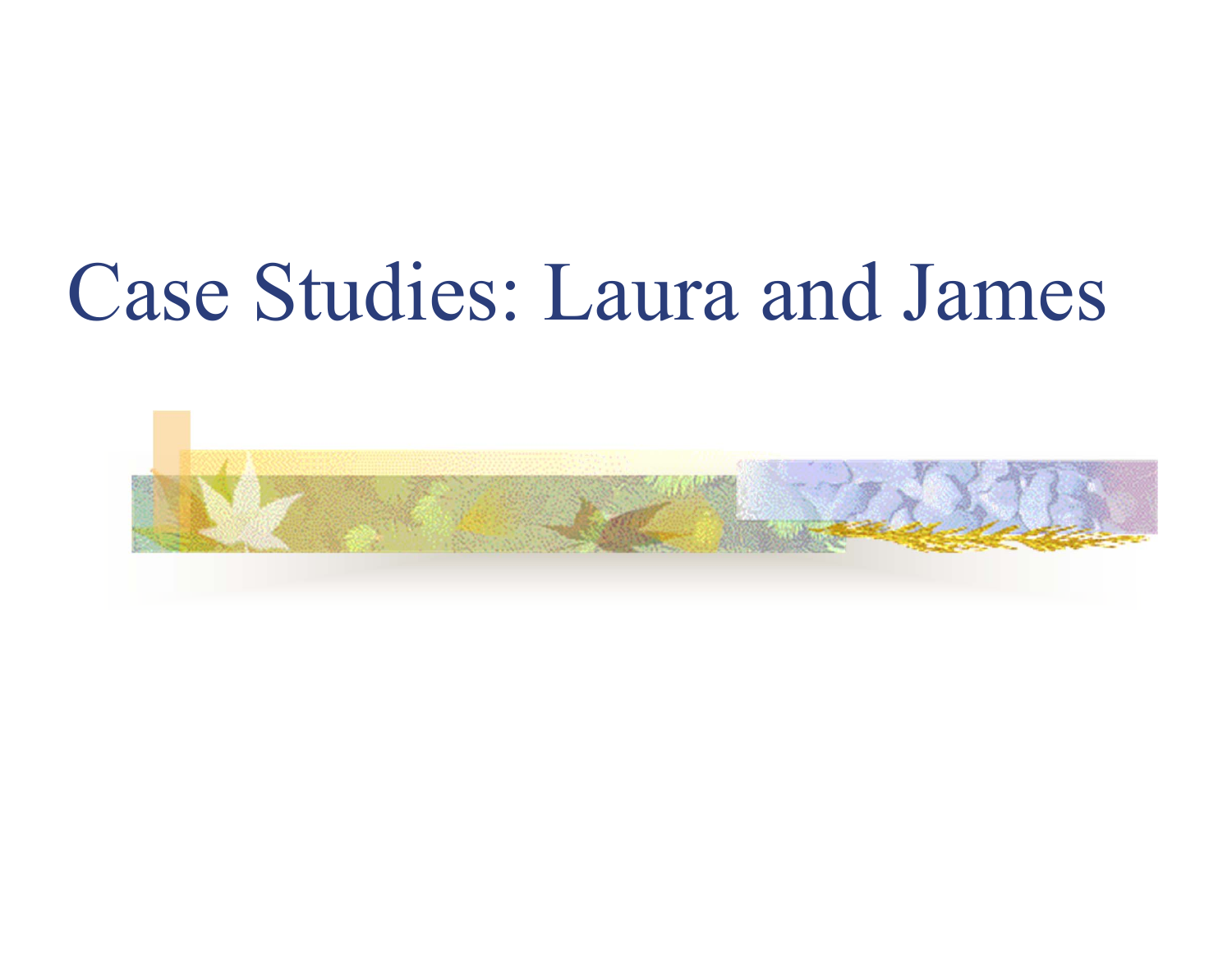# **Children's Mental Health Assessment** (CUMHA)

- $\mathcal{L}_{\mathcal{A}}$  The CUMHA was constructed about 10 years ago here in Nevada by a committee comprised of public and private providers.
- $\mathcal{L}_{\text{max}}$  The purpose was to standardize assessment to support seamless transitions between services in the Nevada system of care.
- **The State**  Nevada agencies agreed to use the CUMHA to reduce the number of interviews for families seeking multiple services.
- There was a revision in 2015 when the DSM-5 was published to:
	- п Update the diagnosis module from DSM-IV to DSM-5
	- **The State** Reduce redundant questions across modules.
	- $\mathcal{L}_{\mathcal{A}}$  Add a symptom checklist to strengthen the clinical summary and diagnosis section. The APA cross-cutting measures were chosen to do this.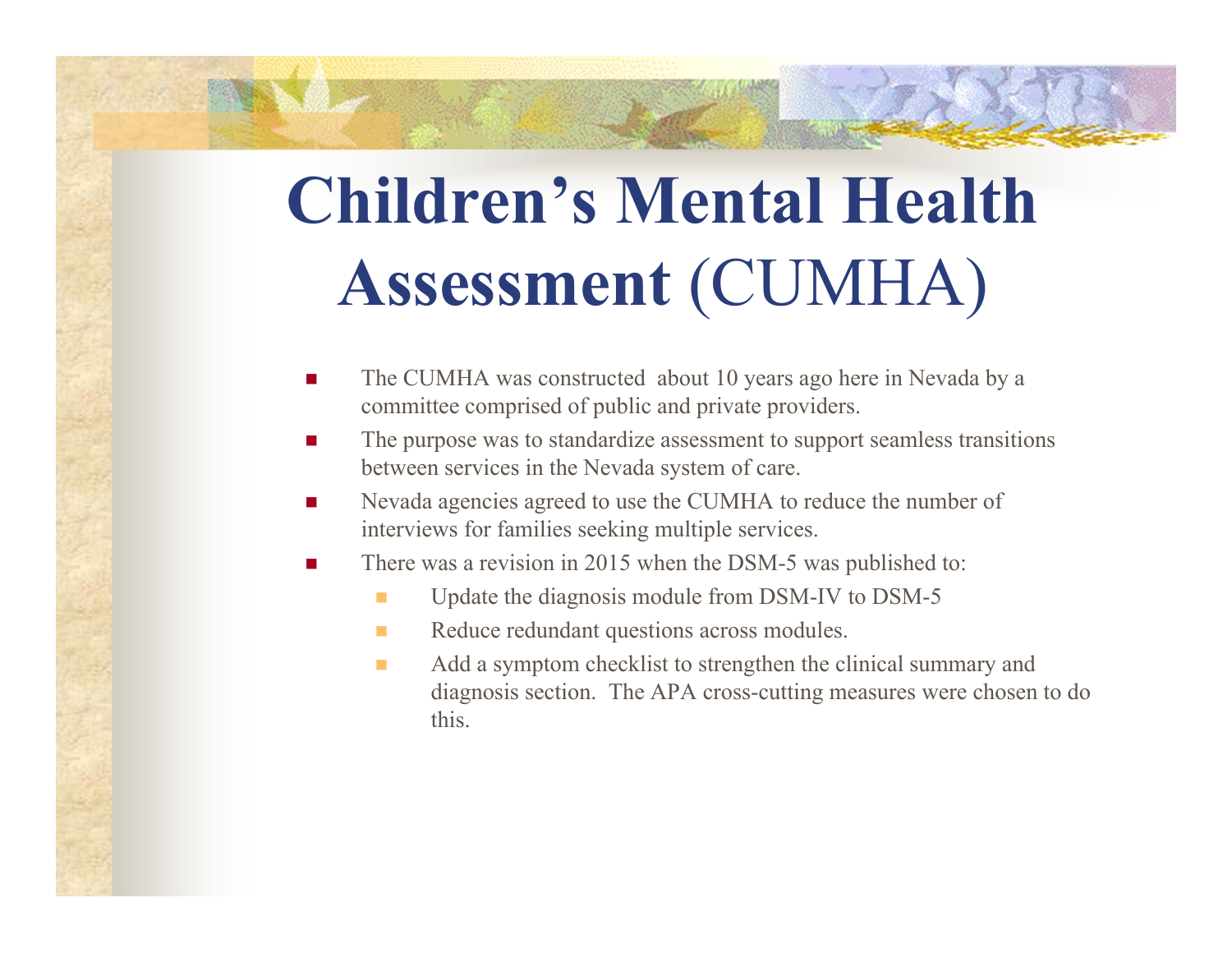## **Children's Mental Health Assessment** (CUMHA)

- Г The CUMHA provides comprehensive psychosocial information that can assist in completing the CANS.
- Г It is completed at intake and is required by Medicaid to be updated annually.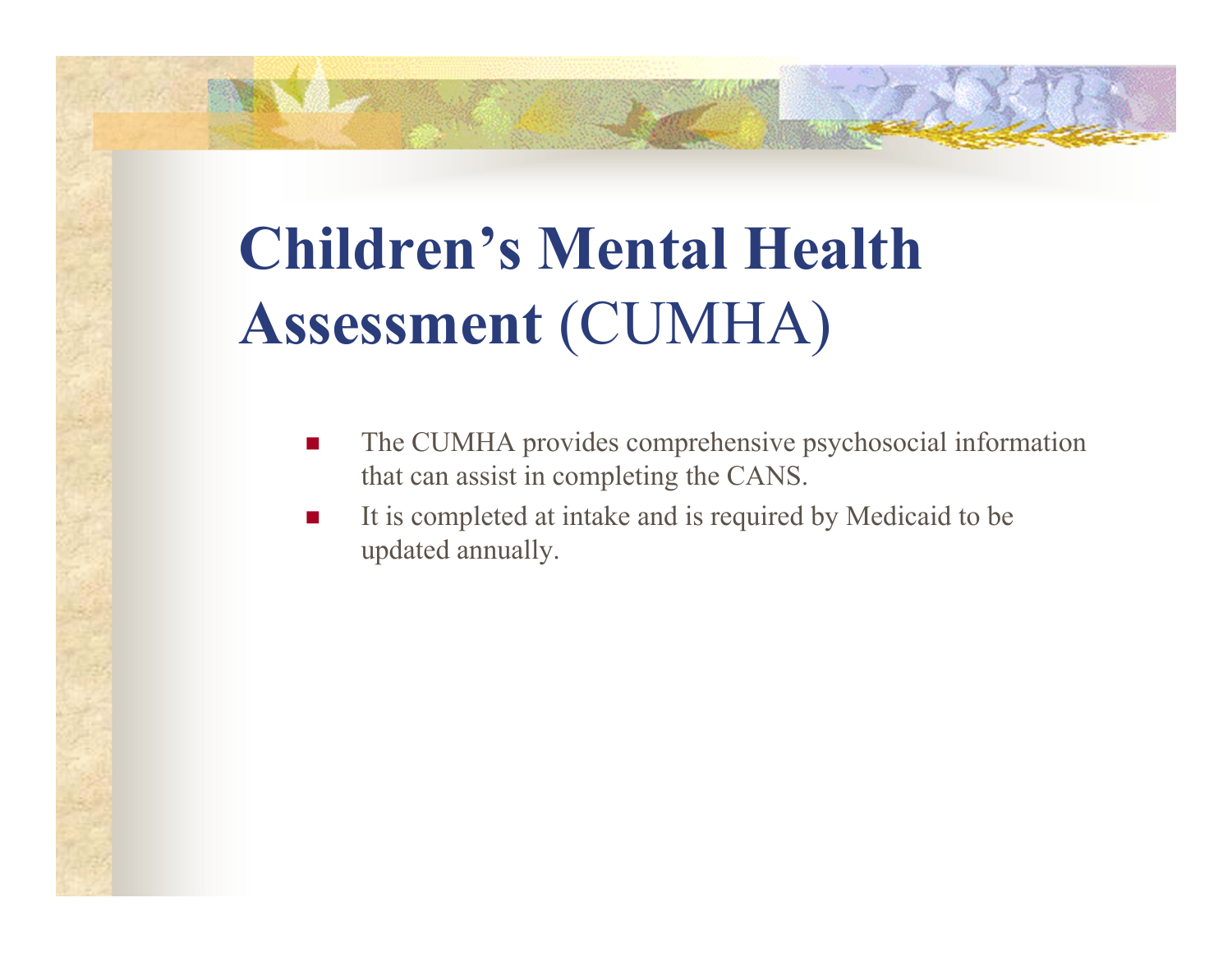#### **CUMHA Modules and Sections**

- Г There are **fourteen Sections** of the CUMHA organized into **four Modules.**
	- **Module 1: Presenting Concerns**
		- **Reason for Seeking Services**
	- **College Module 2: Current Situation**
		- **Safety Concerns**
		- **Family Information**
	- $\mathcal{L}^{\mathcal{L}}$  **Module 3: History**
		- Child's Developmental History
		- **Trauma History**
		- **Nedical History**
		- **Substance Abuse**
		- $\mathcal{L}_{\mathcal{A}}$ Child's Sexual History
		- Child's Legal History
		- Child's Educational History and Current Status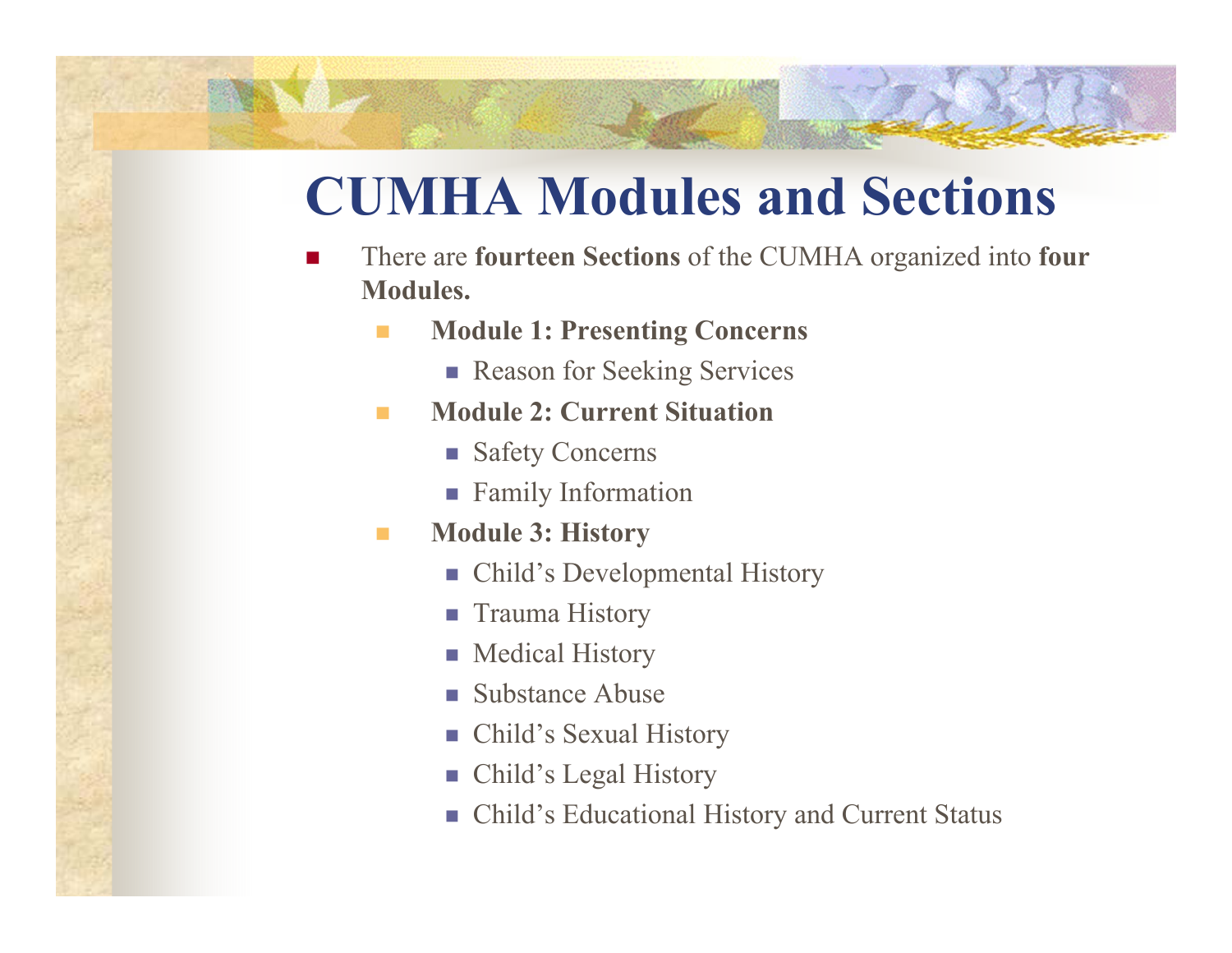## **CUMHA modules and sections (cont.)**

**Module 4: Mental Health Assessment**

- Current Mental Status
- **Diagnoses**
- **Summary and Recommendations**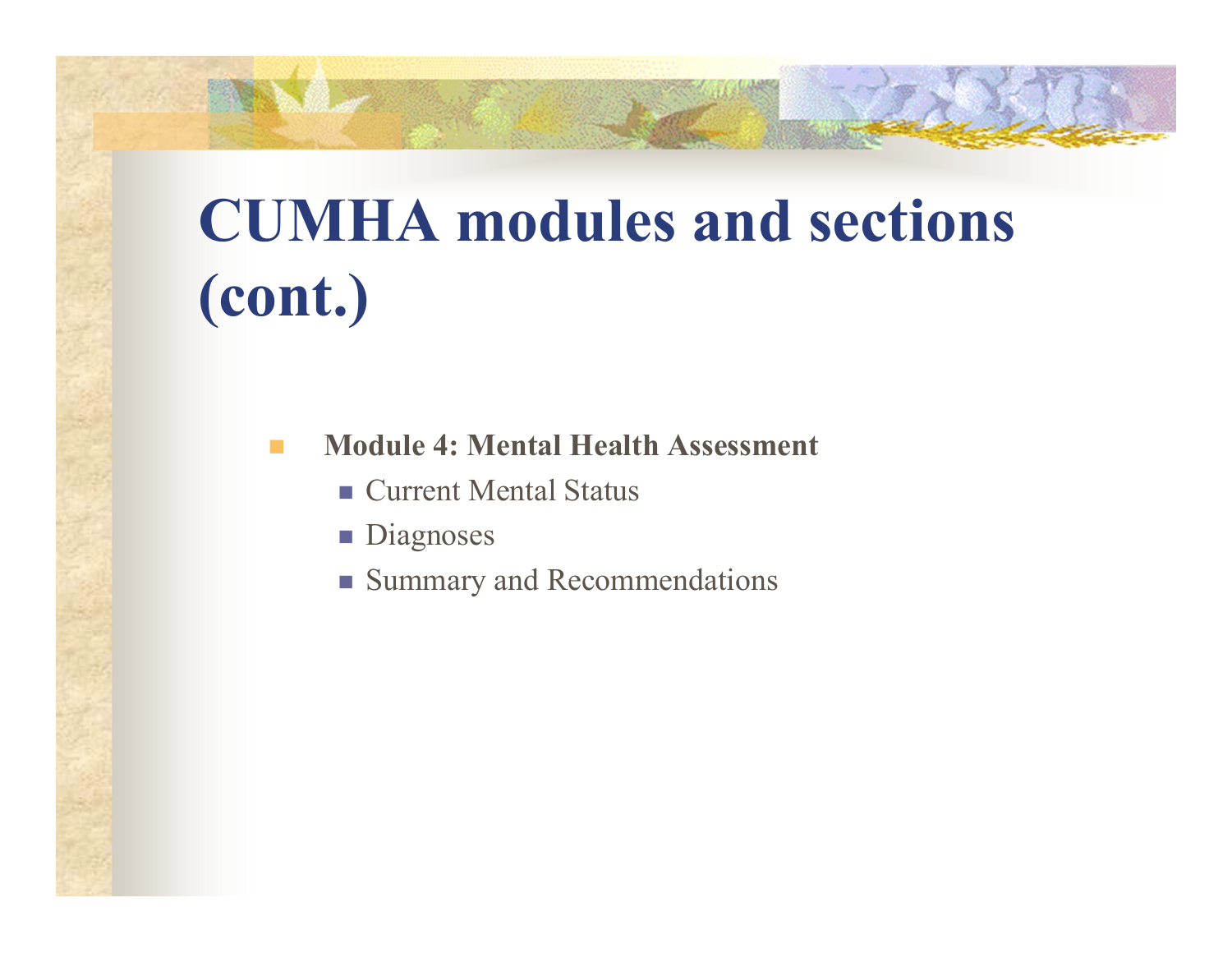# **CUMHA Module 1: Presenting Concerns**

- **COL Module 1** assesses the reason for services, from the point of view of the parent, child and/or referral sources
- $\mathcal{L}_{\mathcal{A}}$  **Level 1 Cross-cutting measures** are given to the family before the CUMHA assessment session and results are reviewed in the CUMHA session. Any significant symptoms identified on the level 1 measures should be further assessed using level 2 measures.
- П All Cross cutting measures are available to copy at www.psychiatry.org/dsm5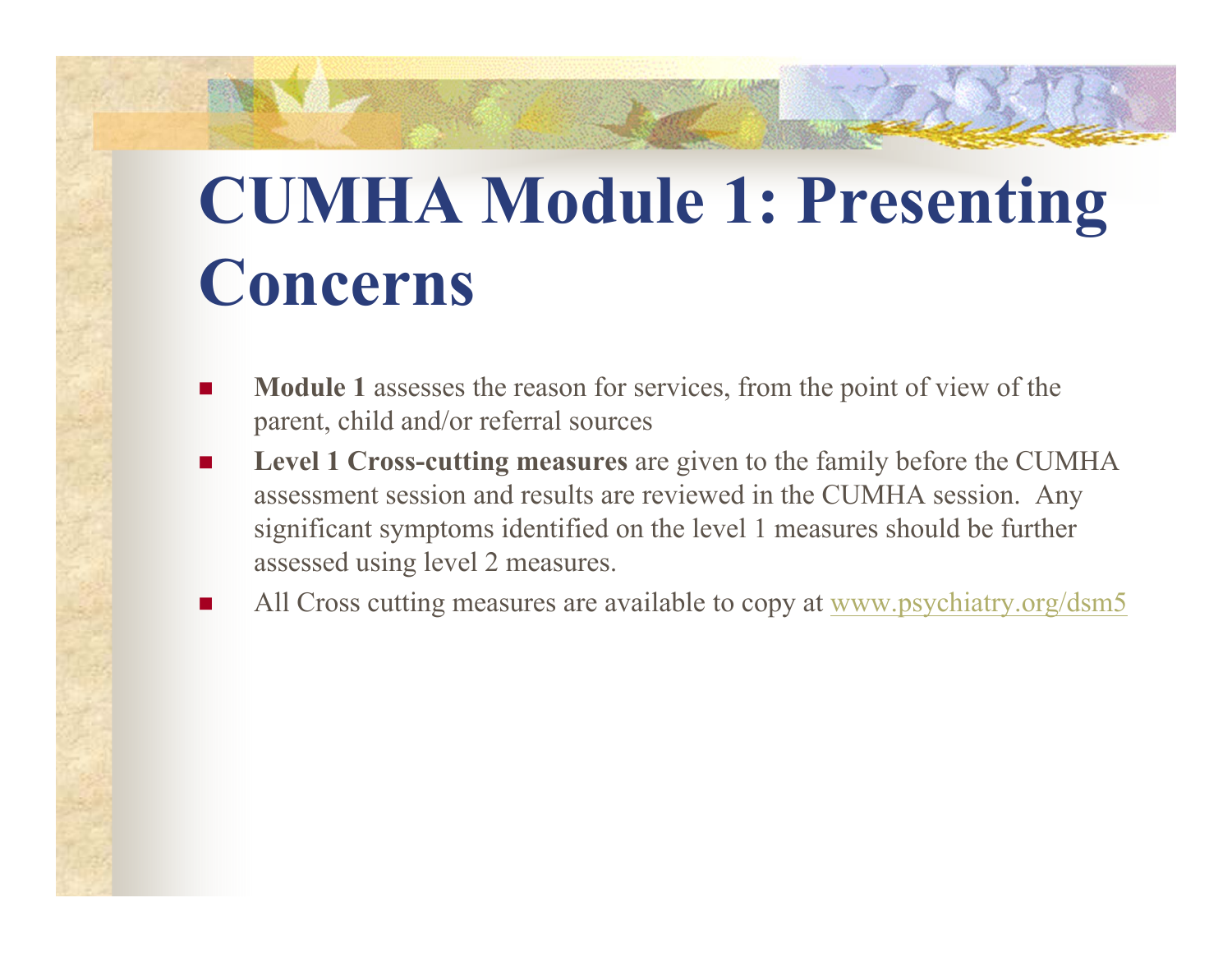### Cross-cutting measures

- **Level 1 Cross-cutting Symptom Measures:**
	- Contain symptoms relevant to most psychiatric disorders (hence "cross-cutting").
	- **College** Self-administered by adults and children 11+ years.
	- **COL** Screen for symptoms, not necessarily for **diagnoses.**
	- **COL** Scoring information is provided.
	- $\mathcal{L}_{\mathcal{A}}$  APA encourages use for assessment and tracking treatment progress. May be reproduced by clinicians for use with their patients. Available on **www.psychiatry.org/dsm5**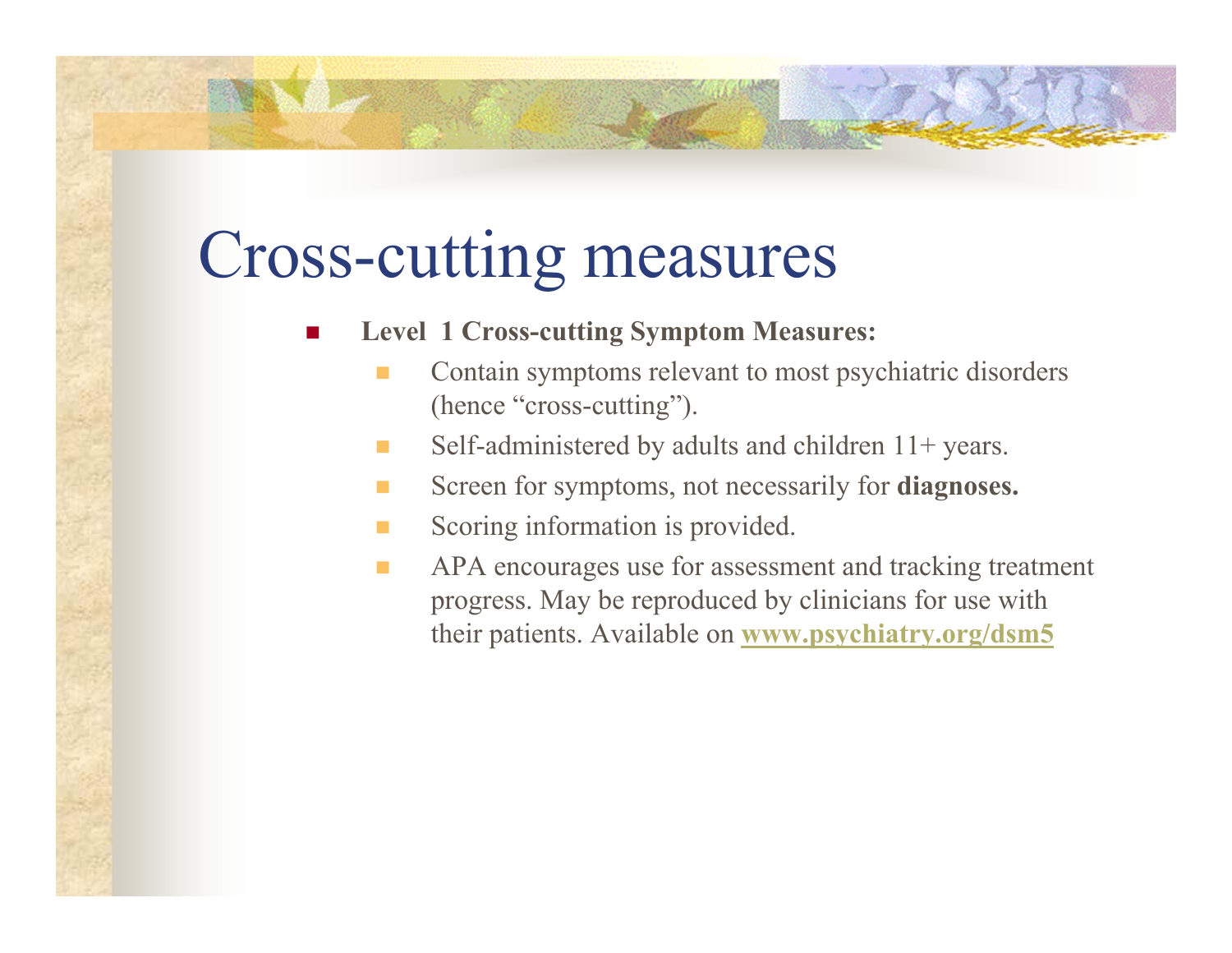#### DSM-5 Parent/Guardian-Rated Level 1 Cross-Cutting Symptom Measure-Child Age 6-17

| Child's Name:                       | APP | Sex: Q Male Q Female | Date: |
|-------------------------------------|-----|----------------------|-------|
| <b>Relationship with the child:</b> |     |                      |       |

Instructions *(to the parent or guardian of child):* The questions below ask about things that might have bothered your child. For each<br>question, circle the number that best describes how much (or how often) your child has

|       |                |                                                                                                                                                                                                              | None         | Slight                         |   | Mild            | Moderate              | Severe          | <b>Highest</b>  |
|-------|----------------|--------------------------------------------------------------------------------------------------------------------------------------------------------------------------------------------------------------|--------------|--------------------------------|---|-----------------|-----------------------|-----------------|-----------------|
|       |                |                                                                                                                                                                                                              | Not at<br>大臣 | Rare, less<br>than a day       |   | Several<br>days | More than<br>half the | Nearty<br>every | Domain<br>Score |
|       |                | During the past TWO (2) WEEKS, how much (or how often) has your child                                                                                                                                        |              | or two                         |   |                 | days                  | day             | (clínician      |
| т.    | 1.             | Complained of stomachaches, headaches, or other aches and pains?                                                                                                                                             | $\circ$      | 1<br>2                         |   |                 | з                     | а               |                 |
|       | $\mathbf{z}$   | Said he/she was worried about his/her health or about getting sick?                                                                                                                                          | $\circ$      | $\mathbf{1}$                   |   | z.              | з                     | 4               |                 |
| ш.    | з.             | Had problems sleeping-that is, trouble falling asleep, staying asleep, or<br>waking up too early?                                                                                                            | $\Omega$     | 1                              |   | 2               | з                     | А               |                 |
| TH.   | 4.             | Had problems paying attention when he/she was in class or doing his/her<br>homework or reading a book or playing a game?                                                                                     | $\circ$      | $\mathbf{1}$                   |   | 2               | в                     | а               |                 |
| IV.   | 5.             | Had less fun doing things than he/she used to?                                                                                                                                                               | ۰            | $\mathbf{1}$                   |   | 2               | з                     | 4               |                 |
|       | 6.             | Seemed sad or depressed for several hours?                                                                                                                                                                   | ۰            | 1                              |   | 2               | з                     | 4               |                 |
| V.8   | $\overline{z}$ | Seemed more irritated or easily annoyed than usual?                                                                                                                                                          | $\bullet$    | $\mathbf{1}$                   |   | ž.              | з                     | 4               |                 |
| VI.   | 8.             | Seemed angry or lost his/her temper?                                                                                                                                                                         | $\circ$      | ÷.                             |   | $\overline{z}$  | з                     | 4               |                 |
| VII.  | 9.             | Started lots more projects than usual or did more risky things than usual?                                                                                                                                   | ۰            | 1                              |   | 2               | з                     | 4               |                 |
|       | 10.            | Slept less than usual for him/her, but still had lots of energy?                                                                                                                                             | ۰            | 1                              |   | 2               | з                     | 4               |                 |
| VIII. | 11.            | Said he/she felt nervous, anxious, or scared?                                                                                                                                                                | $\circ$      | $\mathbf{1}$                   |   | z               | з                     | 4               |                 |
|       | 12.            | Not been able to stop worrying?                                                                                                                                                                              | $\Omega$     | $\blacksquare$                 |   | ×.              | в                     | 4               |                 |
|       | 13.            | Said he/she couldn't do things he/she wanted to or should have done,<br>because they made him/her feel nervous?                                                                                              | $\Omega$     | $\mathbf{1}$                   |   | 2               | в                     | а               |                 |
| DC.   | 14.            | Said that he/she heard voices—when there was no one there—speaking<br>about him/her or telling him/her what to do or saying bad things to him/her?                                                           | ۰            | 1                              |   | 2               | з                     | 4               |                 |
|       | 15.            | Said that he/she had a vision when he/she was completely awake-that is.<br>saw something or someone that no one else could see?                                                                              | o            | 1                              |   | 2               | з                     | 4               |                 |
| x.    |                | Said that he/she had thoughts that kept coming into his/her mind that he/she<br>16. would do something bad or that something bad would happen to him/her or<br>to someone else?                              | ۰            | a.                             |   | z               | з                     | 4               |                 |
|       | 17.            | Said he/she felt the need to check on certain things over and over again, like<br>whether a door was locked or whether the stove was turned off?                                                             | $\circ$      | $\mathbf{1}$                   |   | z               | з                     | 4               |                 |
|       | 18.            | Seemed to worry a lot about things he/she touched being dirty or having<br>germs or being poisoned?                                                                                                          | o            | z<br>1                         |   |                 | з                     | 4               |                 |
|       | 19             | Said that he/she had to do things in a certain way, like counting or saying<br>special things out loud, in order to keep something bad from happening?                                                       | ۰            | a.                             |   | 2               | з                     | а               |                 |
|       |                | In the past TWO (2) WEEKS, has your child                                                                                                                                                                    |              |                                |   |                 |                       |                 |                 |
| XL    | 20.            | Had an alcoholic beverage (beer, wine, liquor, etc.)?                                                                                                                                                        | o            | Yes                            | п | No              |                       | Don't Know      |                 |
|       | 21.            | Smoked a cigarette, a cigar, or pipe, or used snuff or chewing tobacco?                                                                                                                                      | o            | Yes                            | ▫ | No              | o                     | Don't Know      |                 |
|       | 22.            | Used drugs like marijuana, cocaine or crack, club drugs (like ecstasy),<br>hallucinogens (like LSD), heroin, inhalants or solvents (like glue), or<br>methamphetamine (like speed)?                          | o            | D Don't Know<br>Yes<br>▫<br>No |   |                 |                       |                 |                 |
|       | 23.            | Used any medicine without a doctor's prescription (e.g., painkillers [like]<br>Vicodin], stimulants [like Ritalin or Adderall], sedatives or tranquilizers [like<br>sleeping pills or Valium], or steroids)? | o            | Yes                            | □ | No              | D Don't Know          |                 |                 |
| XII.  | 24.            | In the past TWO (2) WEEKS, has he/she talked about wanting to kill<br>himself/herself or about wanting to commit suicide?                                                                                    | n            | Yes                            | п | <b>No</b>       | Don't Know            |                 |                 |
|       | 25.            | Has he/she EVER tried to kill himself/herself?                                                                                                                                                               | o            | Yes                            | □ | No.             | Don't Know            |                 |                 |

Copyright © 2013 American Psychiatric Association. All Rights Reserved.<br>This material can be reproduced without permission by researchers and by clinicians for use with their patients.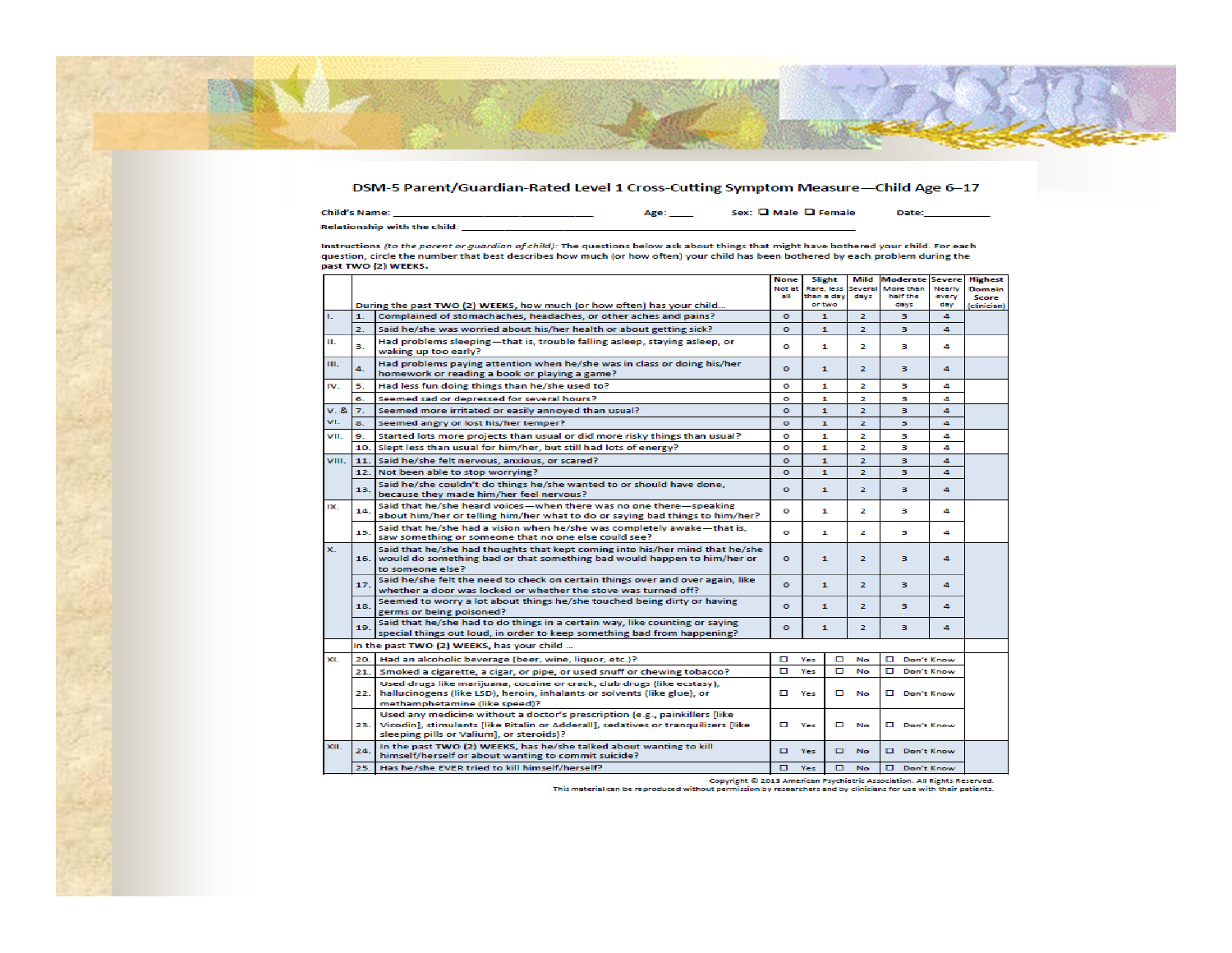#### DSM-5 Self-Rated Level 1 Cross-Cutting Symptom Measure-Child Age 11-17

Sex: Q Male Q Female

Date:

Instructions: The questions below ask about things that might have bothered you. For each question, circle the number that best<br>describes how much (or how often) you have been bothered by each problem during the past TWO (

Age: \_\_\_\_\_

|                  |                  |                                                                                                                                                                                                                                                       | None<br>Not at all | Slight<br>Rare, less | Mild<br>Seweral | <b>Moderate Severe</b><br>More than | <b>Nearly</b> | <b>Highest</b><br><b>Domain</b> |
|------------------|------------------|-------------------------------------------------------------------------------------------------------------------------------------------------------------------------------------------------------------------------------------------------------|--------------------|----------------------|-----------------|-------------------------------------|---------------|---------------------------------|
|                  |                  |                                                                                                                                                                                                                                                       |                    | than a day           | days            | half the                            | every         | Score                           |
|                  |                  | During the past TWO (2) WEEKS, how much (or how often) have you                                                                                                                                                                                       |                    | or two               |                 | days                                | day           | (clinician)                     |
| $\mathbf{L}$     | 1.               | Been bothered by stomachaches, headaches, or other aches and pains?                                                                                                                                                                                   | $\bullet$          | $\mathbf{1}$         | $\mathbf{z}$    | з.                                  | 4             |                                 |
|                  | $\overline{2}$ . | Worried about your health or about getting sick?                                                                                                                                                                                                      | $\bullet$          | n.                   | $\overline{ }$  | з                                   | $\Delta$      |                                 |
| ш.               | з.               | Been bothered by not being able to fall asleep or stay asleep, or by waking<br>up too early?                                                                                                                                                          | ۰                  | 1                    | 2               | з                                   | 4             |                                 |
| TH.              | 4.               | Been bothered by not being able to pay attention when you were in class or<br>doing homework or reading a book or playing a game?                                                                                                                     | $\Omega$           | $\mathbf{1}$         | 2               | з                                   | $\Delta$      |                                 |
| IV.              | 5.               | Had less fun doing things than you used to?                                                                                                                                                                                                           | ۰                  | 1                    | z.              | в                                   | А             |                                 |
|                  | 6.               | Felt sad or depressed for several hours?                                                                                                                                                                                                              | ۰                  | 1                    | 2               | з                                   | 4             |                                 |
| V.8 <sub>k</sub> | $\overline{z}$ . | Felt more irritated or easily annoyed than usual?                                                                                                                                                                                                     | $\bullet$          | $\mathbf{1}$         | $\overline{z}$  | в                                   | $\Delta$      |                                 |
| VI.              | 8.               | Felt angry or lost your temper?                                                                                                                                                                                                                       | $\bullet$          | $\mathbf{1}$         | $\overline{z}$  | з                                   | $\Delta$      |                                 |
| VII.             | 9.               | Started lots more projects than usual or done more risky things than usual?                                                                                                                                                                           | ۰                  | 1                    | 2               | з                                   | л             |                                 |
|                  | 10.              | Slept less than usual but still had a lot of energy?                                                                                                                                                                                                  | ۰                  | 1                    | 2               | з                                   | л             |                                 |
| VIII.            | 11.              | Felt nervous, anxious, or scared?                                                                                                                                                                                                                     | $\bullet$          | $\blacksquare$       | $\overline{z}$  | з                                   | 4             |                                 |
|                  | 12.              | Not been able to stop worrying?                                                                                                                                                                                                                       | $\bullet$          | $\mathbf{I}$         | $\overline{z}$  | з                                   | $\Delta$      |                                 |
|                  | 13.              | Not been able to do things you wanted to or should have done, because<br>they made you feel nervous?                                                                                                                                                  | $\bullet$          | $\mathbf{1}$         | $\mathbf{z}$    | з                                   | 4             |                                 |
| DC.              | 14.              | Heard voices-when there was no one there-speaking about you or telling<br>you what to do or saying bad things to you?                                                                                                                                 | ۰                  | 1                    | 2               | в                                   | л             |                                 |
|                  | 15.              | Had visions when you were completely awake—that is, seen something or                                                                                                                                                                                 | ۰                  | 1                    | 2               | в                                   | 4             |                                 |
|                  |                  | someone that no one else could see?                                                                                                                                                                                                                   |                    |                      |                 |                                     |               |                                 |
| x.               |                  | Had thoughts that kept coming into your mind that you would do<br>16. something bad or that something bad would happen to you or to someone<br>else?                                                                                                  | $\bullet$          | $\mathbf{1}$         | $\overline{2}$  | з                                   | $\Delta$      |                                 |
|                  | 17.              | Felt the need to check on certain things over and over again, like whether a<br>door was locked or whether the stove was turned off?                                                                                                                  | $\circ$            | $\mathbf{1}$         | $\mathbf{z}$    | з                                   | 4             |                                 |
|                  | 18.              | Worried a lot about things you touched being dirty or having germs or being<br>poisoned?                                                                                                                                                              | $\Omega$           | $\mathbf{1}$         | $\mathbf{z}$    | з                                   | $\Delta$      |                                 |
|                  | 19.              | Felt you had to do things in a certain way, like counting or saying special<br>things, to keep something bad from happening?                                                                                                                          | $\bullet$          | $\mathbf{1}$         | z               | з                                   | 4             |                                 |
|                  |                  | in the past TWO (2) WEEKS, have you                                                                                                                                                                                                                   |                    |                      |                 |                                     |               |                                 |
| XL               | 20.              | Had an alcoholic beverage (beer, wine, liquor, etc.)?                                                                                                                                                                                                 |                    | o<br>Yes             |                 | o                                   | No            |                                 |
|                  | 21.              | Smoked a cigarette, a cigar, or pipe, or used snuff or chewing tobacco?                                                                                                                                                                               | о<br>Yes           |                      |                 | п<br>No                             |               |                                 |
|                  | 22.              | Used drugs like marijuana, cocaine or crack, club drugs (like Ecstasy),<br>hallucinogens (like LSD), heroin, inhalants or solvents (like glue), or<br>methamphetamine (like speed)?                                                                   | <b>D</b> Yes       |                      |                 | No.                                 |               |                                 |
|                  | 23.              | Used any medicine without a doctor's prescription to get high or change<br>the way you feel (e.g., painkillers [like Vicodin], stimulants [like Ritalin or<br>Adderall], sedatives or tranquilizers [like sleeping pills or Valium], or<br>steroids)? | $\square$ Yes      |                      |                 |                                     | No            |                                 |
| XII.             | 24.              | In the last 2 weeks, have you thought about killing yourself or committing<br>suicide?                                                                                                                                                                |                    | $\square$ Yes        |                 | $\square$ No.                       |               |                                 |
|                  | 25.              | Have you EVER tried to kill yourself?                                                                                                                                                                                                                 |                    | $\square$ Yes        |                 |                                     | <b>No</b>     |                                 |

.<br>Copyright © 2013 American Psychiatric Association. All Rights Reserved.<br>This material can be reproduced without permission by researchers and by clinicians for use with their patients.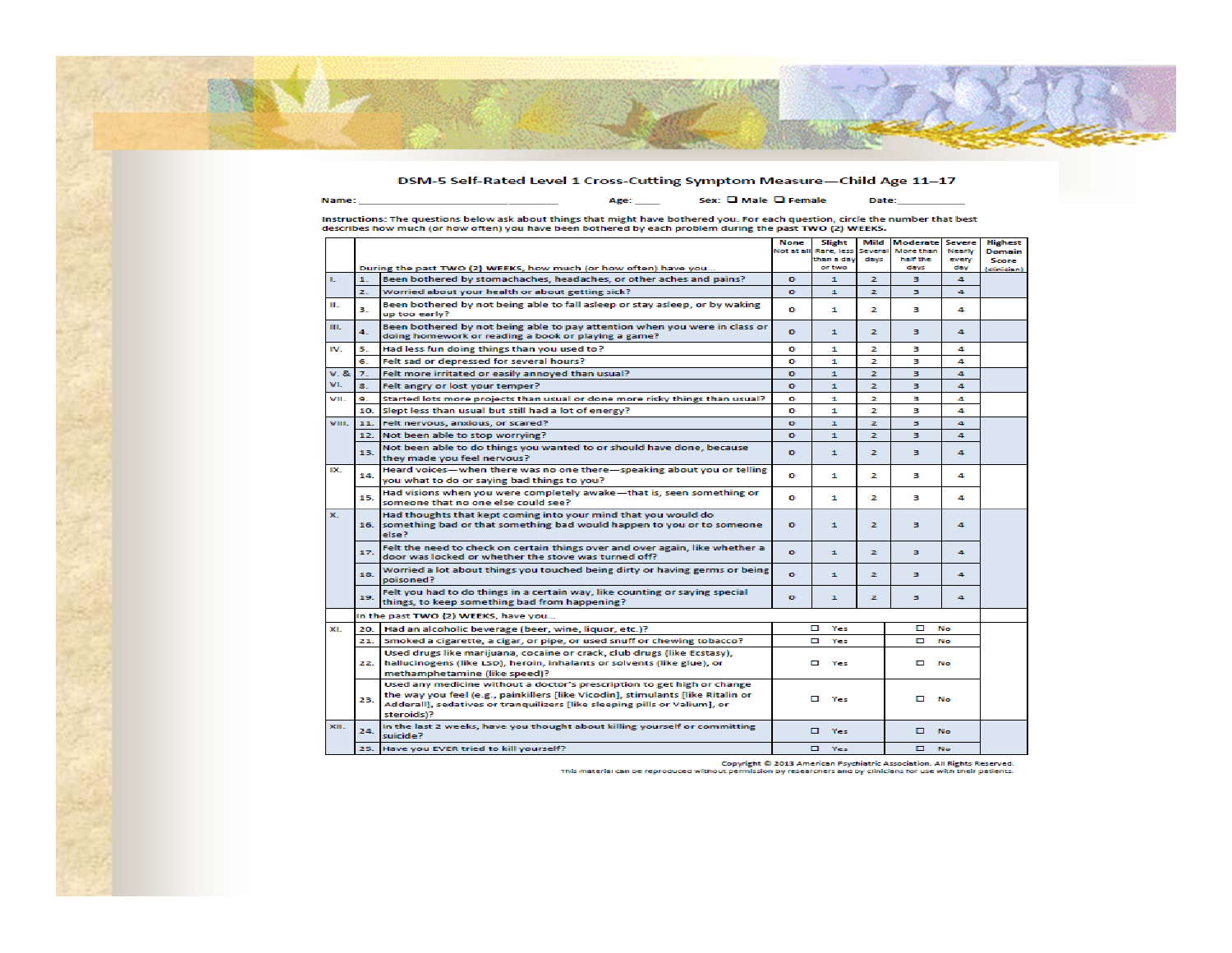## Cross-cutting measures

F

#### **Level 2 Cross-Cutting Measures**

- Completed when Level I measure indicates area of possible clinical importance (score of 2, 3 or 4).
- **COL**  Provides more detailed questions regarding the symptom domain.
- Based on well-validated measures (e.g. SNAP-IV) of various symptom domains
- Scoring information is provided.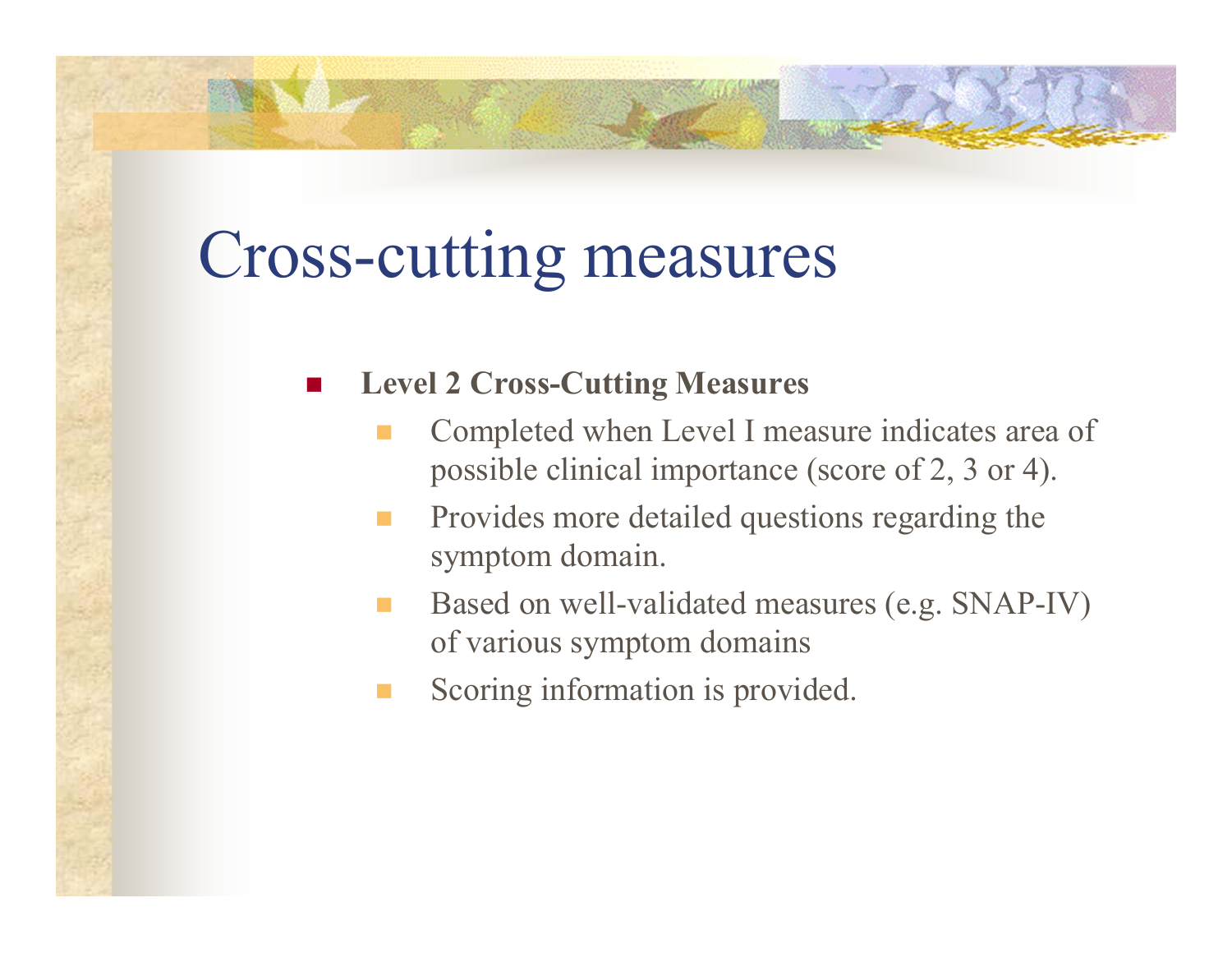#### Severity Measure for Depression-Child Age 11-17\*

'PHQ-9 modified for Adolescents (PHQ-A)-Adapted

Sex: Male Q Female Q Date: Name: Age:

Instructions: How often have you been bothered by each of the following symptoms during the past 7 days? For each symptom put an "X" in the box beneath the answer that best describes how you have been feeling.

|              |                                                                                                                                                                             |                       |                        |                                                          |                                   | <b>Clinician</b><br>Use |
|--------------|-----------------------------------------------------------------------------------------------------------------------------------------------------------------------------|-----------------------|------------------------|----------------------------------------------------------|-----------------------------------|-------------------------|
|              |                                                                                                                                                                             |                       |                        |                                                          |                                   | <b>Item</b><br>score    |
|              |                                                                                                                                                                             | $\{0\}$<br>Not at all | (1)<br>Several<br>days | (2)<br>More than<br>half the days                        | (3)<br><b>Nearly</b><br>every day |                         |
| $\mathbf{1}$ | Feeling down, depressed, irritable, or hopeless?                                                                                                                            |                       |                        |                                                          |                                   |                         |
| 2.           | Little interest or pleasure in doing things?                                                                                                                                |                       |                        |                                                          |                                   |                         |
| 3.           | Trouble falling asleep, staying asleep, or sleeping too<br>much?                                                                                                            |                       |                        |                                                          |                                   |                         |
| 4.           | Poor appetite, weight loss, or overeating?                                                                                                                                  |                       |                        |                                                          |                                   |                         |
| 5.           | Feeling tired, or having little energy?                                                                                                                                     |                       |                        |                                                          |                                   |                         |
| 6.           | Feeling bad about yourself-or feeling that you are a<br>failure, or that you have let yourself or your family<br>down?                                                      |                       |                        |                                                          |                                   |                         |
| 7.           | Trouble concentrating on things like school work,<br>reading, or watching TV?                                                                                               |                       |                        |                                                          |                                   |                         |
| $\mathbf{a}$ | Moving or speaking so slowly that other people could<br>have noticed?<br>Or the opposite-being so fidgety or restless that you<br>were moving around a lot more than usual? |                       |                        |                                                          |                                   |                         |
| 9.           | Thoughts that you would be better off dead, or of<br>hurting yourself in some way?                                                                                          |                       |                        |                                                          |                                   |                         |
|              |                                                                                                                                                                             |                       |                        |                                                          | <b>Total/Partial Raw Score:</b>   |                         |
|              |                                                                                                                                                                             |                       |                        | Prorated Total Raw Score: (if 1-2 items left unanswered) |                                   |                         |

Modified from the PHQ-A (J. Johnson, 2002) for research and evaluation purposes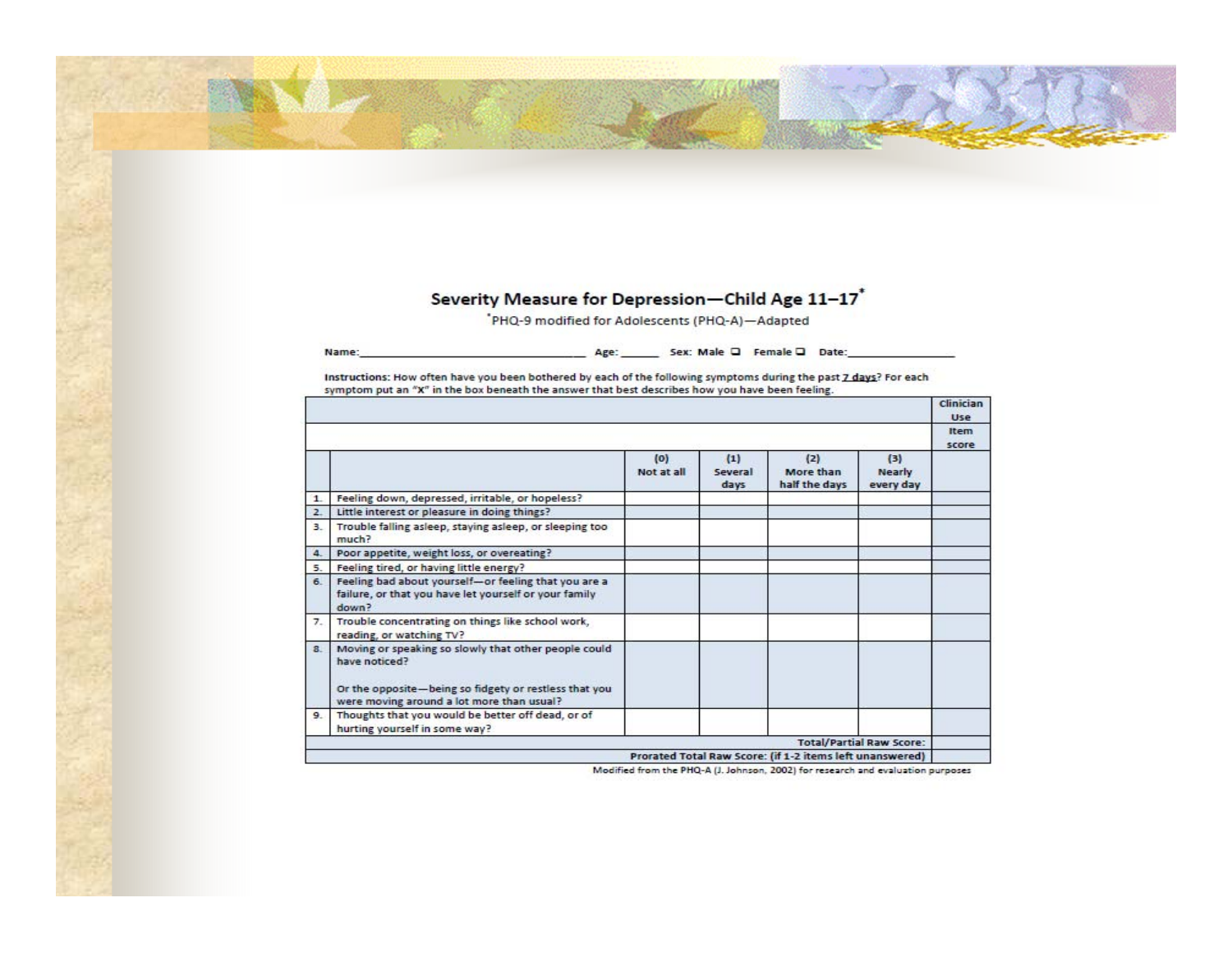#### **CUMHA Module 2: Current Situation**

- F If there are safety concerns identified by the CUMHA section 2, further evaluation beyond the CUMHA questions and supervisor consultation is recommended to make a risk assessment.
- F If the youth is currently in crisis, safety planning and/or hospitalization procedures are initiated.
- $\overline{\phantom{a}}$  If there is no current crisis, continue with family information questions in Module 2.
- $\overline{\phantom{a}}$  At the end of each Module there is a General Comments section to record significant information that may not be covered by the CUMHA questions.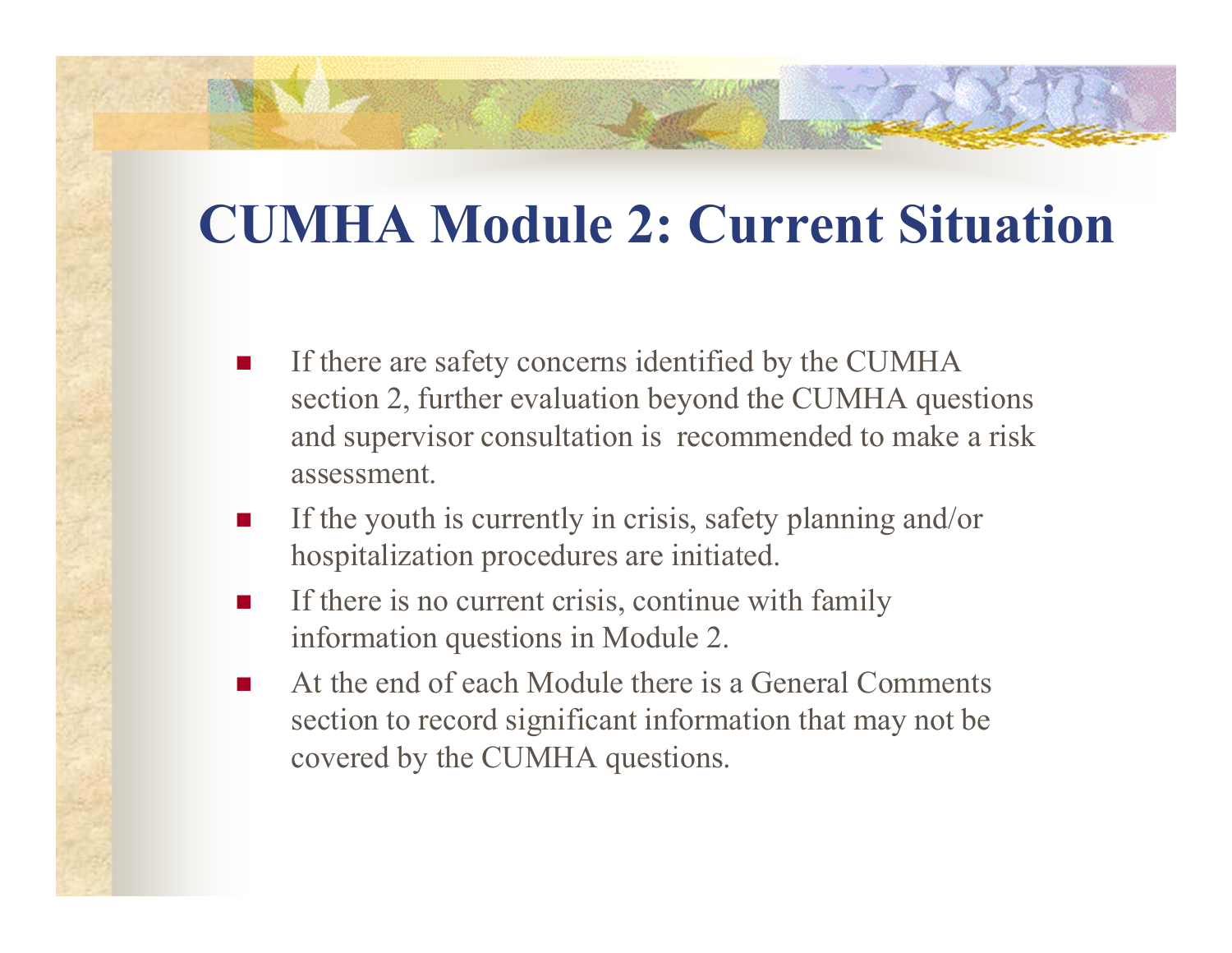#### **CUMHA Modules 3 and 4: History and Mental Health Assessment**

- Π In Module 3, complete all historical sections using the questions and checklists.
- П ■ In Module 4, conduct mental status evaluation and record preliminary diagnosis and SED determination. Medicaid currently considers a child with a CAFAS/PECFAS score of 40 and higher and with a DSM diagnosis as SED.
- Π The CANS may also be a Medicaid-approved functional assessment scale.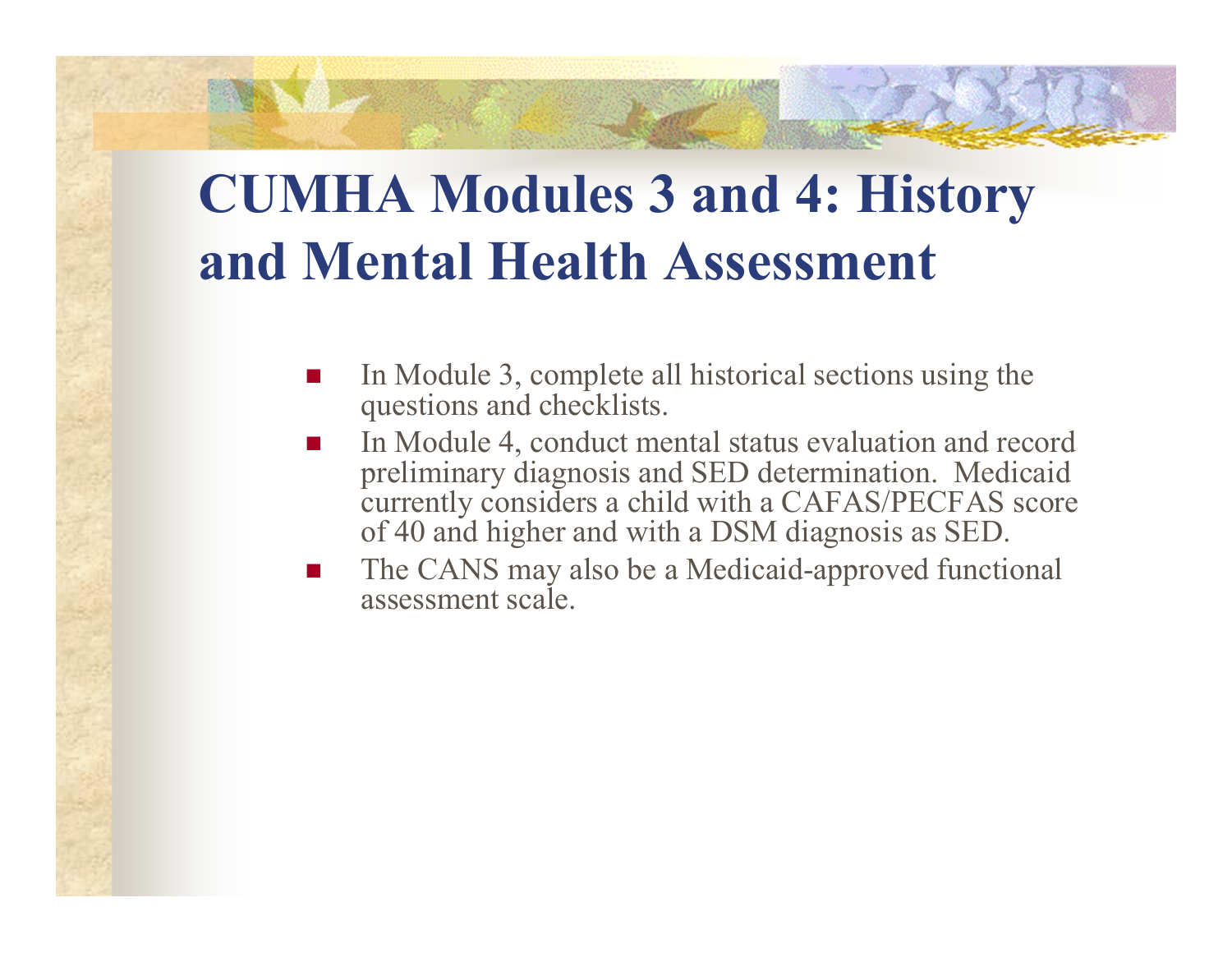Children with a **Severe Emotional Disturbance (SED)** are persons age 4 to age 18 who currently or at anytime during the past year (continuous 12-month period) have a:

#### a. **Diagnosable mental, behavioral or diagnostic criteria that meet the coding and definition criteria specified in the DSM.** This excludes substance abuse or addictive disorders, irreversible dementias, as well as mental retardation and V codes, unless they co-occur with another serious mental illness that meets DSM criteria that results in functional impairment which substantially interferes with or limits the child's role or functioning in family, school, or community activities, and b. These disorders include any mental disorder (including those of biological etiology) listed in DSM or their ICD-9-CM equivalent (and subsequent revisions), **with the exception of DSM "V" codes, substance use, and developmental disorders,** which are excluded unless they co-occur with another diagnosable serious emotional disturbance. All of these disorders have episodic, recurrent, or persistent features; however they vary in terms of severity and disabling effects; and

c. **Have a functional impairment defined as difficulties that substantially interfere with or limit a child or adolescent from achieving or maintaining one or more developmentally appropriate social, behavioral, cognitive, communicative or adaptive skills.** Functional impairments of episodic, recurrent, and continuous duration are included unless they are temporary and expected responses to stressful events in the environment. Children who would have met functional impairment criteria during the referenced year without the benefit of treatment or other support services are included in this definition.